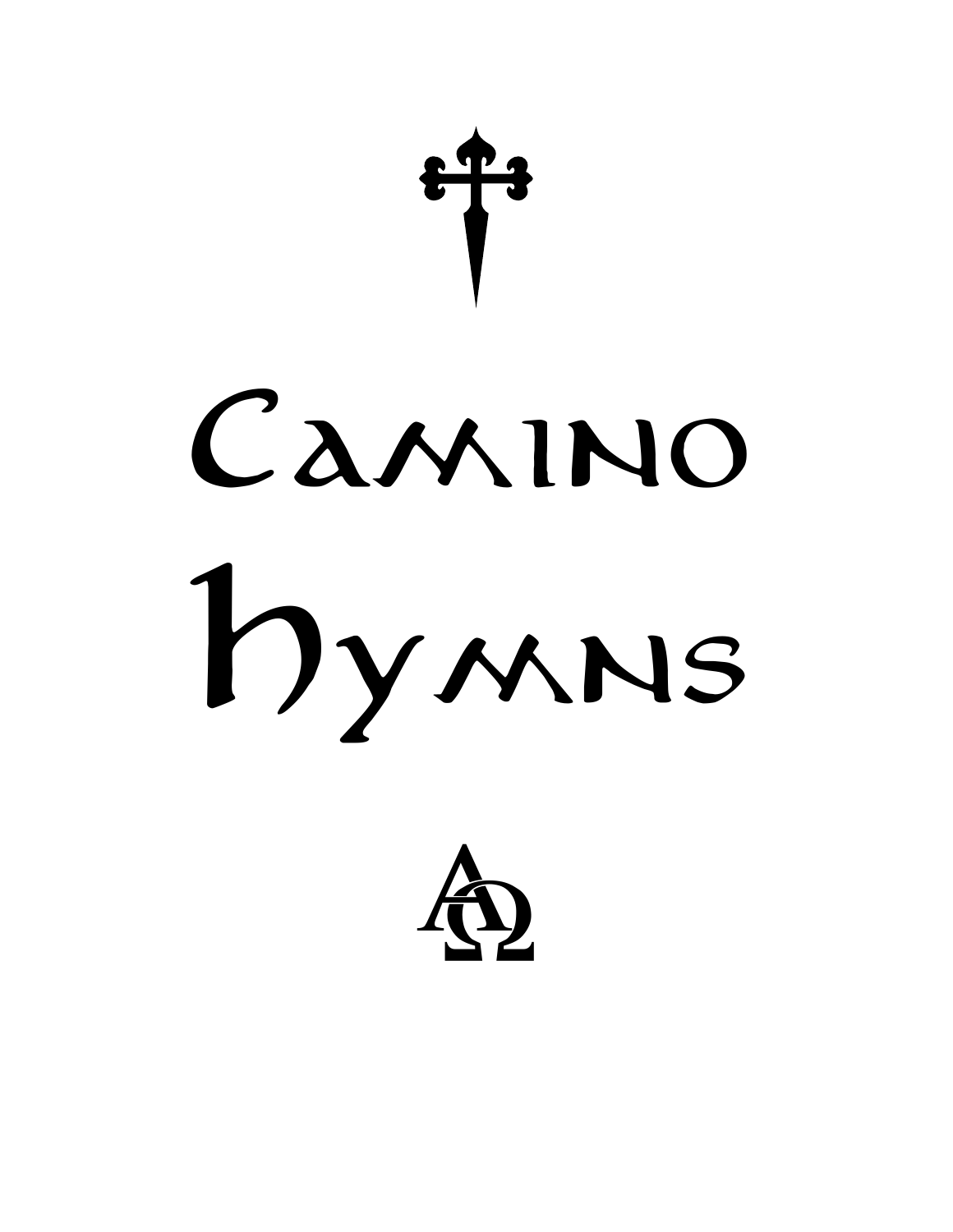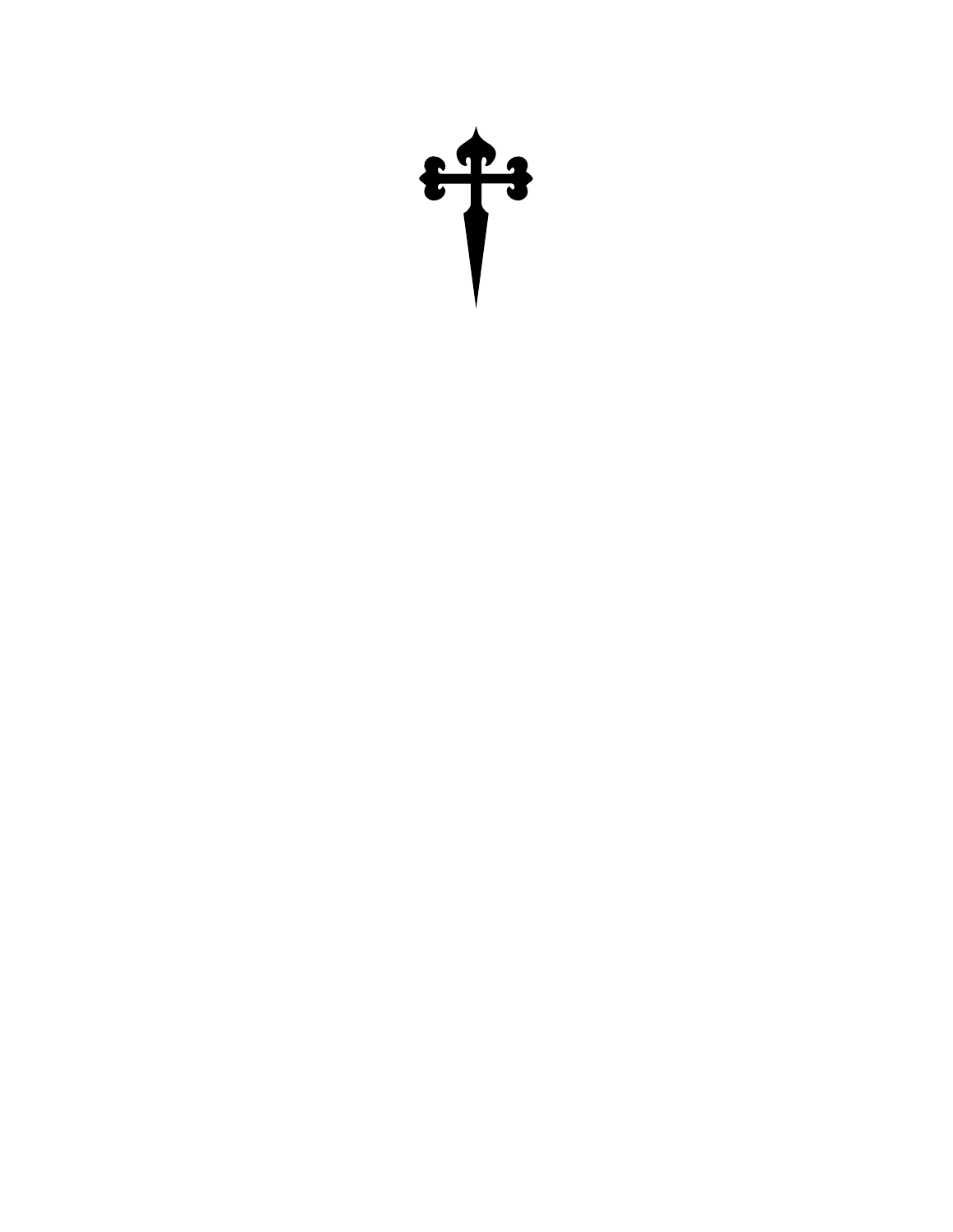# **C**<sup>#</sup> A Mighty Fortress Is Our God

A mighty fortress is our God, a bulwark never failing; Our helper He amid the flood, of mortal ills prevailing. For still our ancient foe, doth seek to work us woe; His craft and power are great, and armed with cruel hate, On Earth is not his equal.

Did we in our own strength confide, our striving would be losing, Were not the right man on our side, the man of God's own choosing. Dost ask who that may be? Christ Jesus, it is He; Lord Sabbaoth, His name, from age to age the same, And He must win the battle.

And though this world, with devils filled, should threaten to undo us, We will not fear, for God hath willed, His truth to triumph through us. The Prince of Darkness grim, we tremble not for him; His rage we can endure, for lo, his doom is sure; One little word shall fell him.

That word above all earthly powers, no thanks to them abideth; The Spirit and the gifts are ours, thru Him who with us sideth. Let goods and kindred go, this mortal life also; The body they may kill; God's truth abideth still; His kingdom is forever.

#### **f**<sup>#</sup> Abide With Me

Abide with me; fast falls the eventide; The darkness deepens; Lord, with me abide. When other helpers fail and comforts flee, Help of the helpless, O abide with me.

Swift to its close ebbs out life's little day; Earth's joys grow dim; its glories pass away; Change and decay in all around I see; O thou who changest not, abide with me.

I need Thy presence every passing hour. What but Thy grace can foil the tempter's power? Who, like Thyself, my guide and stay can be? Through cloud and sunshine, Lord, abide with me.

I fear no foe, with Thee at hand to bless; Ills have no weight, and tears not bitterness. Where is death's sting? Where, grave, thy victory? I triumph still, if thou abide with me.

Hold thou Thy cross before my closing eyes; Shine through the gloom and point me to the skies. Heaven's morning breaks, and earth's vain shadows flee; In life, in death, O Lord, abide with me.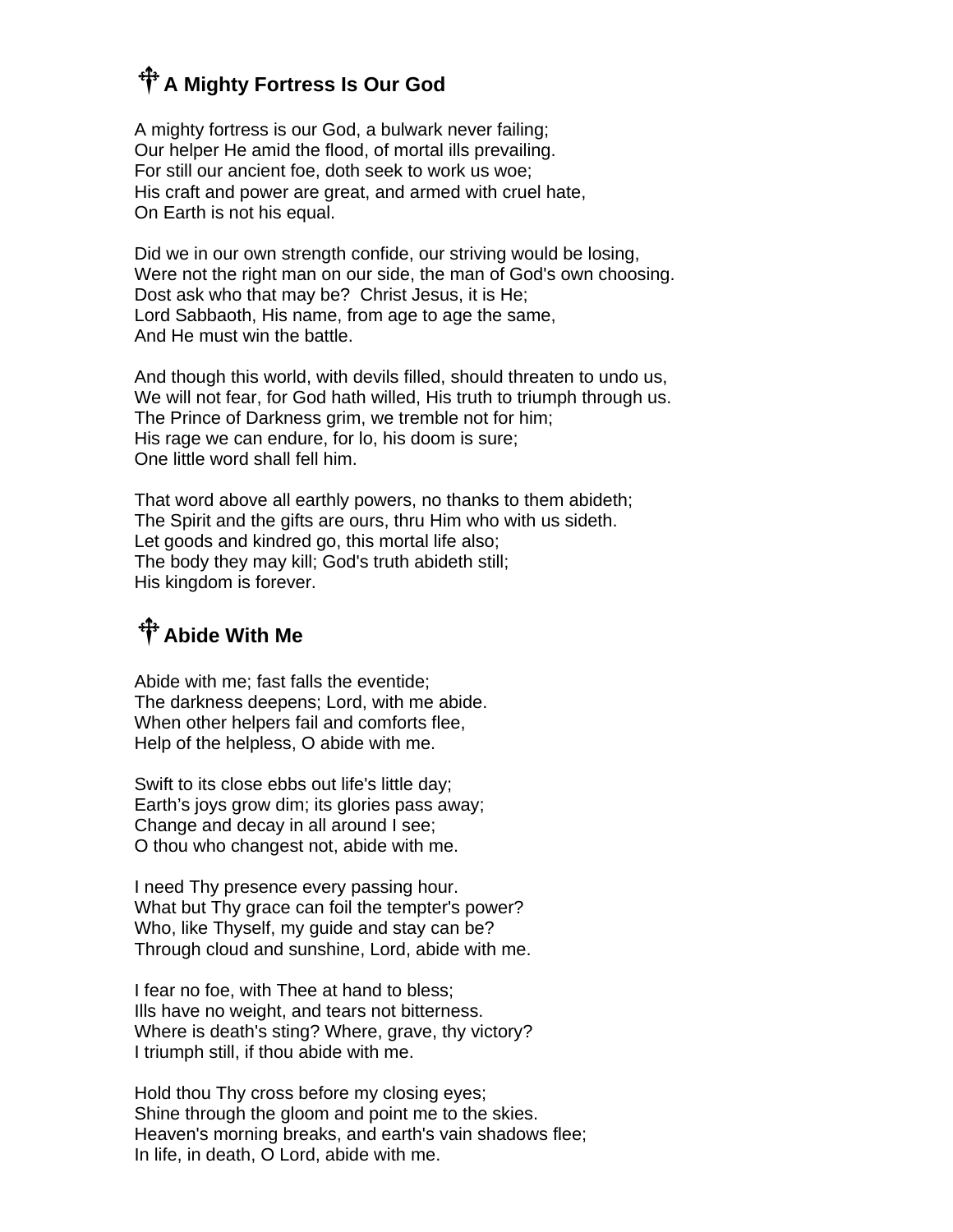## **T** All Glory Laud And Honor

Refrain:

 All glory, laud, and honor, to Thee, Redeemer, King, To whom the lips of children, made sweet hosannas ring.

Thou art the King of Israel, thou David's royal Son, Who in the Lord's name comest, the King and Blessed One. (Refrain)

The company of angels, are praising Thee on high, And we with all creation, in chorus make reply. (Refrain)

The people of the Hebrews, with psalms before Thee went; Our prayer and praise and anthems, before Thee we present. (Refrain)

To Thee, before Thy passion, they sang their hymns of praise; To Thee, now high exalted, our melody we raise. (Refrain)

Thou didst accept their praises; accept the prayers we bring, Who in all good delightest, thou good and gracious King. (Refrain)

#### *T***<sup>+</sup>** All Hail The Power Of Jesus Name

All hail the power of Jesus' name! Let angels prostrate fall; Bring forth the royal diadem, and crown him Lord of all. Bring forth the royal diadem, and crown him Lord of all.

Ye chosen seed of Israel's race, ye ransomed from the fall, Hail him who saves you by His grace, and crown him Lord of all. Hail him who saves you by His grace, and crown him Lord of all.

Sinners, whose love can ne'er forget, the wormwood and the gall, Go spread your trophies at His feet, and crown him Lord of all. Go spread your trophies at His feet, and crown him Lord of all.

Let every kindred, every tribe, on this terrestrial ball, To him all majesty ascribe, and crown him Lord of all. To him all majesty ascribe, and crown him Lord of all.

Crown him, ye martyrs of your God, who from His altar call; Extol the Stem of Jesse's Rod, and crown him Lord of all. Extol the Stem of Jesse's Rod, and crown him Lord of all.

O that with yonder sacred throng, we at His feet may fall! We'll join the everlasting song, and crown him Lord of all. We'll join the everlasting song, and crown him Lord of all.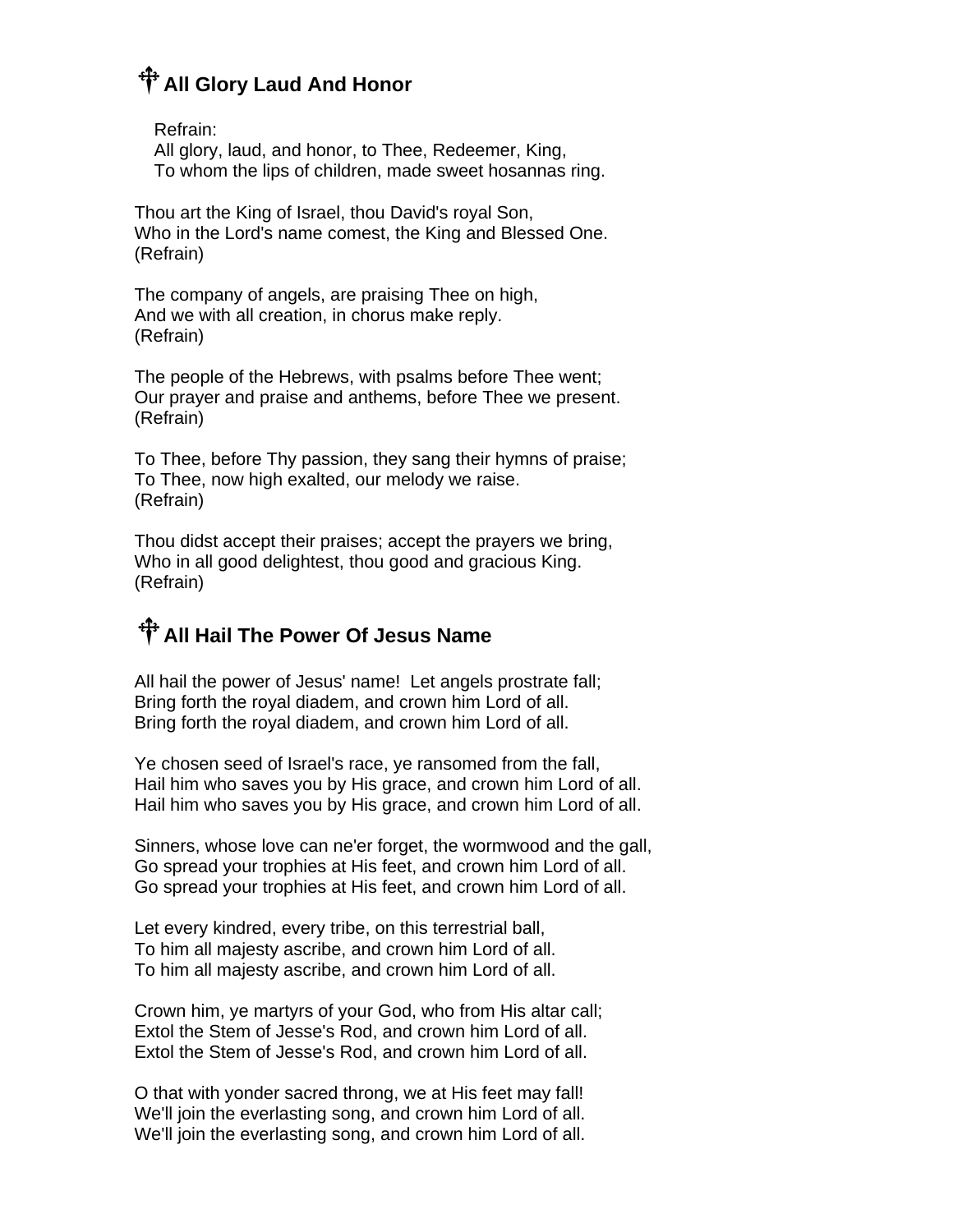# **T** Amazing Grace

Amazing grace! How sweet the sound, that saved a wretch like me! I once was lost, but now am found; was blind, but now I see.

'Twas grace that taught my heart to fear, and grace my fears relieved; How precious did that grace appear, the hour I first believed.

Through many dangers, toils, and snares, I have already come; 'Tis grace hath brought me safe thus far, and grace will lead me home.

The Lord has promised good to me, His word my hope secures; He will my shield and portion be, as long as life endures.

Yea, when this flesh and heart shall fail, and mortal life shall cease, I shall possess, within the veil, a life of joy and peace.

When we've been there ten thousand years, bright shining as the sun, We've no less days to sing God's praise, than when we first begun.

## *T* Angels From The Realms of Glory

Angels from the realms of glory, wing your flight o'er all the earth; Ye who sang creation's story, now proclaim Messiah's birth:

 Refrain: Come and worship, come and worship, worship Christ, the newborn king.

Shepherds in the field abiding, watching o'er your flocks by night, God with us is now residing; yonder shines the infant light: (Refrain)

Sages, leave your contemplations, brighter visions beam afar; Seek the great Desire of nations; ye have seen His natal star: (Refrain)

Saints, before the altar bending, watching long in hope and fear; Suddenly the Lord descending, in His temple shall appear: (Refrain)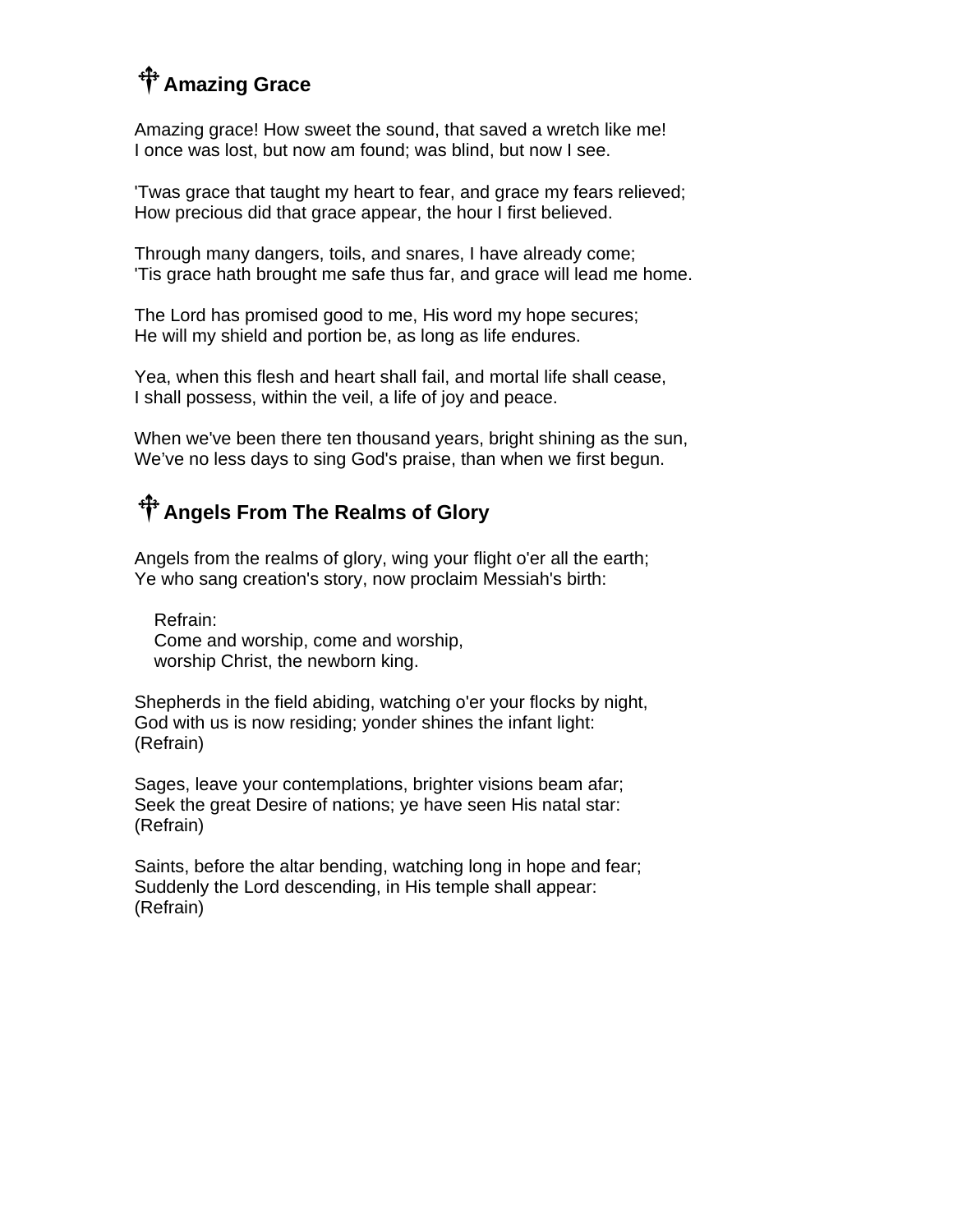# **f** Are Ye Able

"Are ye able," said the Master, "to be crucified with me?" "Yea," the sturdy dreamers answered, "to the death we follow Thee."

 Refrain: Lord, we are able. Our spirits are thine. Remold them, make us, like Thee, divine. Thy guiding radiance above us shall be a beacon to God, to love, and loyalty.

Are ye able to remember, when a thief lifts up his eyes, That his pardoned soul is worthy, of a place in paradise? (Refrain)

Are ye able when the shadows, close around you with the sod, To believe that spirit triumphs, to commend your soul to God? (Refrain)

Are ye able? Still the Master, whispers down eternity, And heroic spirits answer, now as then in Galilee. (Refrain)

## **T** Away In A Manger

Away in a manger, no crib for a bed, The little Lord Jesus laid down His sweet head. The stars in the sky looked down where He lay, The little Lord Jesus, asleep on the hay.

The cattle are lowing, the baby awakes, But little Lord Jesus, no crying He makes; I love Thee, Lord Jesus, look down from the sky And stay by my cradle till morning is nigh.

Be near me, Lord Jesus, I ask Thee to stay Close by me forever, and love me, I pray; Bless all the dear children in Thy tender care, And fit us for heaven to live with Thee there.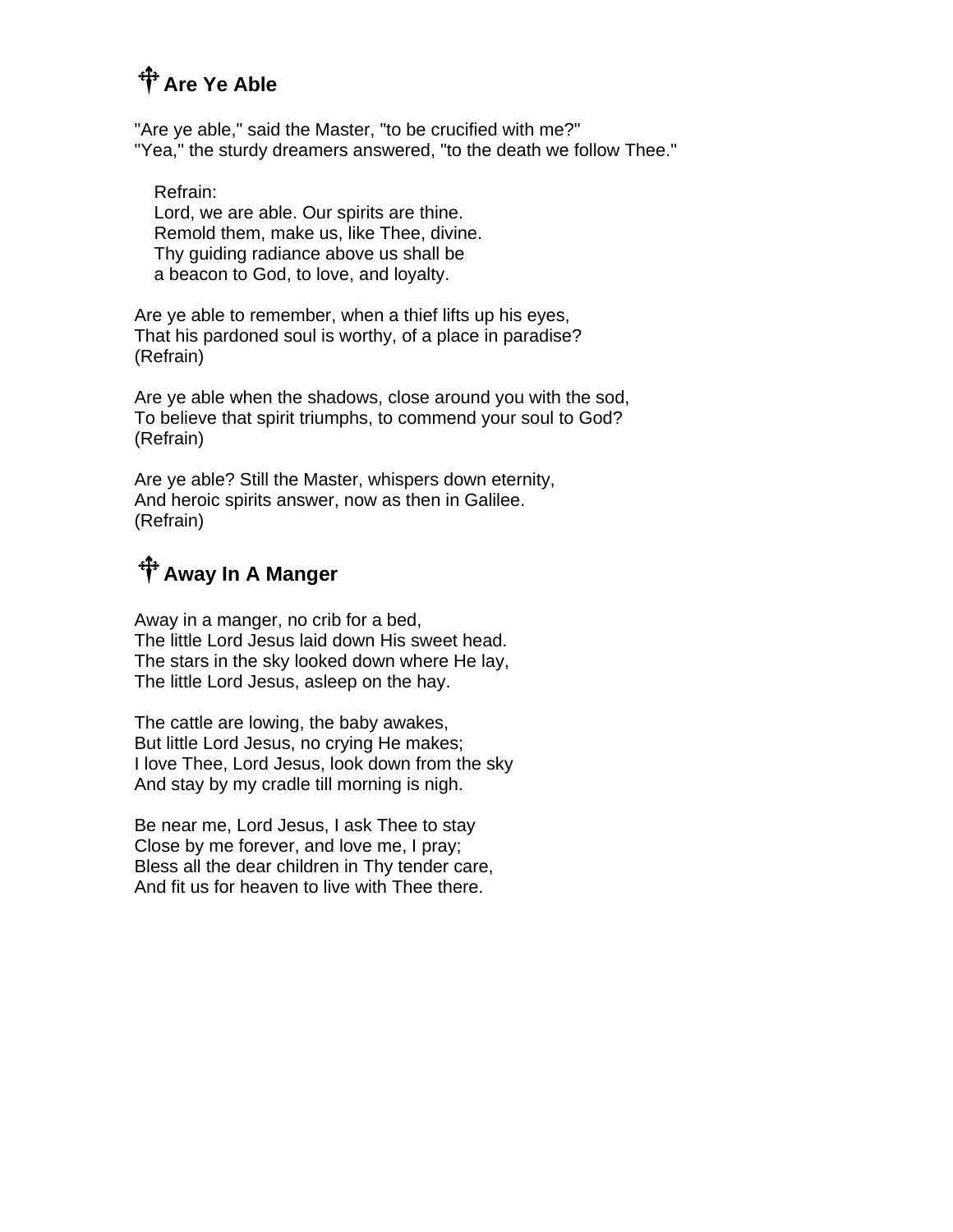## **T** Be Thou My Vision

Be Thou my Vision, O Lord of my heart; Naught be all else to me, save that Thou art. Thou my best Thought, by day or by night, Waking or sleeping, Thy presence my light.

Be Thou my Wisdom, and Thou my true Word; I ever with Thee and Thou with me, Lord; Thou my great Father, I Thy true son; Thou in me dwelling, and I with Thee one.

Be Thou my battle Shield, Sword for the fight; Be Thou my Dignity, Thou my Delight; Thou my soul's Shelter, Thou my high Tower: Raise Thou me heavenward, O Power of my power.

Riches I heed not, nor man's empty praise, Thou mine Inheritance, now and always: Thou and Thou only, first in my heart, High King of Heaven, my Treasure Thou art.

High King of Heaven, my victory won, May I reach Heaven's joys, O bright Heaven's Sun! Heart of my own heart, whatever befall, Still be my Vision, O Ruler of all.

#### **T** Blest Be The Tie That Binds

Blest be the tie that binds, our hearts in Christian love; The fellowship of kindred minds, is like to that above.

Before our Father's throne, we pour our ardent prayers; Our fears our hopes our aims are one, our comforts and our cares.

We share each other's woes, our mutual burdens bear; And often for each other flows, the sympathizing tear.

When we asunder part, it gives us inward pain; But we shall still be joined in heart, and hope to meet again.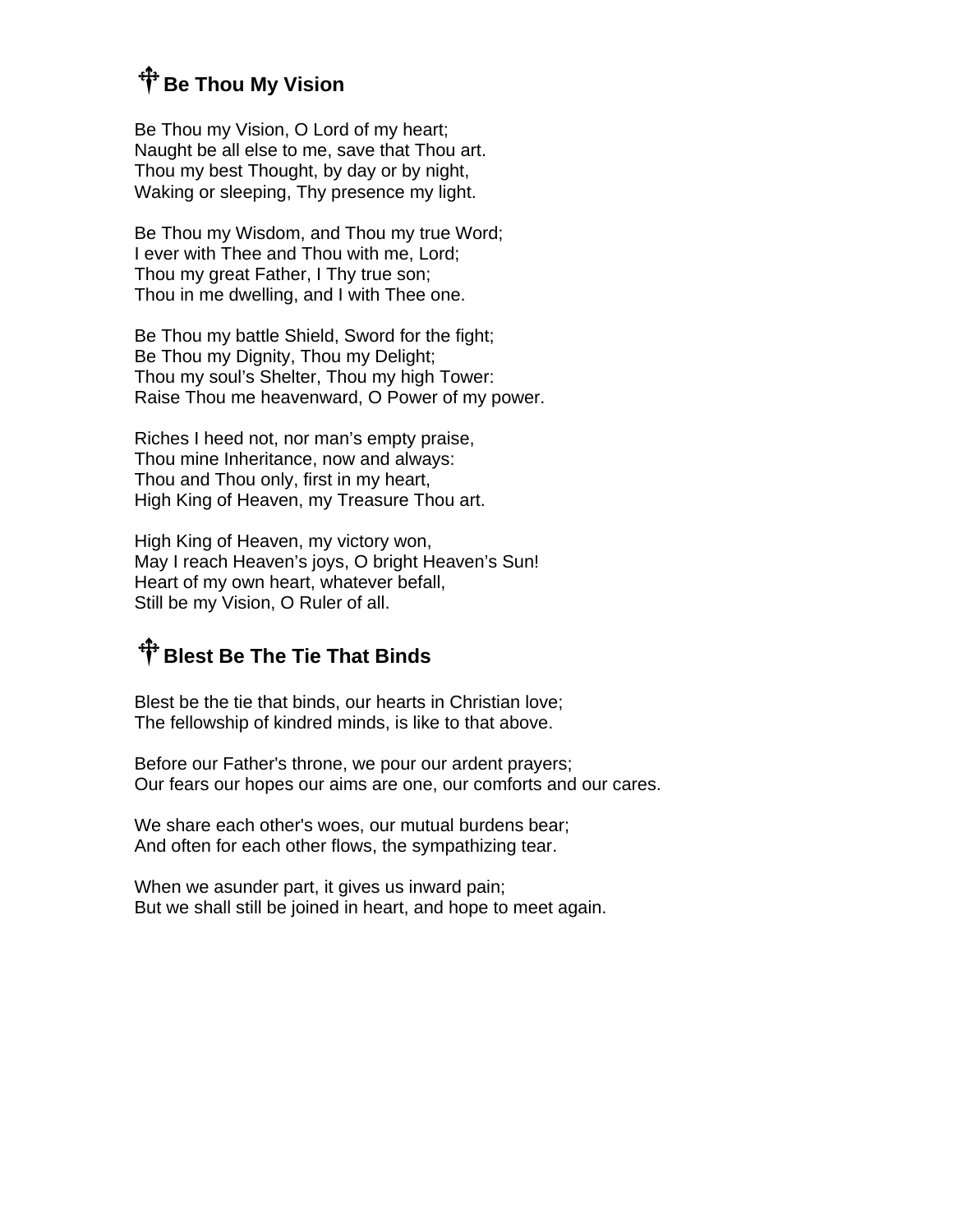## **T** Christ The Lord Is Risen Todav

Christ the Lord is risen today, Alleluia! Earth and heaven in chorus say, Alleluia! Raise your joys and triumphs high, Alleluia! Sing, ye heavens, and earth reply, Alleluia!

Love's redeeming work is done, Alleluia! Fought the fight the battle won, Alleluia! Death in vain forbids him rise, Alleluia! Christ has opened paradise, Alleluia!

Lives again our glorious King, Alleluia! Where O death is now thy sting? Alleluia! Once He died our souls to save, Alleluia! Where's thy victory boasting grave? Alleluia!

Soar we now where Christ has led, Alleluia! Following our exalted Head, Alleluia! Made like him like him we rise, Alleluia! Ours the cross the grave the skies, Alleluia!

Hail the Lord of earth and heaven, Alleluia! Praise to Thee by both be given, Alleluia! Thee we greet triumphant now, Alleluia! Hail the Resurrection thou, Alleluia!

King of glory, soul of bliss, Alleluia! Everlasting life is this, Alleluia! Thee to know Thy power to prove, Alleluia! Thus to sing and thus to love, Alleluia!

#### **T** Come Thou Almighty King

Come thou almighty King, help us Thy name to sing, Help us to praise! Father all glorious, O'er all victorious, come and reign over us, Ancient of Days!

Come thou incarnate Word, gird on thy mighty sword, Our prayer attend! Come, and Thy people bless, And give Thy word success, Spirit of holiness, on us descend!

Come holy Comforter, Thy sacred witness bear In this glad hour. Thou who almighty art, Now rule in every heart, and ne'er from us depart, Spirit of power!

To Thee, great One in Three, eternal praises be, Hence evermore. Thy sovereign majesty May we in glory see, and to eternity, love and adore!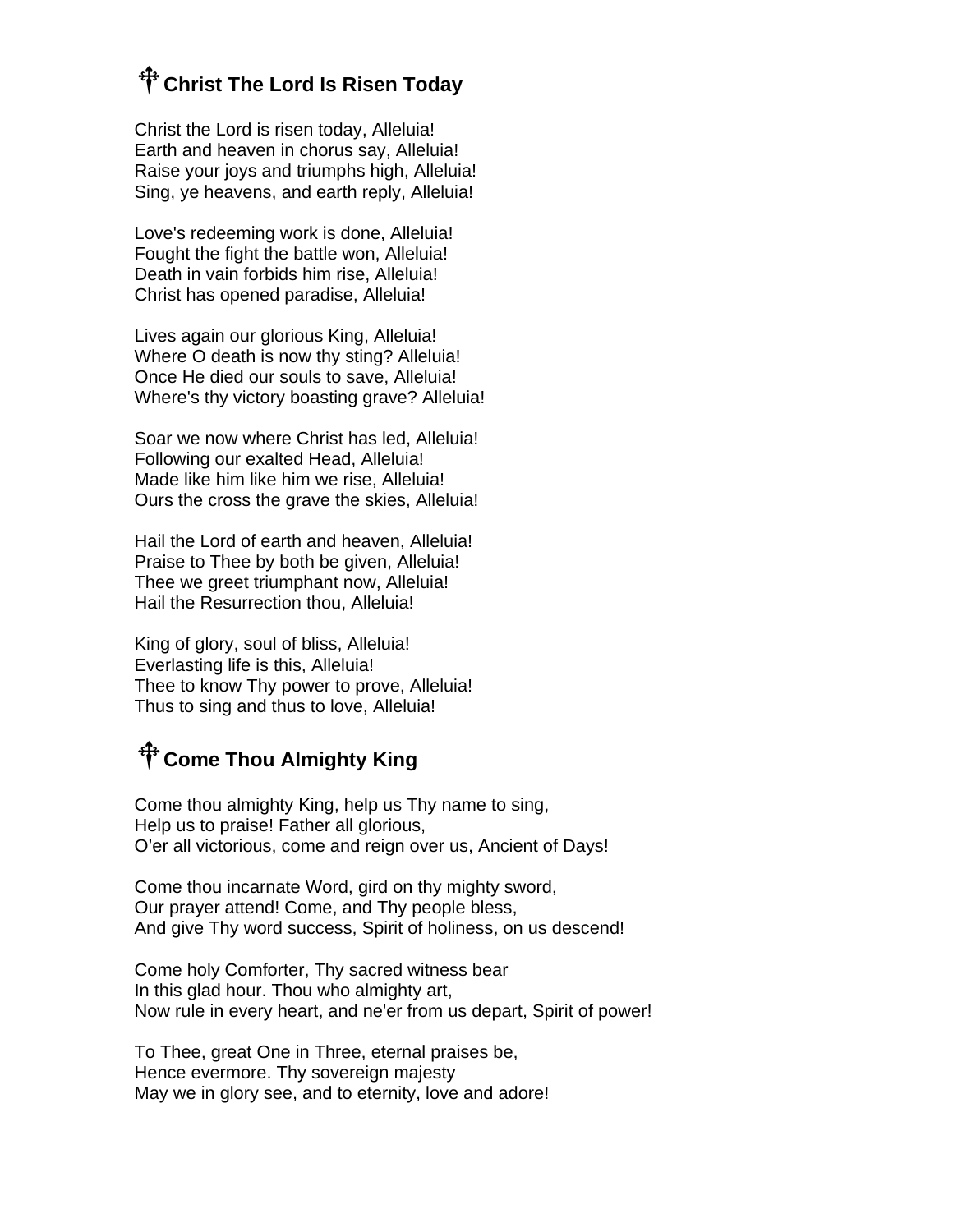# **T**<sup>2</sup> Come Thou Fount Of Every Blessing

Come thou Fount of every blessing, tune my heart to sing Thy grace; Streams of mercy never ceasing, call for songs of loudest praise. Teach me some melodious sonnet, sung by flaming tongues above. Praise the mount! I'm fixed upon it, mount of Thy redeeming love.

Here I raise mine Ebenezer; hither by Thy help I'm come; And I hope by Thy good pleasure, safely to arrive at home. Jesus sought me when a stranger, wandering from the fold of God; He to rescue me from danger, interposed His precious blood.

O to grace how great a debtor, daily I'm constrained to be! Let Thy goodness like a fetter, bind my wandering heart to Thee. Prone to wander Lord I feel it, prone to leave the God I love; Here's my heart O take and seal it, seal it for Thy courts above.

#### **T** Crown Him With Many Crowns

Crown him with many crowns, the Lamb upon His throne, Hark! how the heavenly anthem drowns, all music but its own. Awake my soul and sing, of him who died for thee, And hail him as Thy matchless King, through all eternity.

Crown him the Lord of life, who triumphed o'er the grave, And rose victorious in the strife, for those He came to save. His glories now we sing, who died and rose on high, Who died eternal life to bring, and lives that death may die.

Crown him the Lord of peace, whose power a scepter sways From pole to pole that wars may cease, and all be prayer and praise. His reign shall know no end, and round His pierced feet Fair flowers of paradise extend, their fragrance ever sweet.

Crown him the Lord of love; behold His hands and side, Those wounds yet visible above, in beauty glorified. All hail Redeemer hail! For thou hast died for me; Thy praise and glory shall not fail, throughout eternity.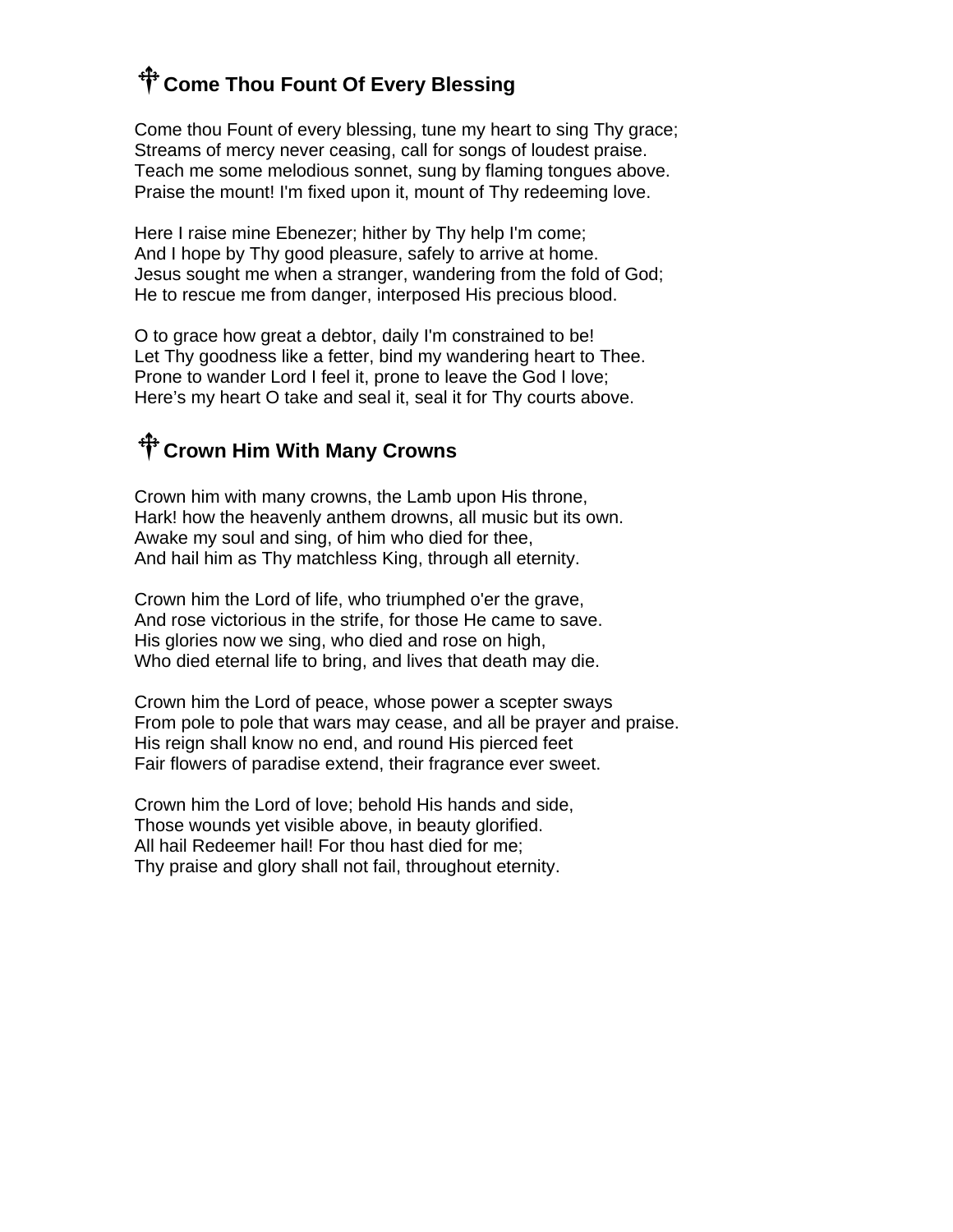## *T* Dwelling in Beulah Land

Far away the noise of strife, upon my ear is falling, Then I know the sins of earth beset on every hand. Doubt and fear and things of earth in vain to me are calling, None of these shall move me from Beulah Land.

Refrain:

 I'm living on the mountain, underneath a cloudless sky. I'm drinking at the fountain that never shall run dry. O yes! I'm feasting on the manna from a bountiful supply, For I am dwelling in Beulah Land.

Far below the storm of doubt, upon the world is beating, Sons of men in battle long the enemy withstand. Safe am I within the castle of God's Word retreating. Nothing then can reach me, 'tis Beulah Land. (Refrain)

Let the stormy breezes blow, their cry cannot alarm me; I am safely sheltered here, protected by God's hand. Here the sun is always shining, here there's naught can harm me. I am safe forever in Beulah Land. (Refrain)

Viewing here the works of God, I sink in contemplation. Hearing now His blessed voice, I see the way He planned. Dwelling in the Spirit here I learn of full salvation. Gladly I will tarry in Beulah Land. (Refrain)

#### R**Fairest Lord Jesus**

Fairest Lord Jesus, ruler of all nature, O thou of God and man the Son, Thee will I cherish, Thee will I honor, Thou my soul's glory, joy, and crown.

Fair are the meadows, fairer still the woodlands, Robed in the blooming garb of spring: Jesus is fairer, Jesus is purer Who makes the woeful heart to sing.

Fair is the sunshine, fairer still the moonlight, And all the twinkling starry host: Jesus shines brighter, Jesus shines purer Than all the angels heaven can boast.

Beautiful Savior! Lord of all the nations! Son of God and Son of Man! Glory and honor, praise, adoration, Now and forevermore be thine.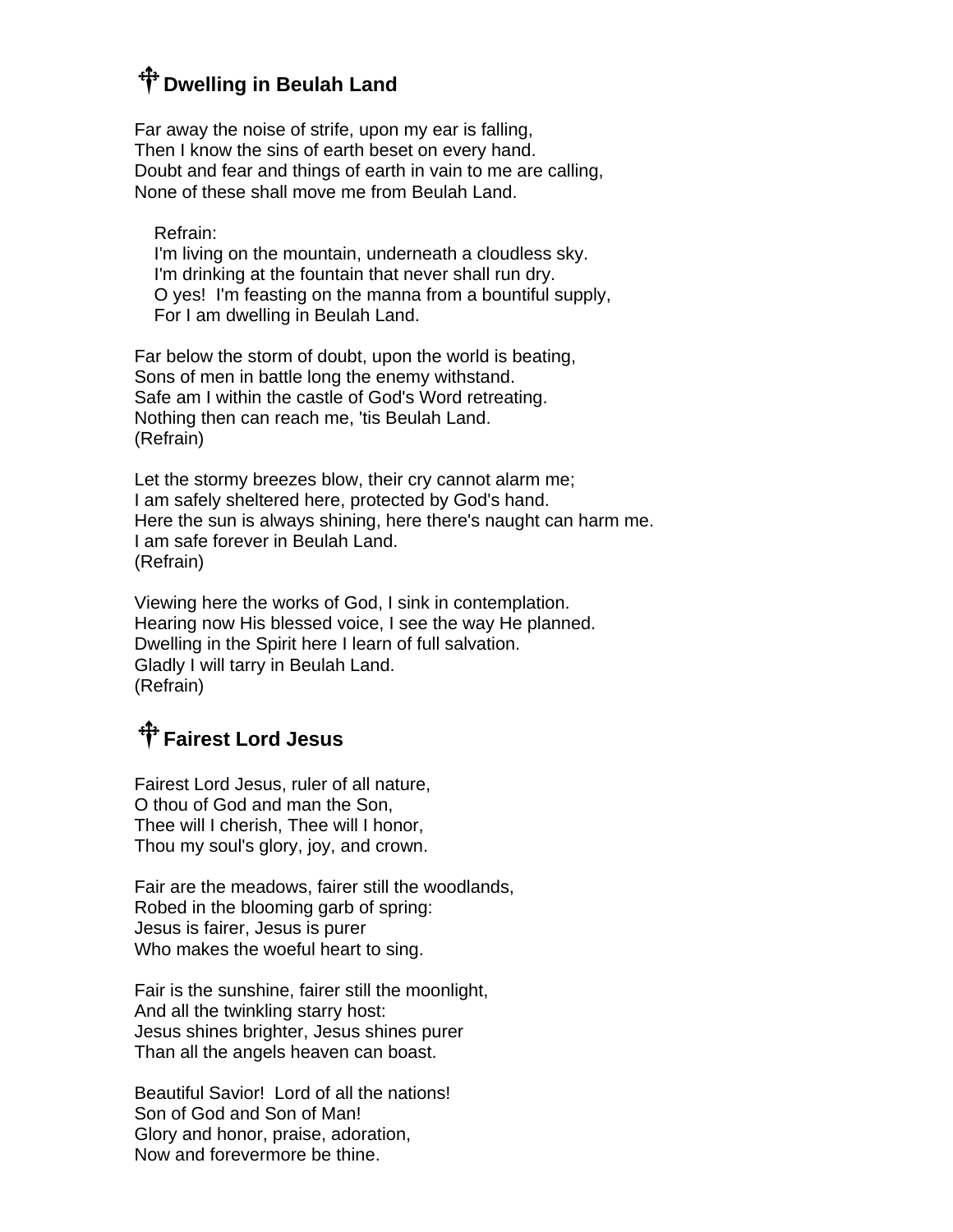## **f** Faith Of Our Fathers

Faith of our fathers, living still, In spite of dungeon fire and sword; O how our hearts beat high, With joy whene'er we hear that glorious word!

 Refrain: Faith of our fathers, holy faith! We will be true to thee till death.

Faith of our fathers, we will strive, To win all nations unto Thee; And through the truth that comes from God, We all shall then be truly free. (Refrain)

Faith of our fathers, we will love, Both friend and foe in all our strife; And preach Thee too, as love knows How by kindly words and virtuous life. (Refrain)

#### **T** For The Beauty Of The Earth

For the beauty of the earth, for the glory of the skies, For the love which from our birth, over and around us lies; Lord of all to Thee we raise, this our hymn of grateful praise.

For the beauty of each hour, of the day and of the night, Hill and vale and tree and flower, sun and moon and stars of light; Lord of all to Thee we raise, this our hymn of grateful praise.

For the joy of ear and eye, for the heart and mind's delight, For the mystic harmony, linking sense to sound and sight; Lord of all to Thee we raise, this our hymn of grateful praise.

For the joy of human love, brother sister parent child, Friends on earth and friends above, for all gentle thoughts and mild; Lord of all to Thee we raise, this our hymn of grateful praise.

For Thy church, that evermore, lifteth holy hands above, Offering upon every shore, her pure sacrifice of love; Lord of all to Thee we raise, this our hymn of grateful praise.

For Thyself, best Gift Divine, to the world so freely given, For that great, great love of thine, peace on earth and joy in heaven: Lord of all to Thee we raise, this our hymn of grateful praise.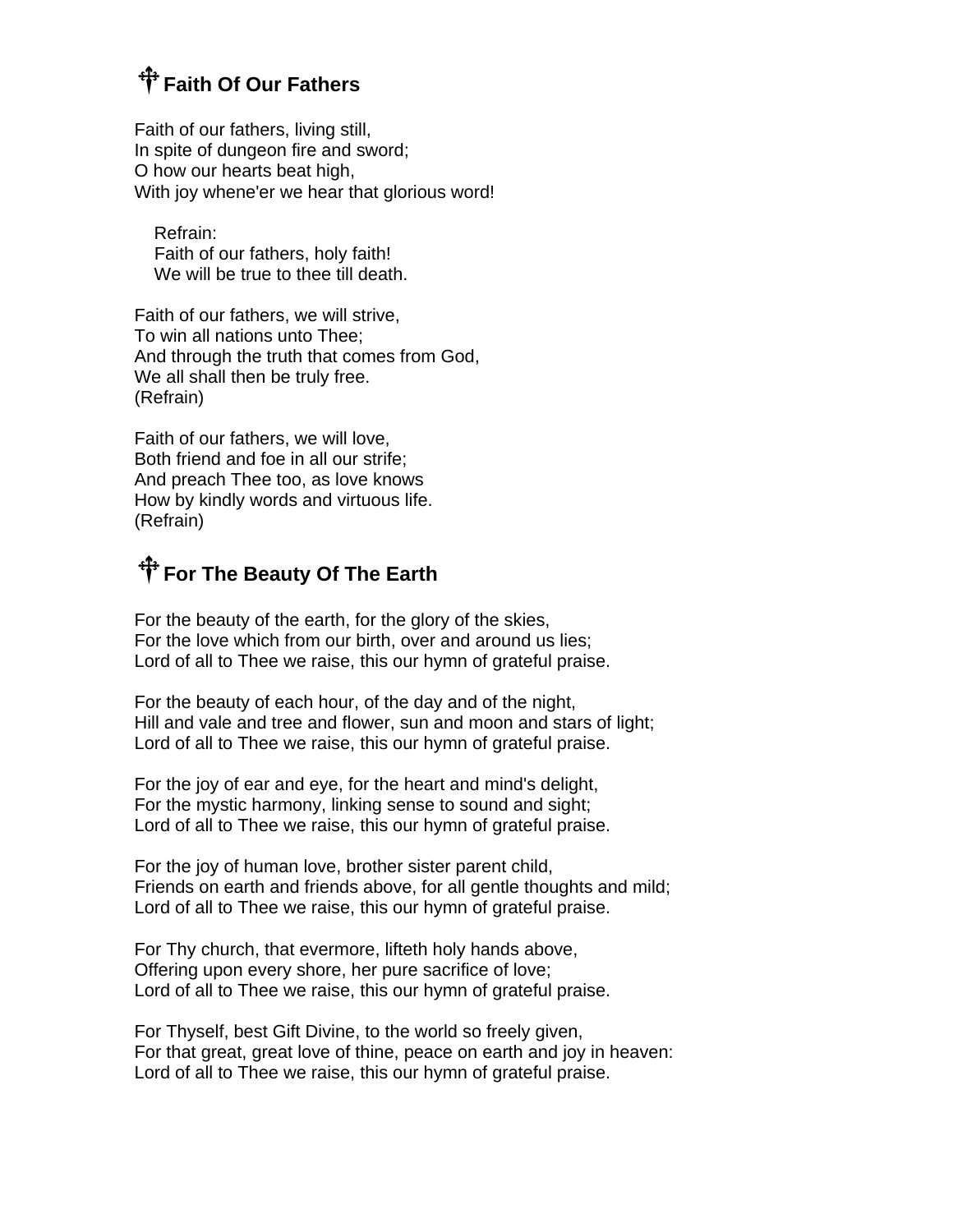## **T** From All That Dwell Below The Skies

From all that dwell below the skies, let the Creator's praise arise; Let the Redeemer's name be sung, through every land by every tongue.

Eternal are Thy mercies Lord; eternal truth attends Thy word. Thy praise shall sound from shore to shore, till suns shall rise and set no more.

Your lofty themes ye mortals bring, in songs of praise divinely sing; The great salvation loud proclaim, and shout for joy the Savior's name.

In every land begin the song; to every land the strains belong; In cheerful sounds all voices raise, and fill the world with loudest praise.

#### **T** Glorious Things Of Thee Are Spoken

Glorious things of Thee are spoken, Zion, city of our God; God, whose word cannot be broken, formed thee for His own abode. On the Rock of Ages founded, what can shake thy sure repose? With salvation's walls surrounded, thou mayst smile at all thy foes.

See the streams of living waters, springing from eternal love, Well supply Thy sons and daughters, and all fear of want remove. Who can faint while such a river, ever will their thirst assuage? Grace which like the Lord the giver, never fails from age to age.

Round each habitation hovering, see the cloud and fire appear, For a glory and a covering, showing that the Lord is near! Thus deriving from our banner, light by night and shade by day, Safe we feed upon the manna, which God gives us when we pray.

Blest inhabitants of Zion, washed in our Redeemer's blood; Jesus whom our souls rely on, makes us monarchs priests to God. Us by His great love He raises, rulers over self to reign, And as priests His solemn praises, we for thankful offering bring.

#### **T** Glory Be To The Father

Glory be to the Father and to the Son and to the Holy Ghost; As it was in the beginning, is now, and ever shall be, World without end. Amen. Amen.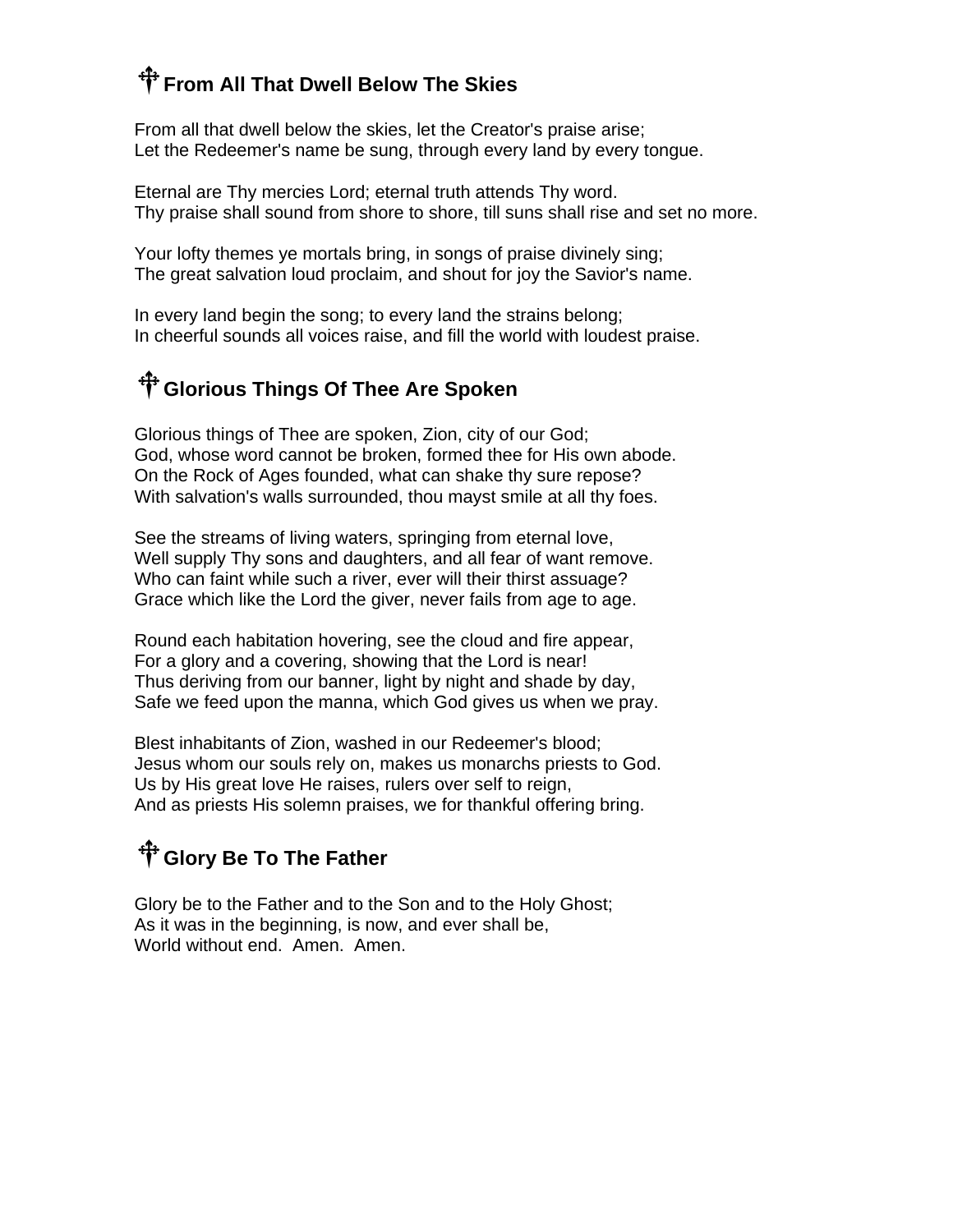# **T** Hark The Herald Angels Sing

Hark! the herald angels sing, "Glory to the new born King, Peace on earth and mercy mild, God and sinners reconciled!" Joyful all ye nations rise, join the triumph of the skies; With the angelic host proclaim, "Christ is born in Bethlehem!" Hark! the herald angels sing, "Glory to the new born King!"

Christ by highest heaven adored; Christ, the everlasting Lord; Late in time behold him come, offspring of a virgin's womb. Veiled in flesh the Godhead see; hail the incarnate Deity, Pleased with us in flesh to dwell, Jesus our Emmanuel. Hark! the herald angels sing, "Glory to the new born King!"

Hail the heaven-born Prince of Peace! Hail the Sun of Righteousness! Light and life to all He brings, risen with healing in His wings. Mild He lays His glory by, born that we no more may die, Born to raise us from the earth, born to give us second birth. Hark! the herald angels sing, "Glory to the new born King!"

#### **f**<sup>#</sup> He Who Would Valiant Be

He who would valiant be 'gainst all disaster, Let him in constancy follow the Master. There's no discouragement shall make him once relent His first avowed intent to be a pilgrim.

Who so beset him round with dismal stories Do but themselves confound—his strength the more is. No foes shall stay his might; though he with giants fight, He will make good his right to be a pilgrim.

Since, Lord, Thou dost defend us with Thy Spirit, We know we at the end, shall life inherit. Then fancies flee away! I'll fear not what men say, I'll labor night and day to be a pilgrim.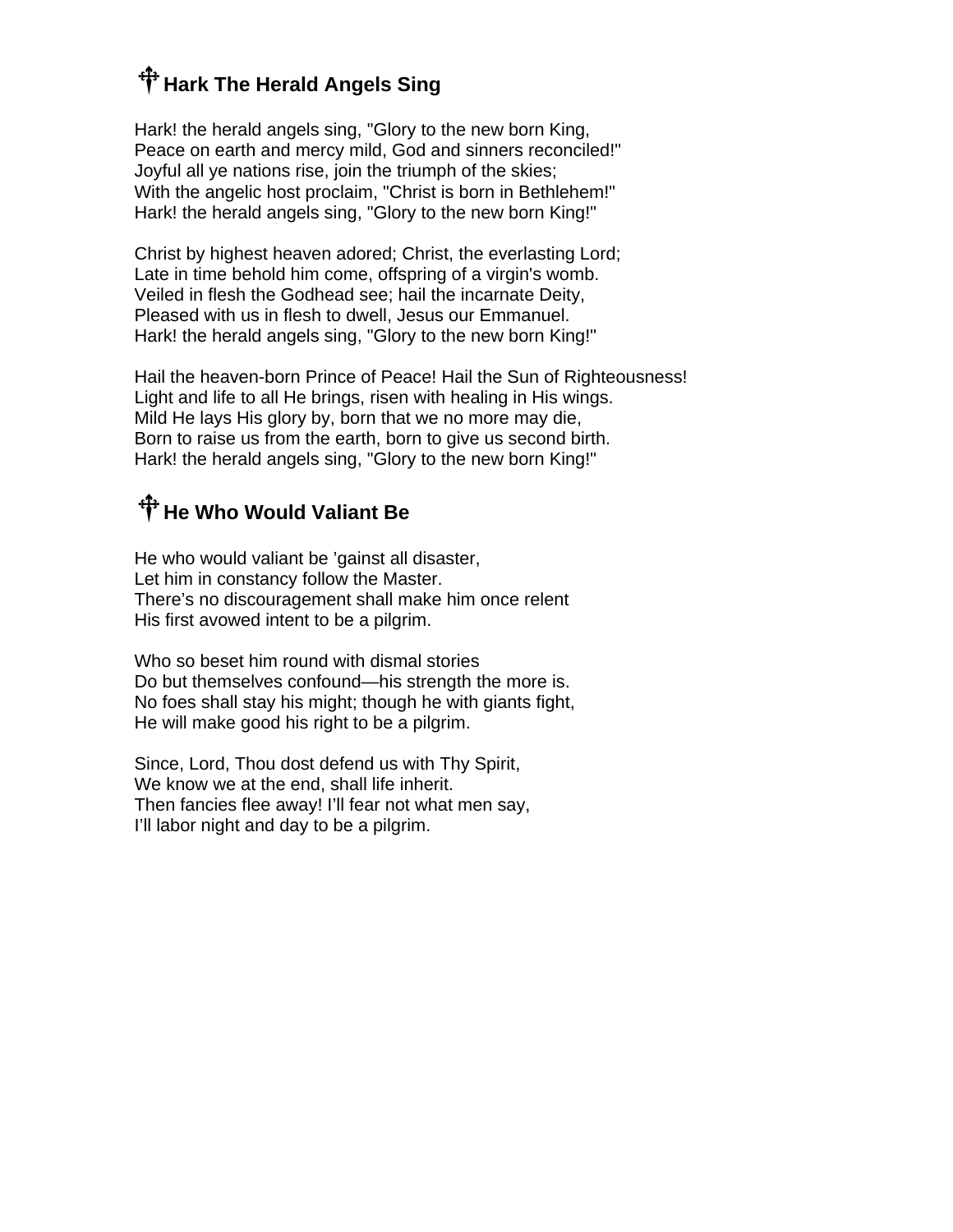## **Fr** Holy Holy Holy

Holy holy holy! Lord God Almighty! Early in the morning our song shall rise to Thee. Holy, holy, holy! Merciful and mighty, God in three persons, blessed Trinity!

Holy holy holy! All the saints adore Thee, Casting down their golden crowns around the glassy sea; Cherubim and seraphim falling down before Thee, Which wert and art, and evermore shallt be.

Holy holy holy! Though the darkness hide Thee, Though the eye of sinful man Thy glory may not see, Only thou art holy; there is none beside Thee, Perfect in power, in love and purity.

Holy holy holy! Lord God Almighty! All Thy works shall praise Thy name, in earth and sky and sea. Holy holy holy! Merciful and mighty, God in three persons, blessed Trinity.

## *T* How Great Thou Art

O Lord my God, When I in awesome wonder, Consider all the worlds Thy Hands have made; I see the stars, I hear the rolling thunder, Thy power throughout the universe displayed.

 Refrain: Then sings my soul, My Savior God, to Thee, How great Thou art, how great Thou art. Then sings my soul, My Savior God, to Thee, How great Thou art, how great Thou art!

When through the woods, and forest glades I wander, And hear the birds sing sweetly in the trees. When I look down, from lofty mountain grandeur And see the brook, and feel the gentle breeze. (Refrain)

And when I think, that God, His Son not sparing; Sent Him to die, I scarce can take it in; That on the Cross, my burden gladly bearing, He bled and died to take away my sin. (Refrain)

When Christ shall come, with shout of acclamation, And take me home, what joy shall fill my heart. Then I shall bow, in humble adoration, And then proclaim: "My God, how great Thou art!" (Refrain)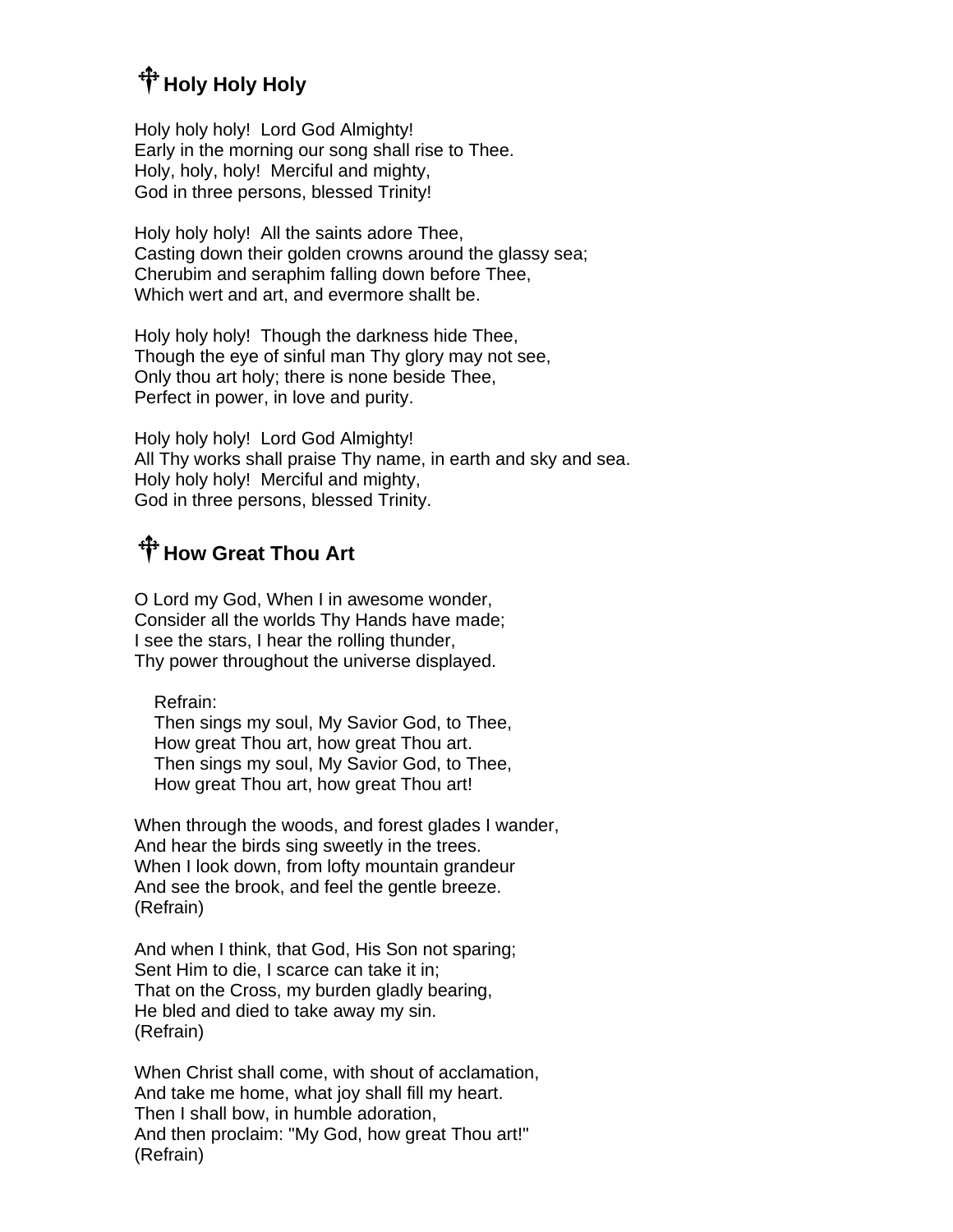# **T**I Feel The Winds of God Today

I feel the winds of God today; today my sail I lift, Though heavy, oft with drenching spray, and torn with many a rift; If hope but light the water's crest, and Christ my bark will use, I'll seek the seas at His behest, and brave another cruise.

It is the wind of God that dries my vain regretful tears, Until with braver thoughts shall rise the purer, brighter years; If cast on shores of selfish ease or pleasure I should be; Lord, let me feel Thy freshening breeze, and I'll put back to sea.

If ever I forget Thy love and how that love was shown, Lift high the blood red flag above; it bears Thy Name alone. Great Pilot of my onward way, Thou wilt not let me drift; I feel the winds of God today, today my sail I lift.

#### **T**I Love To Tell the Story

I love to tell the story, of unseen things above, Of Jesus and His glory, of Jesus and His love. I love to tell the story, because I know 'tis true; It satisfies my longings, as nothing else can do.

 Refrain: I love to tell the story, 'twill be my theme in glory, To tell the old old story, of Jesus and His love.

I love to tell the story; more wonderful it seems, Than all the golden fancies of all our golden dreams. I love to tell the story, it did so much for me; And that is just the reason, I tell it now to Thee. (Refrain)

I love to tell the story; 'tis pleasant to repeat, What seems each time I tell it, more wonderfully sweet. I love to tell the story, for some have never heard The message of salvation, from God's own holy Word. (Refrain)

I love to tell the story, for those who know it best Seem hungering and thirsting, to hear it like the rest. And when, in scenes of glory, I sing the new, new song, 'Twill be the old old story, that I have loved so long. (Refrain)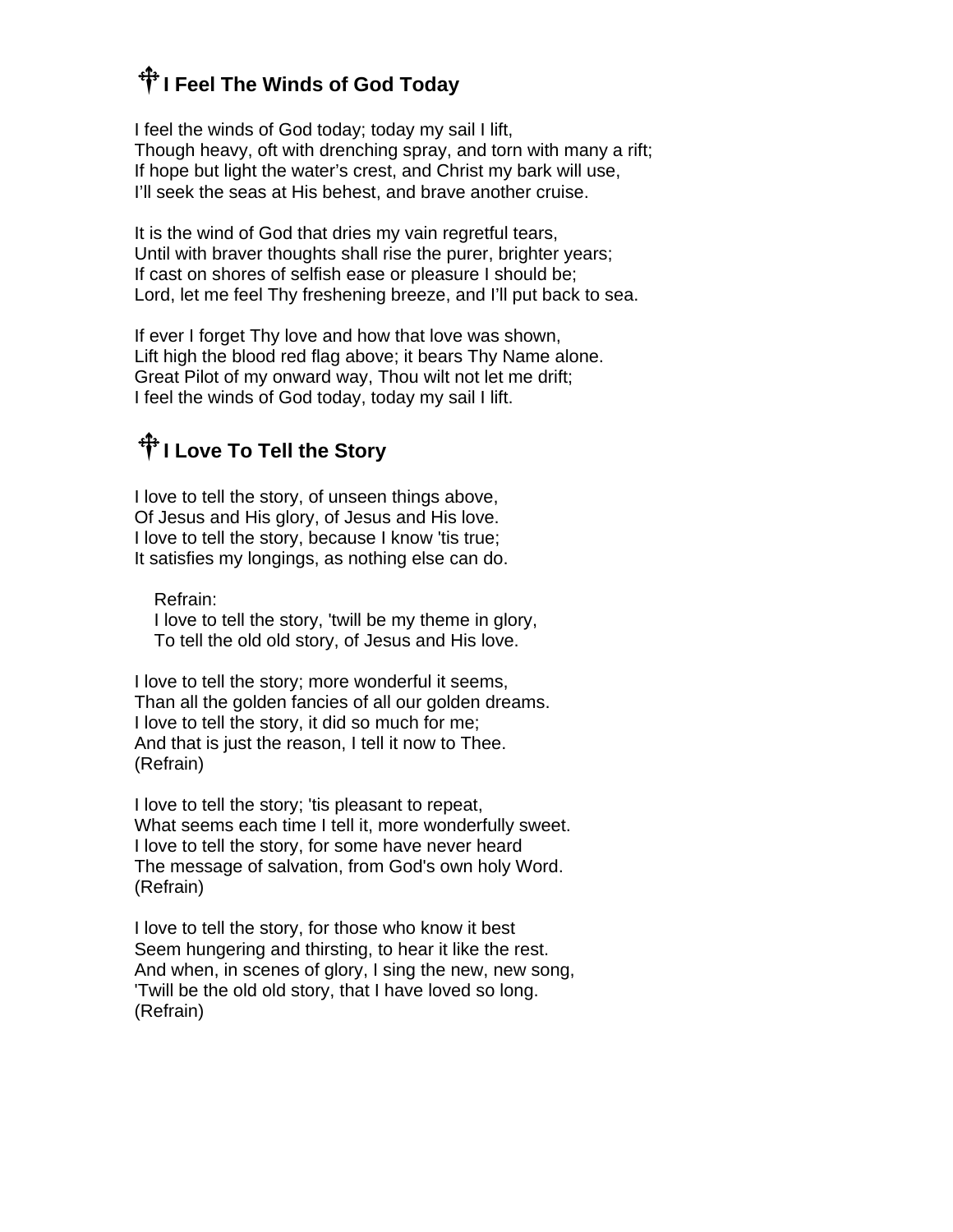## *T*In The Garden

I come to the garden alone, While the dew is still on the roses, And the voice I hear falling on my ear, The Son of God discloses.

 Refrain: And He walks with me, and He talks with me, and He tells me I am His own; And the joy we share as we tarry there, none other has ever known.

He speaks, and the sound of His voice, Is so sweet the birds hush their singing, And the melody that He gave to me, within my heart is ringing. (Refrain)

I'd stay in the garden with Him, though the night around me be falling, But He bids me go through the voice of woe, His voice to me is calling. (Refrain)

#### **<sup><sup>1</sup>/<sub>1</sub><sup>1</sup>/<sub>1</sub> It Came Upon The Midnight Clear**</sup>

It came upon the midnight clear, that glorious song of old, From angels bending near the earth, to touch their harps of gold: "Peace on the earth good will to men, from heaven's all-gracious King." The world in solemn stillness lay, to hear the angels sing.

Still through the cloven skies they come, with peaceful wings unfurled, And still their heavenly music floats, o'er all the weary world; Above its sad and lowly plains, they bend on hovering wing, And ever o'er its Babel sounds, the blessed angels sing.

And ye, beneath life's crushing load, whose forms are bending low, Who toil along the climbing way, with painful steps and slow, Look now! for glad and golden hours, come swiftly on the wing. O rest beside the weary road, and hear the angels sing!

For lo! the days are hastening on, by prophet seen of old, When with the ever-circling years, shall come the time foretold When peace shall over all the earth, its ancient splendors fling, And the whole world send back the song, which now the angels sing.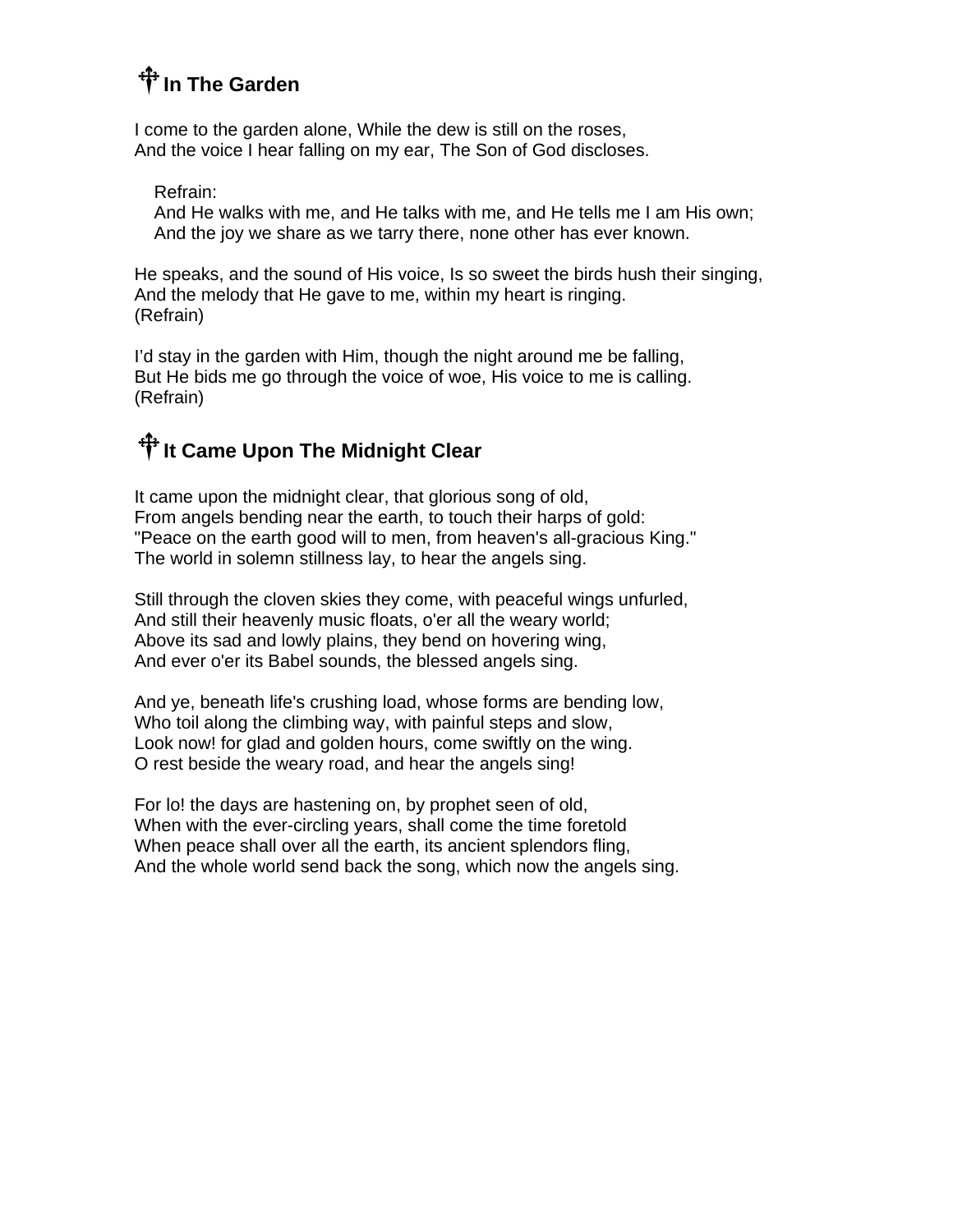# R**Jerusalem**

And did those feet in ancient time, walk upon England's mountains green? And was the Holy Lamb of God, on England's pleasant pastures seen? And did the countenance divine, shine forth upon our clouded hills? And was Jerusalem builded here, among these dark satanic mills?

Bring me my bow of burning gold! Bring me my arrows of desire! Bring me my spear! O clouds, unfold! Bring me my chariot of fire! I will not cease from mental fight, nor shall my sword sleep in my hand, Till we have built Jerusalem, in England's green and pleasant land.

#### **f**<sup>#</sup> Jesus Loves Me

Jesus loves me! This I know, for the Bible tells me so. Little ones to him belong; they are weak but He is strong.

 Refrain: Yes, Jesus loves me! Yes, Jesus loves me! Yes, Jesus loves me! The Bible tells me so.

Jesus loves me! This I know, as He loved so long ago, Taking children on His knee, saying "Let them come to me". (Refrain)

Jesus loves me still today, walking with me on my way, Wanting as a friend to give, light and love to all who live. (Refrain)

## **T** Jesus Shall Reign

Jesus shall reign where'er the sun, does its successive journeys run; His kingdom spread from shore to shore, till moons shall wax and wane no more.

To Jesus endless prayer be made, and endless praises crown His head; His name like sweet perfume shall rise, with every morning sacrifice.

People and realms of every tongue, dwell on His love with sweetest song; And infant voices shall proclaim, their early blessings on His name.

Blessings abound where'er He reigns; all prisoners leap and loose their chains; The weary find eternal rest, and all who suffer want are blest.

Let every creature rise and bring, honors peculiar to our King; Angels descend with songs again, and earth repeat the loud amen!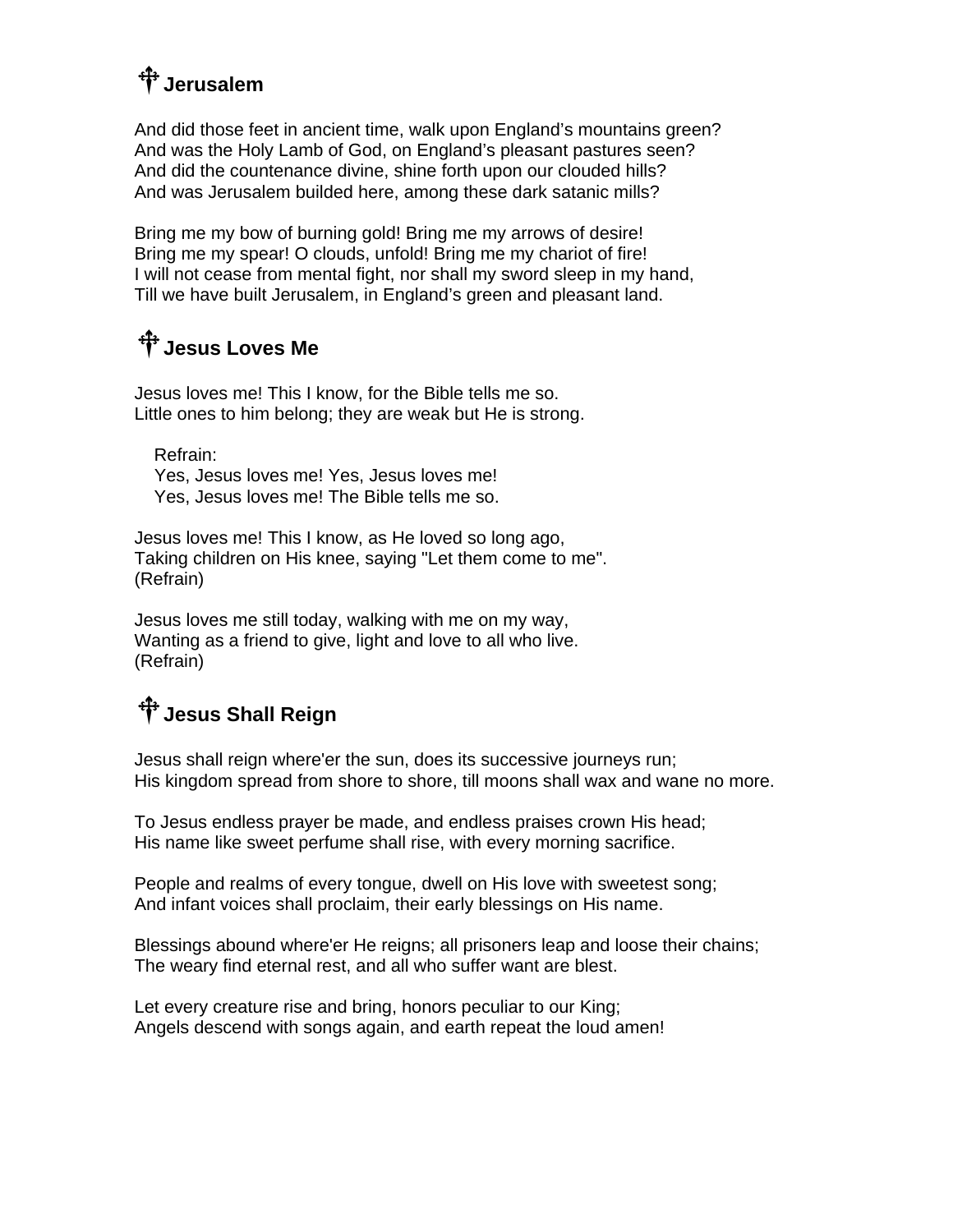# **The World**

Joy to the world the Lord is come! Let earth receive her King; Let every heart prepare him room, and heaven and nature sing, And heaven and nature sing, and heaven and nature sing.

Joy to the world the Savior reigns! Let all their songs employ; While fields and floods rocks hills and plains, repeat the sounding joy, Repeat the sounding joy, repeat the sounding joy.

No more let sins and sorrows grow, nor thorns infest the ground; He comes to make His blessings flow, far as the curse is found, Far as the curse is found, far as the curse is found.

He rules the world with truth and grace, and makes the nations prove The glories of His righteousness, and wonders of His love, And wonders of His love, and wonders of His love.

#### **T** Joyful Joyful We Adore Thee

Joyful joyful we adore Thee, God of glory Lord of love; Hearts unfold like flowers before Thee, opening to the sun above. Melt the clouds of sin and sadness; drive the dark of doubt away. Giver of immortal gladness, fill us with the light of day!

All Thy works with joy surround Thee, earth and heaven reflect Thy rays, Stars and angels sing around Thee, center of unbroken praise. Field and forest vale and mountain, flowery meadow flashing sea, Chanting bird and flowing fountain, call us to rejoice in Thee.

Thou art giving and forgiving, ever blessing ever blest, Well-spring of the joy of living, ocean depth of happy rest! Thou our Father Christ our brother, all who live in love are thine; Teach us how to love each other, lift us to the joy divine.

Mortals join the mighty chorus, which the morning stars began; Love divine is reigning o'er us, binding all within its span. Ever singing march we onward, victors in the midst of strife; Joyful music leads us sunward, in the triumph song of life.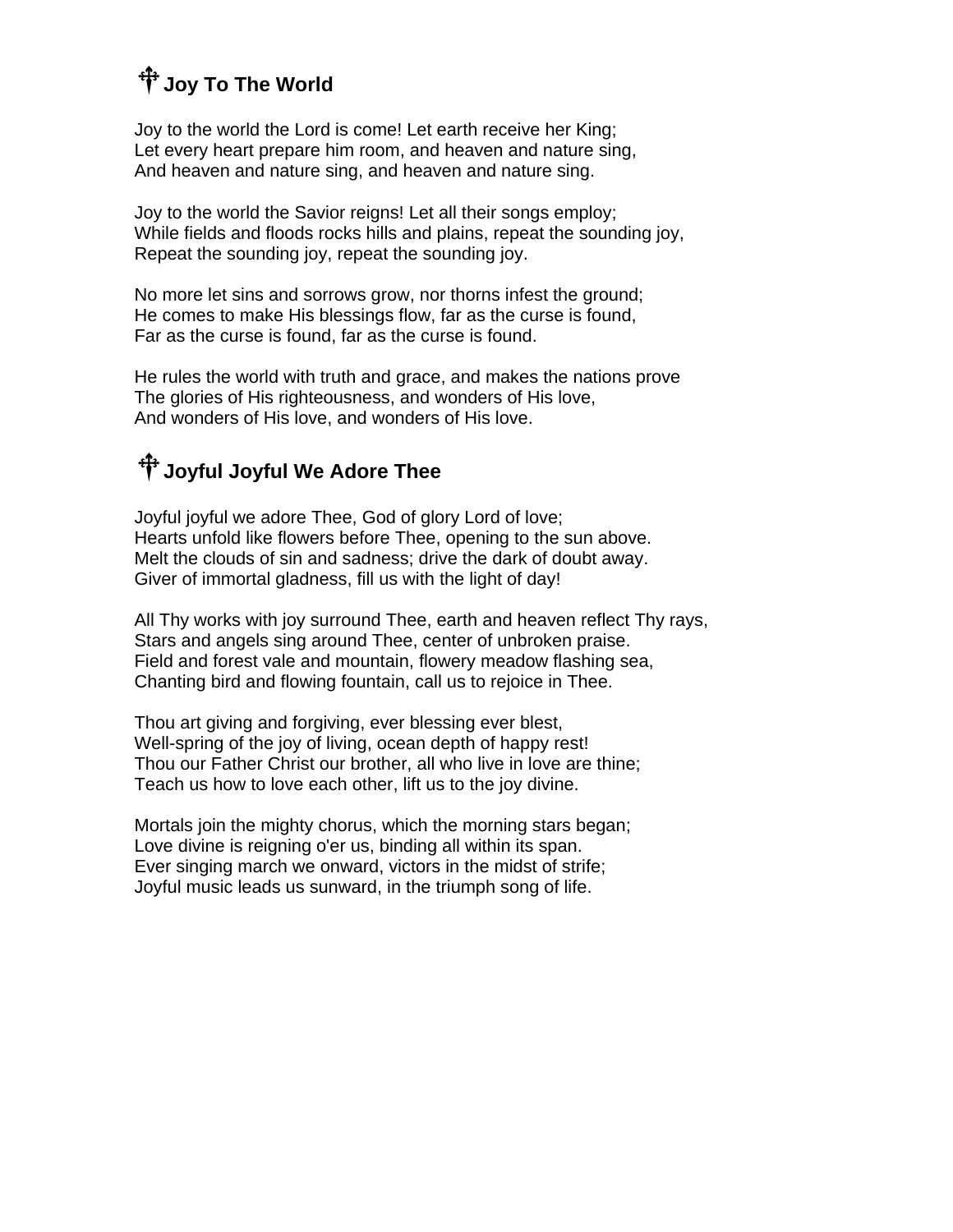## R**Just A Closer Walk**

I am weak but Thou art strong; Jesus, keep me from all wrong; I'll be satisfied as long, as I walk, let me walk close to Thee.

 Refrain: Just a closer walk with Thee, Grant it Jesus is my plea, Daily walking close to Thee, Let it be dear Lord let it be.

Through this world of toil and snares, If I falter, Lord, who cares? Who with me my burden shares? None but Thee dear Lord none but Thee. (Refrain)

When my feeble life is o'er, Time for me will be no more; Guide me gently safely o'er, To Thy kingdom shore to Thy shore. (Refrain)

#### R**Just As I Am**

Just as I am without one plea, but that Thy blood was shed for me, And that thou bidst me come to Thee, O Lamb of God I come, I come.

Just as I am and waiting not, to rid my soul of one dark blot, To Thee whose blood can cleanse each spot, O Lamb of God I come, I come.

Just as I am though tossed about, with many a conflict, many a doubt, Fightings and fears within without, O Lamb of God I come, I come.

Just as I am poor, wretched, blind; sight, riches, healing of the mind, Yea all I need in Thee to find, O Lamb of God I come, I come.

Just as I am thou wilt receive, wilt welcome, pardon, cleanse, relieve; Because Thy promise I believe, O Lamb of God I come, I come.

Just as I am Thy love unknown, hath broken every barrier down; Now to be Thine yea Thine alone, O Lamb of God I come, I come.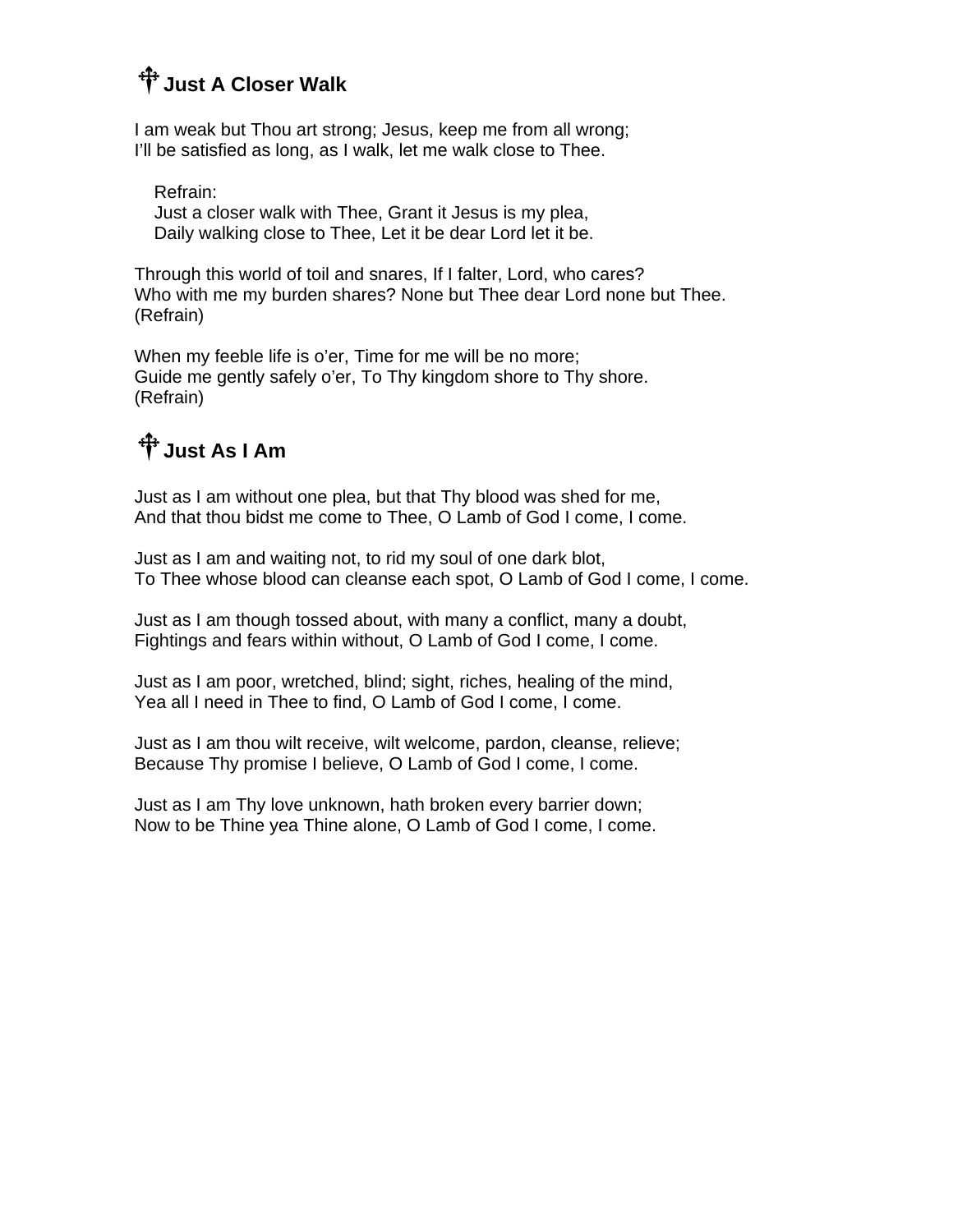# *T* Lead On O King Eternal

Lead on O King eternal, the day of march has come; Henceforth in fields of conquest, Thy tents shall be our home. Through days of preparation, Thy grace has made us strong; And now O King eternal, we lift our battle song.

Lead on O King eternal, till sin's fierce war shall cease, And holiness shall whisper, the sweet amen of peace. For not with swords loud clashing, nor roll of stirring drums; With deeds of love and mercy, the heavenly kingdom comes.

Lead on O King eternal, we follow, not with fears, For gladness breaks like morning, where'er Thy face appears. Thy cross is lifted o'er us, we journey in its light; The crown awaits the conquest; lead on, O God of might.

#### *T* Leaning On The Everlasting Arms

What a fellowship what a joy divine, leaning on the everlasting arms; What a blessedness what a peace is mine, leaning on the everlasting arms.

 Refrain: Leaning, leaning, safe and secure from all alarms; Leaning, leaning, leaning on the everlasting arms.

O how sweet to walk in this pilgrim way, leaning on the everlasting arms; O how bright the path grows from day to day, leaning on the everlasting arms. (Refrain)

What have I to dread what have I to fear, leaning on the everlasting arms? I have blessed peace with my Lord so near, leaning on the everlasting arms. (Refrain)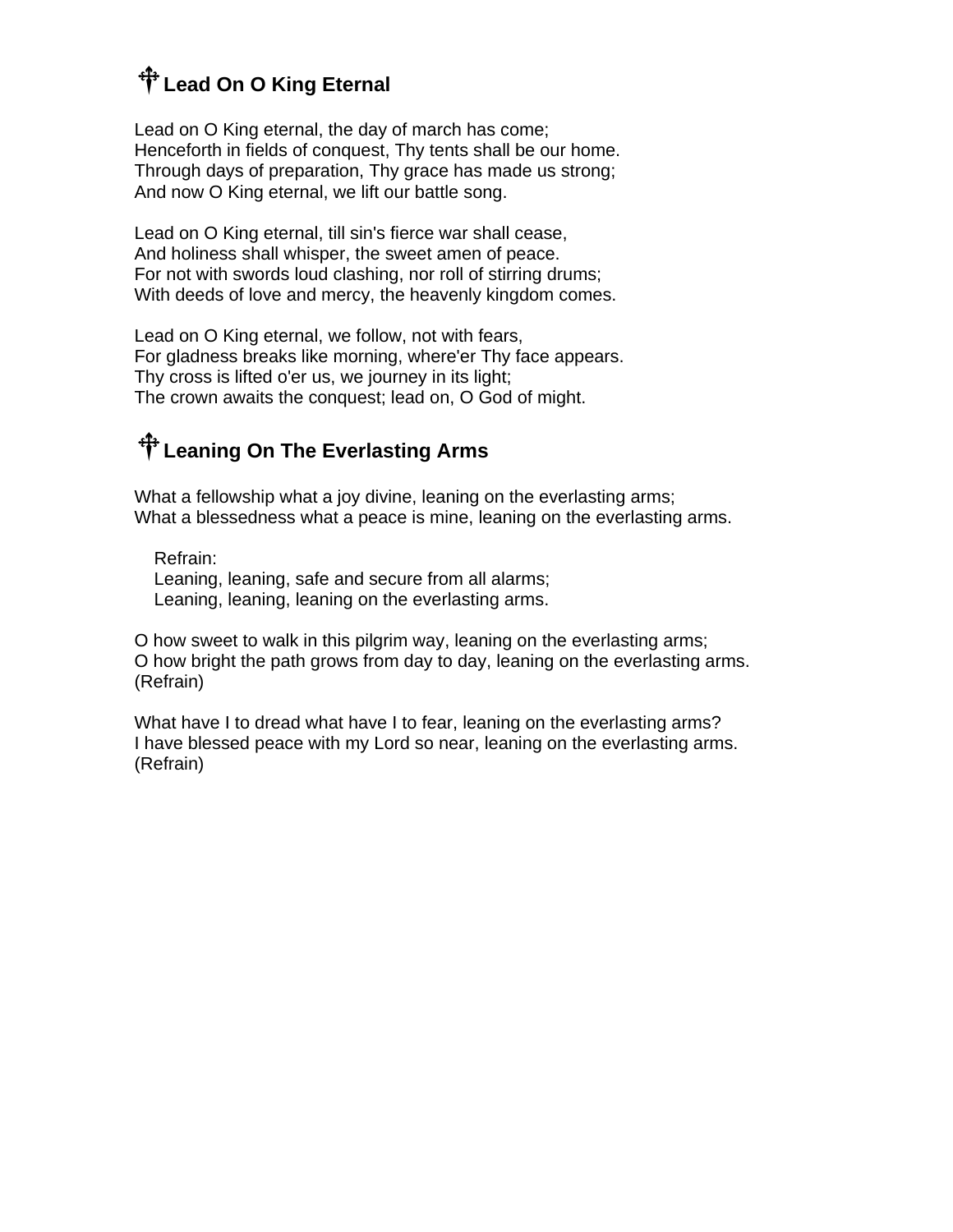# **T** Love Divine All Loves Excelling

Love divine all loves excelling, joy of heaven to earth come down; Fix in us Thy humble dwelling; all Thy faithful mercies crown! Jesus thou art all compassion, pure unbounded love thou art; Visit us with Thy salvation; enter every trembling heart.

Breathe, O breathe Thy loving Spirit, into every troubled breast! Let us all in Thee inherit; let us find that second rest. Take away our bent to sinning; Alpha and Omega be; End of faith as its beginning, set our hearts at liberty.

Come, Almighty to deliver, let us all Thy life receive; Suddenly return and never, nevermore Thy temples leave. Thee we would be always blessing, serve Thee as Thy hosts above, Pray and praise Thee without ceasing, glory in Thy perfect love.

Finish, then, Thy new creation; pure and spotless let us be. Let us see Thy great salvation, perfectly restored in Thee; Changed from glory into glory, till in heaven we take our place, Till we cast our crowns before Thee, lost in wonder, love, and praise.

## **T**<sup>\*</sup> My Jesus I Love Thee

My Jesus I love Thee, I know thou art mine; For Thee all the follies of sin I resign. My gracious Redeemer, my Savior art thou; If ever I loved Thee, my Jesus 'tis now.

I love Thee because thou, hast first loved me, And purchased my pardon on Calvary's tree; I love Thee for wearing the thorns on Thy brow; If ever I loved Thee, my Jesus 'tis now.

In mansions of glory and endless delight; I'll ever adore Thee in heaven so bright; I'll sing with the glittering crown on my brow; If ever I loved Thee, my Jesus 'tis now.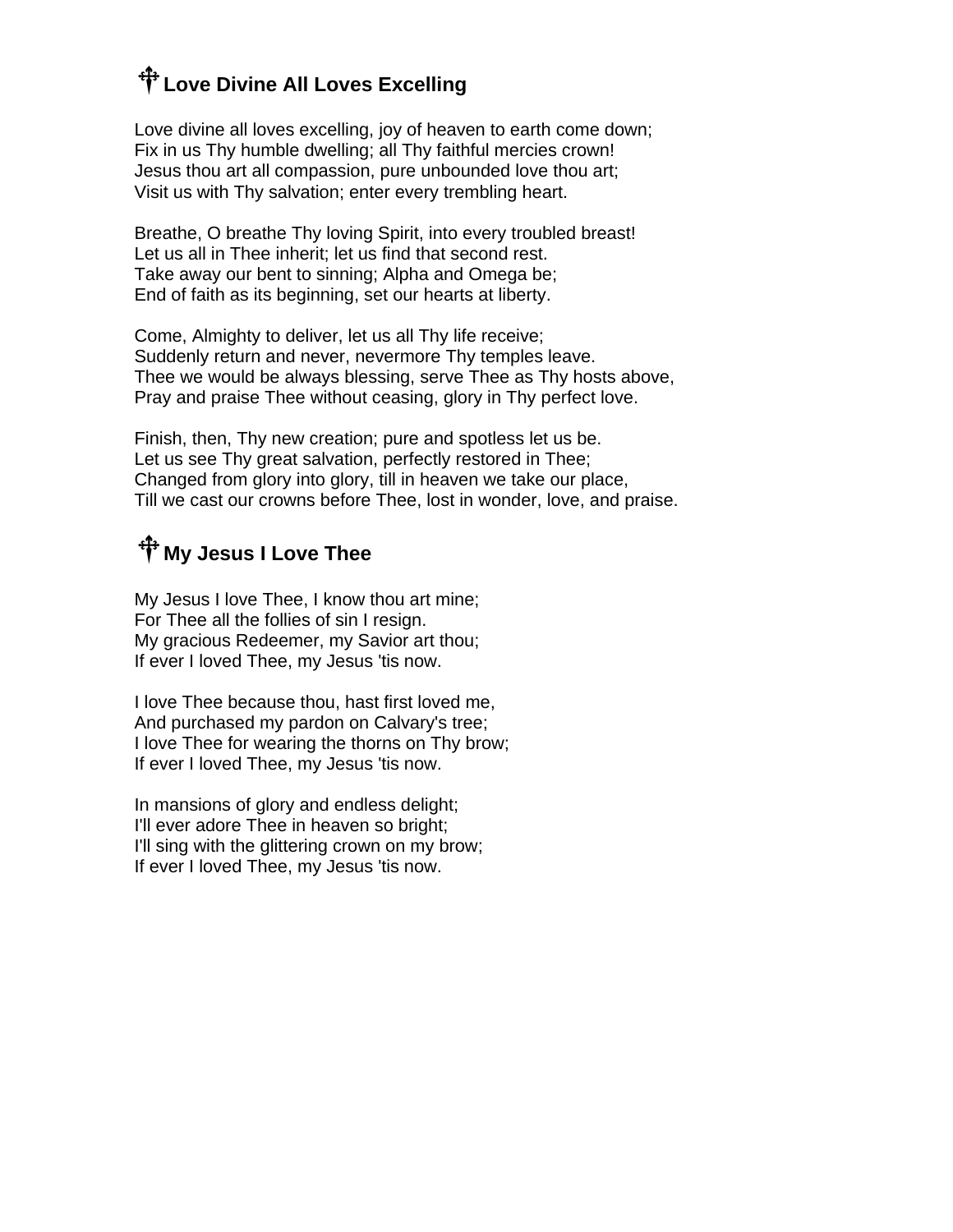## **T** Nearer My God To Thee

Nearer my God to Thee, nearer to Thee! Even though it be a cross, that raiseth me, Still all my song shall be, Nearer my God to Thee; Nearer my God to Thee, nearer to Thee!

Though like the wanderer, the sun gone down, Darkness be over me, my rest a stone; Yet in my dreams I'd be Nearer my God to Thee; Nearer my God to Thee, nearer to Thee!

There let the way appear, steps unto heaven; All that thou sendest me, in mercy given; Angels to beckon me Nearer my God to Thee; Nearer my God to Thee, nearer to Thee!

Then with my waking thoughts bright with Thy praise, Out of my stony griefs, Bethel I'll raise; So by my woes to be Nearer my God to Thee; Nearer my God to Thee, nearer to Thee!

Or if on joyful wing cleaving the sky, Sun moon and stars forgot, upward I fly, Still all my song shall be, Nearer my God to Thee; Nearer my God to Thee, nearer to Thee!

#### **T** Now Thank We All Our God

Now thank we all our God, with heart and hands and voices, Who wondrous things has done, in whom this world rejoices; Who from our mothers' arms, has blessed us on our way With countless gifts of love, and still is ours today.

O may this bounteous God, through all our life be near us, With ever joyful hearts, and blessed peace to cheer us; And keep us still in grace, and guide us when perplexed; And free us from all ills, in this world and the next.

All praise and thanks to God, the Father now be given; The Son and him who reigns, with them in highest heaven; The one eternal God, whom earth and heaven adore; For thus it was, is now, and shall be evermore.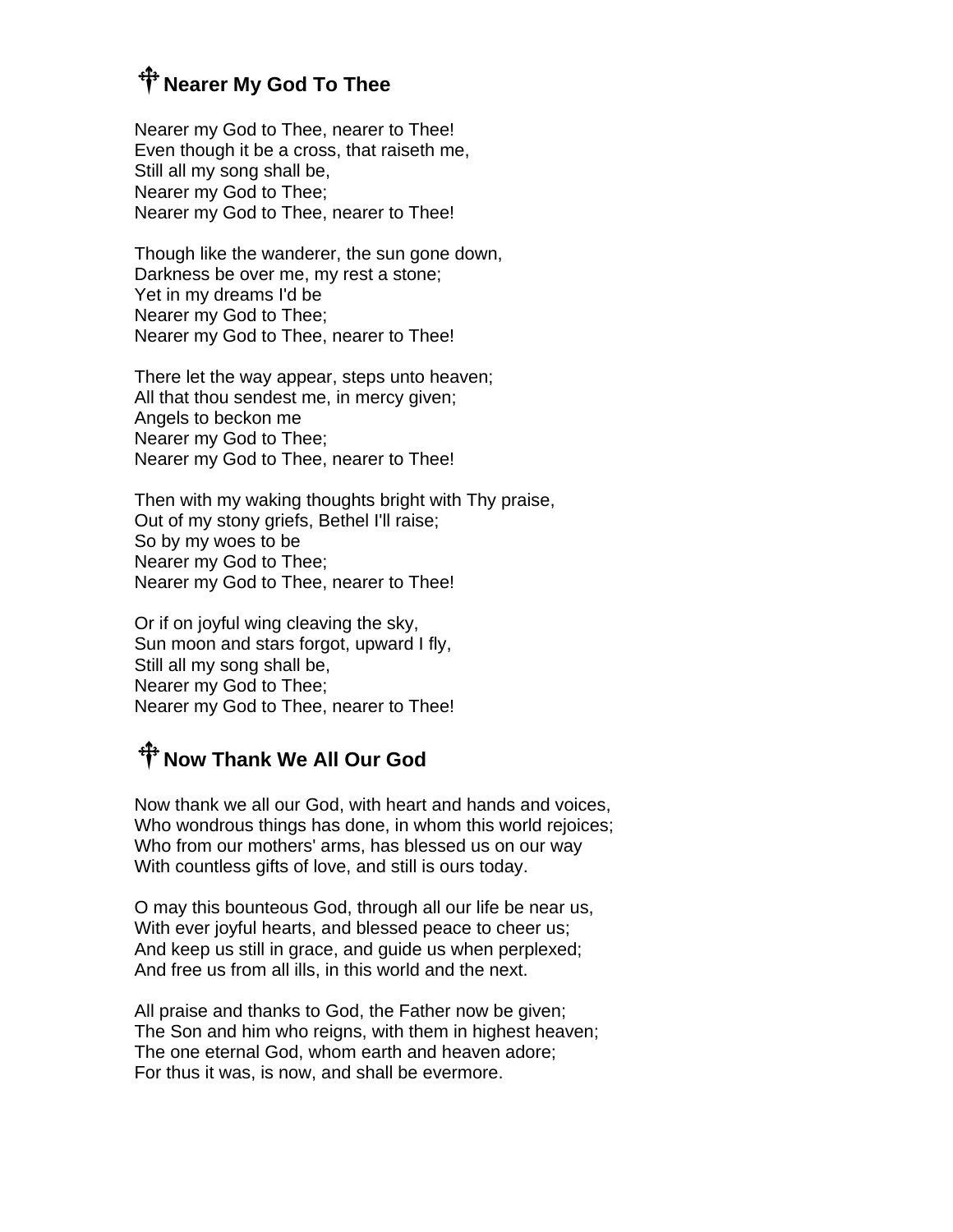## **TO Come All Ye Faithful**

O come all ye faithful, joyful and triumphant, O come ye O come ye, to Bethlehem. Come and behold him, born the King of angels;

Refrain:

- O come let us adore him, O come let us adore him,
- O come let us adore him, Christ the Lord.

True God of true God, Light from Light Eternal, Lo He shuns not, the Virgin's womb; Son of the Father, begotten not created; (Refrain)

Sing, choirs of angels, sing in exultation; O sing all ye citizens of heaven above! Glory to God, all glory in the highest; (Refrain)

See how the shepherds, summoned to His cradle, Leaving their flocks, draw nigh to gaze; We too will thither, bend our joyful footsteps; (Refrain)

Child for us sinners, poor and in the manger, We would embrace Thee, with love and awe. Who would not love Thee, loving us so dearly? (Refrain)

Yea, Lord, we greet Thee, born this happy morning, Jesus to Thee be, all glory given. Word of the Father, now in flesh appearing: (Refrain)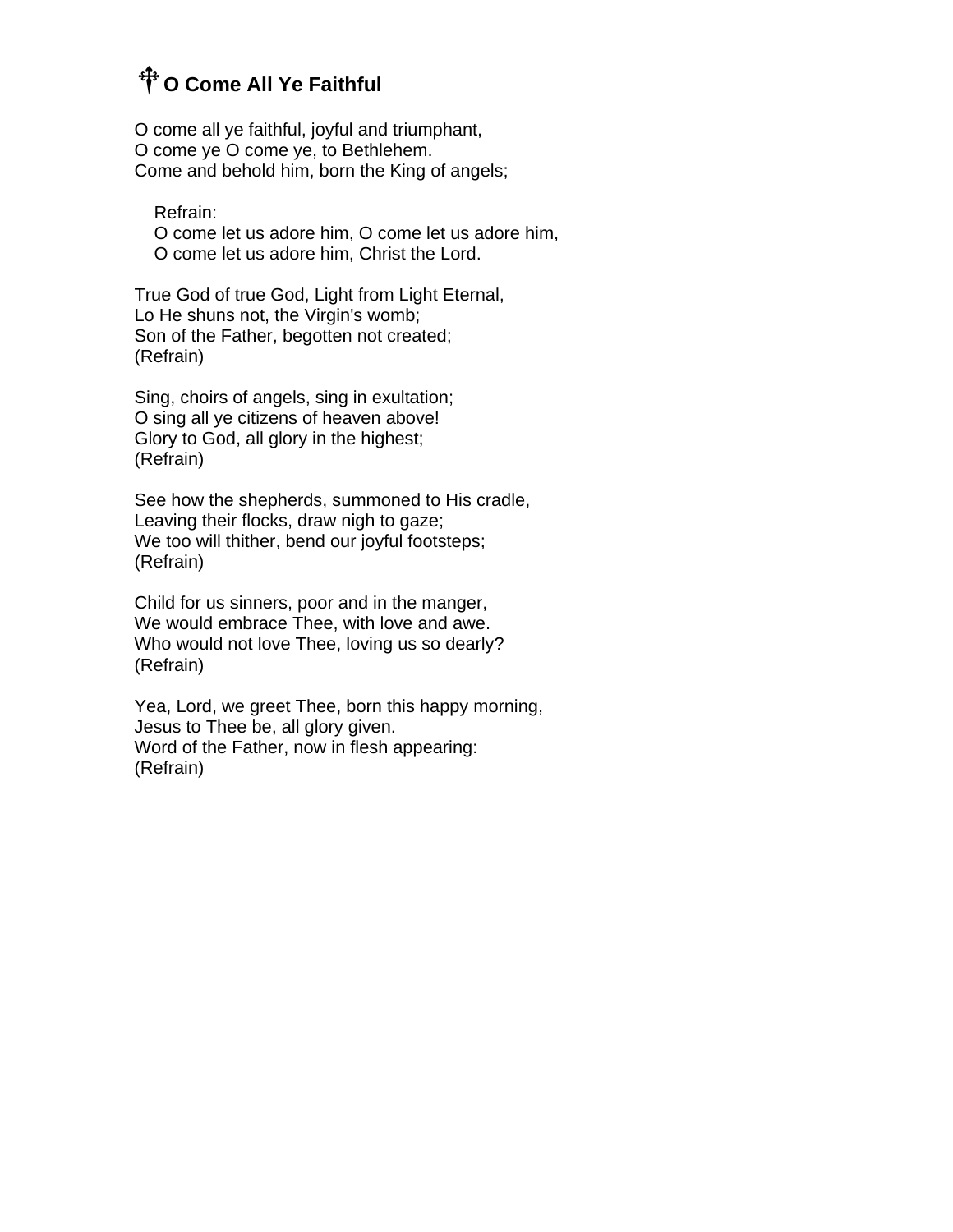## **T**<sup>\*</sup> O For A Thousand Tongues To Sing

O for a thousand tongues to sing, my great Redeemer's praise, The glories of my God and King, the triumphs of His grace!

My gracious Master and my God, assist me to proclaim, To spread through all the earth abroad, the honors of Thy name.

Jesus! the name that charms our fears, that bids our sorrows cease; 'Tis music in the sinner's ears, 'tis life, and health, and peace.

He breaks the power of canceled sin, He sets the prisoner free; His blood can make the foulest clean; His blood availed for me.

He speaks and listening to His voice, new life the dead receive; The mournful broken hearts rejoice, the humble poor believe.

Hear him ye deaf His praise ye dumb, your loosened tongues employ; Ye blind, behold your savior come, and leap, ye lame, for joy.

In Christ your head you then shall know, shall feel your sins forgiven; Anticipate your heaven below, and own that love is heaven.

#### **TO God Our Help In Ages Past**

O God, our help in ages past, our hope for years to come, Our shelter from the stormy blast, and our eternal home.

Under the shadow of Thy throne, still may we dwell secure; Sufficient is thine arm alone, and our defense is sure.

Before the hills in order stood, or earth received her frame, From everlasting thou art God, to endless years the same.

A thousand ages in Thy sight, are like an evening gone; Short as the watch that ends the night, before the rising sun.

Time like an ever rolling stream, bears all who breathe away; They fly forgotten as a dream, dies at the opening day.

O God, our help in ages past, our hope for years to come; Be thou our guide while life shall last, and our eternal home.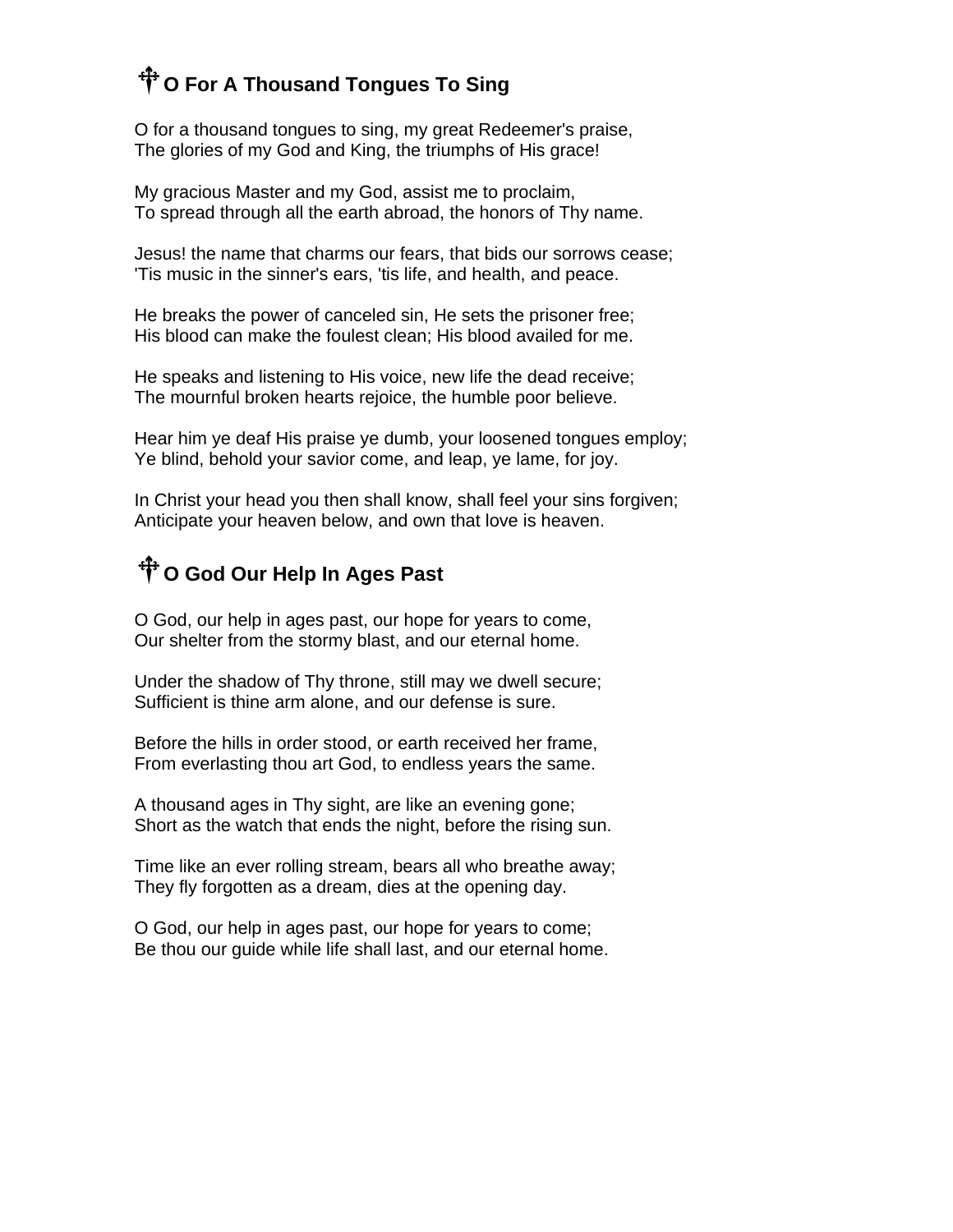# R**O Little Town Of Bethlehem**

O little town of Bethlehem, how still we see Thee lie; Above Thy deep and dreamless sleep, the silent stars go by. Yet in thy dark streets shineth, the everlasting light; The hopes and fears of all the years, are met in thee tonight.

For Christ is born of Mary, and gathered all above, While mortals sleep the angels keep, their watch of wondering love. O morning stars together, proclaim the holy birth, And praises sing to God the king, and peace to all on earth!

How silently how silently, the wondrous gift is given; So God imparts to human hearts, the blessings of His heaven. No ear may hear His coming, but in this world of sin, Where meek souls will receive him still, the dear Christ enters in.

O holy Child of Bethlehem, descend to us, we pray; Cast out our sin and enter in, be born in us today. We hear the Christmas angels, the great glad tidings tell; O come to us abide with us, our Lord Emmanuel!

#### **T** O Master Let Me Walk With Thee

O Master let me walk with Thee, in lowly paths of service free; Tell me Thy secret help me bear, the strain of toil the fret of care.

Help me the slow of heart to move, by some clear winning word of love; Teach me the wayward feet to stay, and guide them in the homeward way.

Teach me Thy patience still with Thee, in closer dearer company, In work that keeps faith sweet and strong, in trust that triumphs over wrong;

In hope that sends a shining ray, far down the future's broadening way, In peace that only thou canst give, with Thee O Master let me live.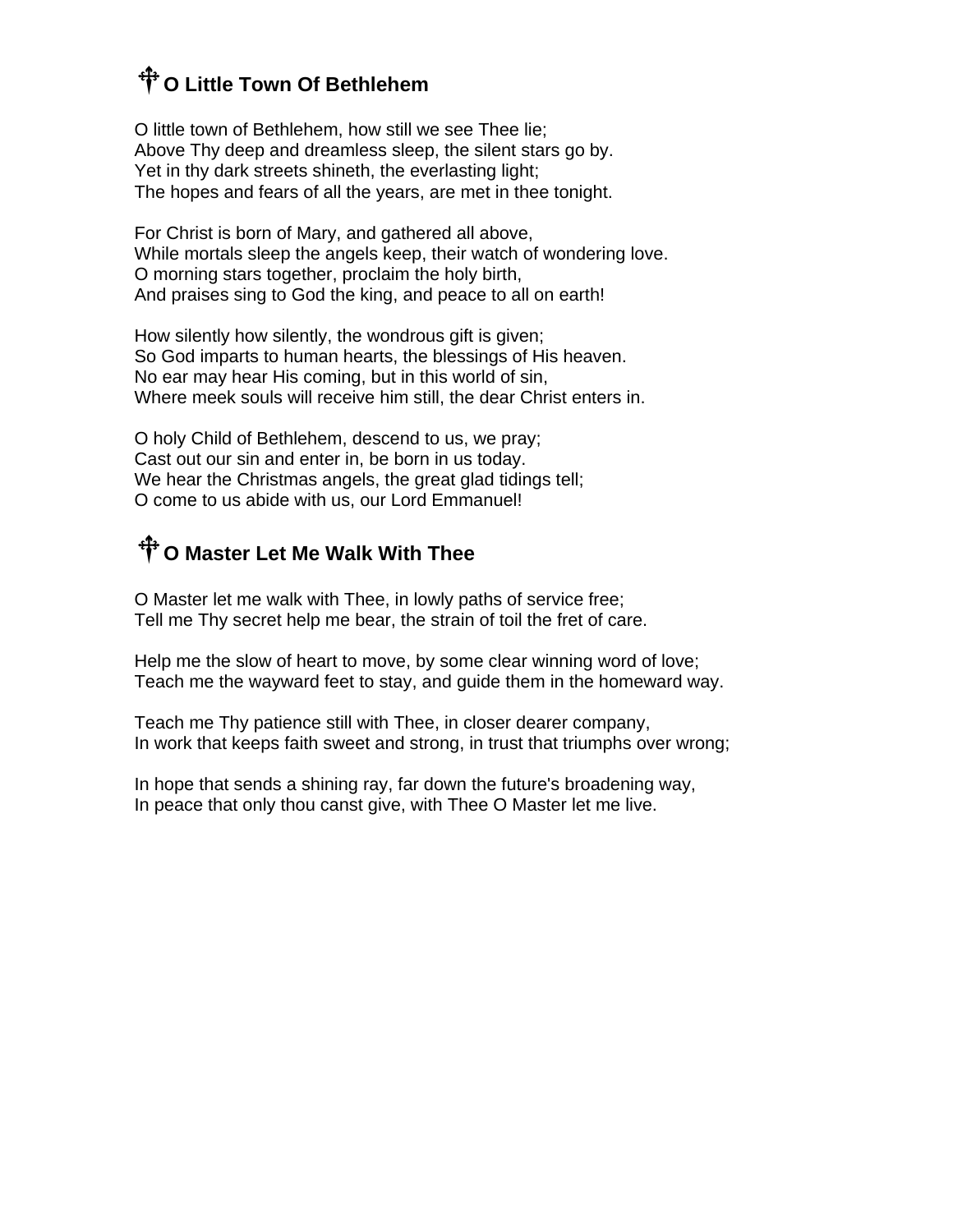## R**O Worship The King**

O worship the King, all glorious above, O gratefully sing, God's power and God's love; Our Shield and Defender, the Ancient of Days, Pavilion in splendor, and girded with praise.

O tell of God's might, O sing of God's grace, Whose robe is the light, whose canopy space, Whose chariots of wrath, the deep thunderclouds form, And dark is God's path, on the wings of the storm.

The earth with its store, of wonders untold, Almighty Thy power, hath founded of old; Hath stablished it fast, by a changeless decree, And round it hath cast, like a mantle the sea.

Thy bountiful care, what tongue can recite? It breathes in the air, it shines in the light; It streams from the hills, it descends to the plain, And sweetly distills in the dew and the rain.

Frail children of dust, and feeble as frail, In Thee do we trust, nor find Thee to fail; Thy mercies how tender, how firm to the end, Our Maker Defender, Redeemer and Friend.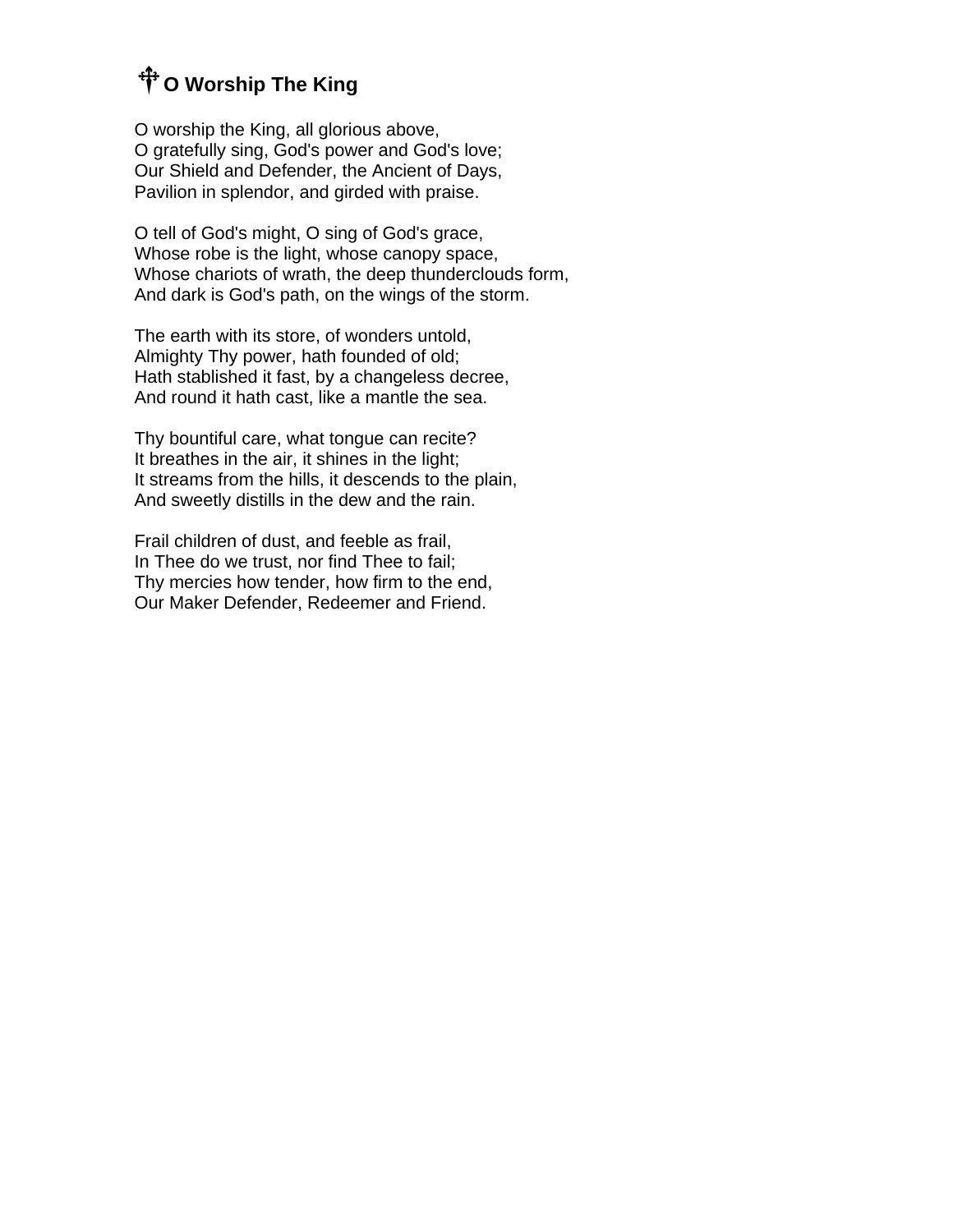## R**Onward Christian Soldiers**

Onward Christian soldiers, marching as to war, With the cross of Jesus, going on before. Christ the royal Master, leads against the foe; Forward into battle, see His banners go!

 Refrain: Onward, Christian soldiers, marching as to war, With the cross of Jesus going on before.

At the sign of triumph, Satan's host doth flee; On then Christian soldiers, on to victory! Hell's foundations quiver, at the shout of praise; Brothers lift your voices, loud your anthems raise. (Refrain)

Like a mighty army, moves the church of God; Brothers we are treading, where the saints have trod. We are not divided, all one body we, One in hope and doctrine, one in charity. (Refrain)

Crowns and thrones my perish, kingdoms rise and wane, But the church of Jesus, constant will remain. Gates of hell can never, 'gainst that church prevail; We have Christ's own promise, and that cannot fail. (Refrain)

Onward then ye people, join our happy throng, Blend with ours your voices, in the triumph song. Glory laud and honor, unto Christ the King, This through countless ages, men and angels sing. (Refrain)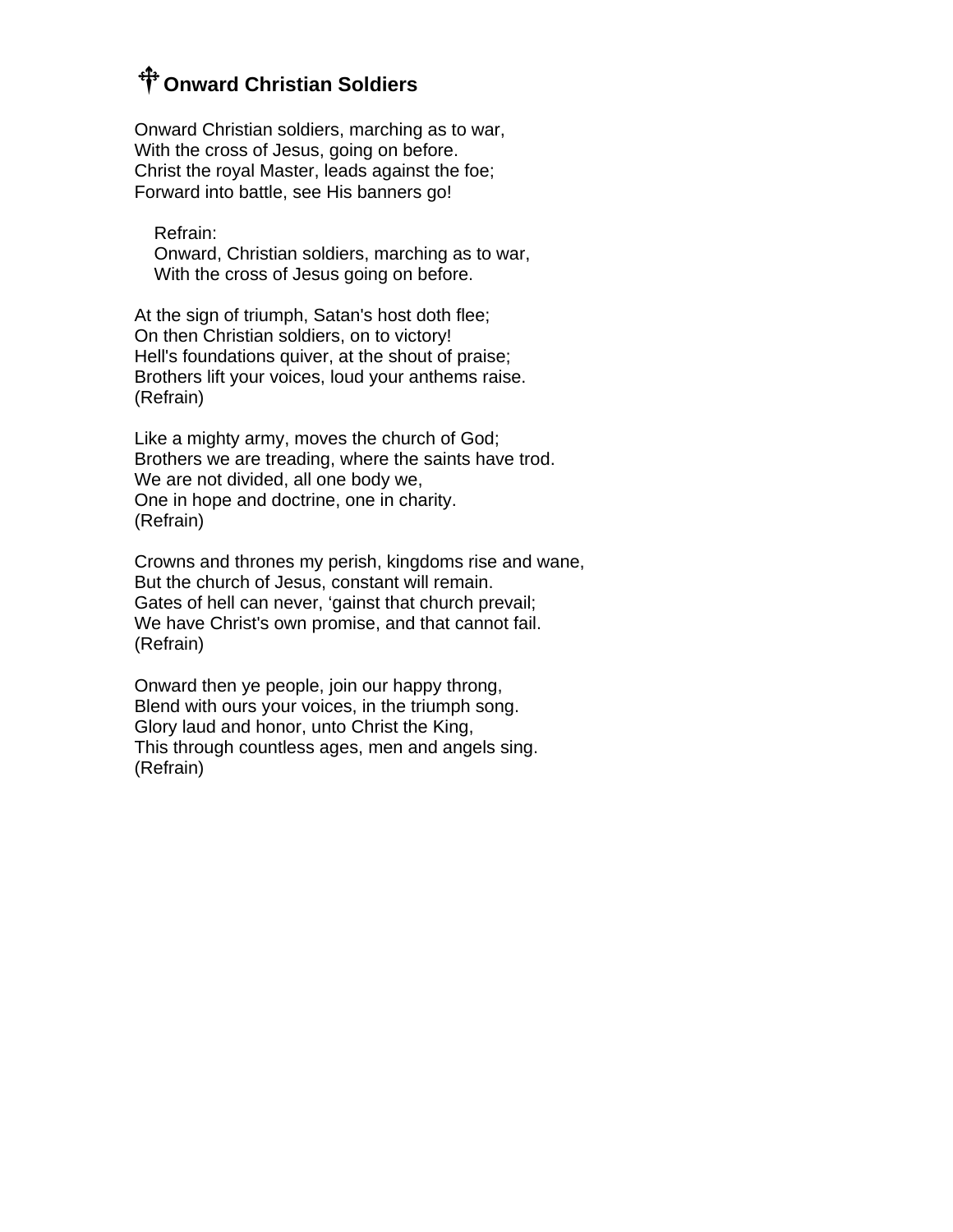## *T* Pass Me Not O Gentle Savior

Pass me not O gentle Savior, hear my humble cry; While on others thou art calling, do not pass me by.

 Refrain: Savior Savior, hear my humble cry; While on others thou art calling, do not pass me by.

Let me at Thy throne of mercy, find a sweet relief, Kneeling there in deep contrition; help my unbelief. (Refrain)

Trusting only in Thy merit, would I seek Thy face; Heal my wounded broken spirit, save me by Thy grace. (Refrain)

Thou the spring of all my comfort, more than life to me, Whom have I on earth beside Thee? Whom in heaven but Thee? (Refrain)

## **f** Praise God From Whom All Blessings Flow

Praise God, from whom all blessings flow; Praise him, all creatures here below; Praise him above, ye heavenly host; Praise Father Son and Holy Ghost. Amen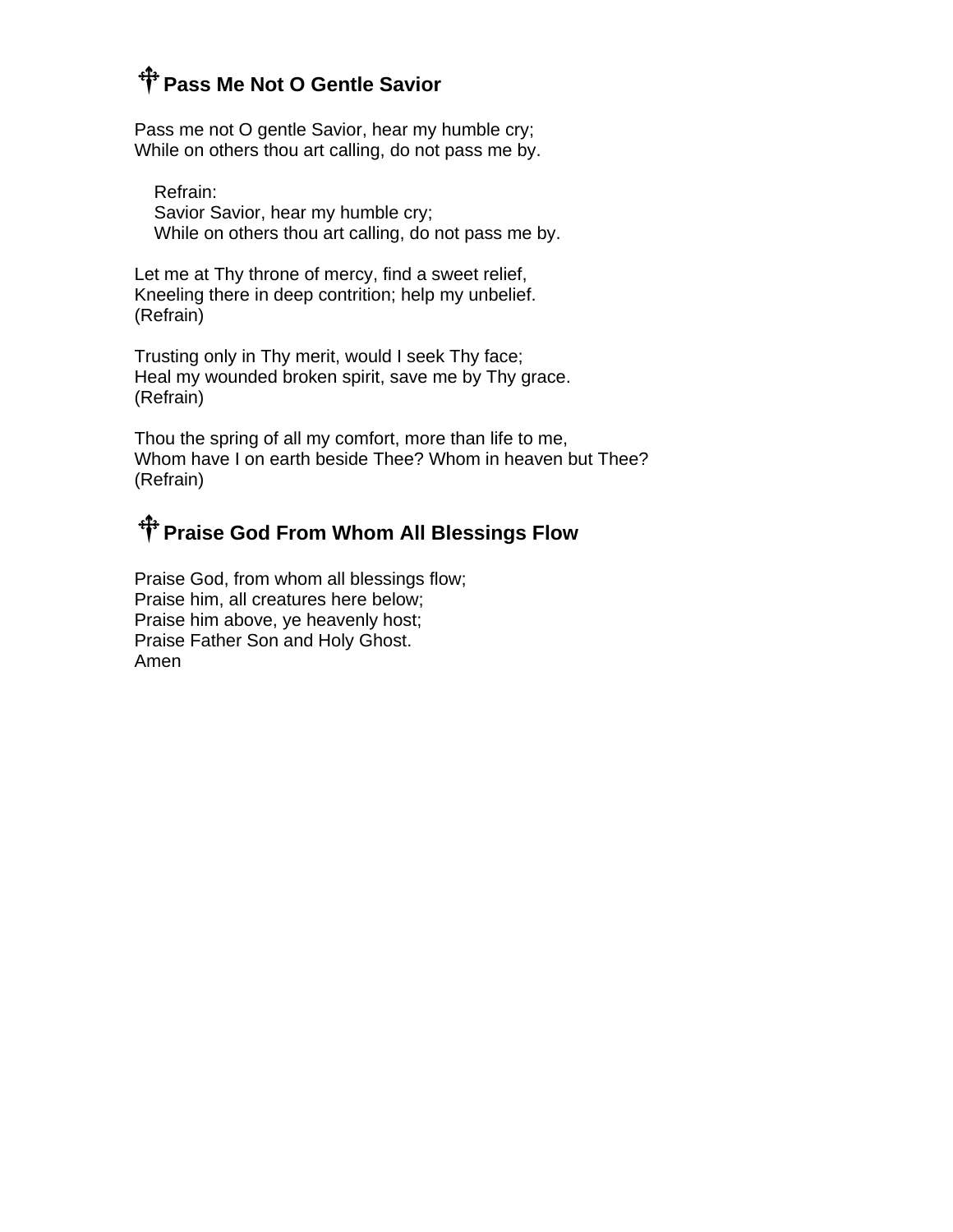## *T* Praise To The Lord The Almighty

Praise to the Lord, the Almighty, the King of creation! O my soul praise Him, for He is Thy health and salvation! All ye who hear, now to His temple draw near; Praise Him in glad adoration.

Praise to the Lord, who over all things so wondrously reigneth, Shelters thee under His wings, yea so gently sustaineth! Hast thou not seen, how thy desires ever have been, Granted in what He ordaineth?

Praise to the Lord, who hath fearfully wondrously made thee; Health hath vouchsafed and, when heedlessly falling hath stayed thee. What need or grief, ever hath failed of relief? Wings of His mercy did shade thee.

Praise to the Lord, who doth prosper thy work and defend thee; Surely His goodness and mercy here daily attend thee. Ponder anew, what the Almighty can do, If with His love He befriend thee.

Praise to the Lord, who when tempests their warfare are waging, Who when the elements, madly around thee are raging, Biddeth them cease, turneth their fury to peace, Whirlwinds and waters assuaging.

Praise to the Lord, who when darkness of sin is abounding, Who when the godless do triumph, all virtue confounding, Sheddeth His light, chaseth the horrors of night, Saints with His mercy surrounding.

Praise to the Lord, O let all that is in me adore Him! All that hath life and breath, come now with praises before Him. Let the Amen, sound from His people again, Gladly for aye we adore Him.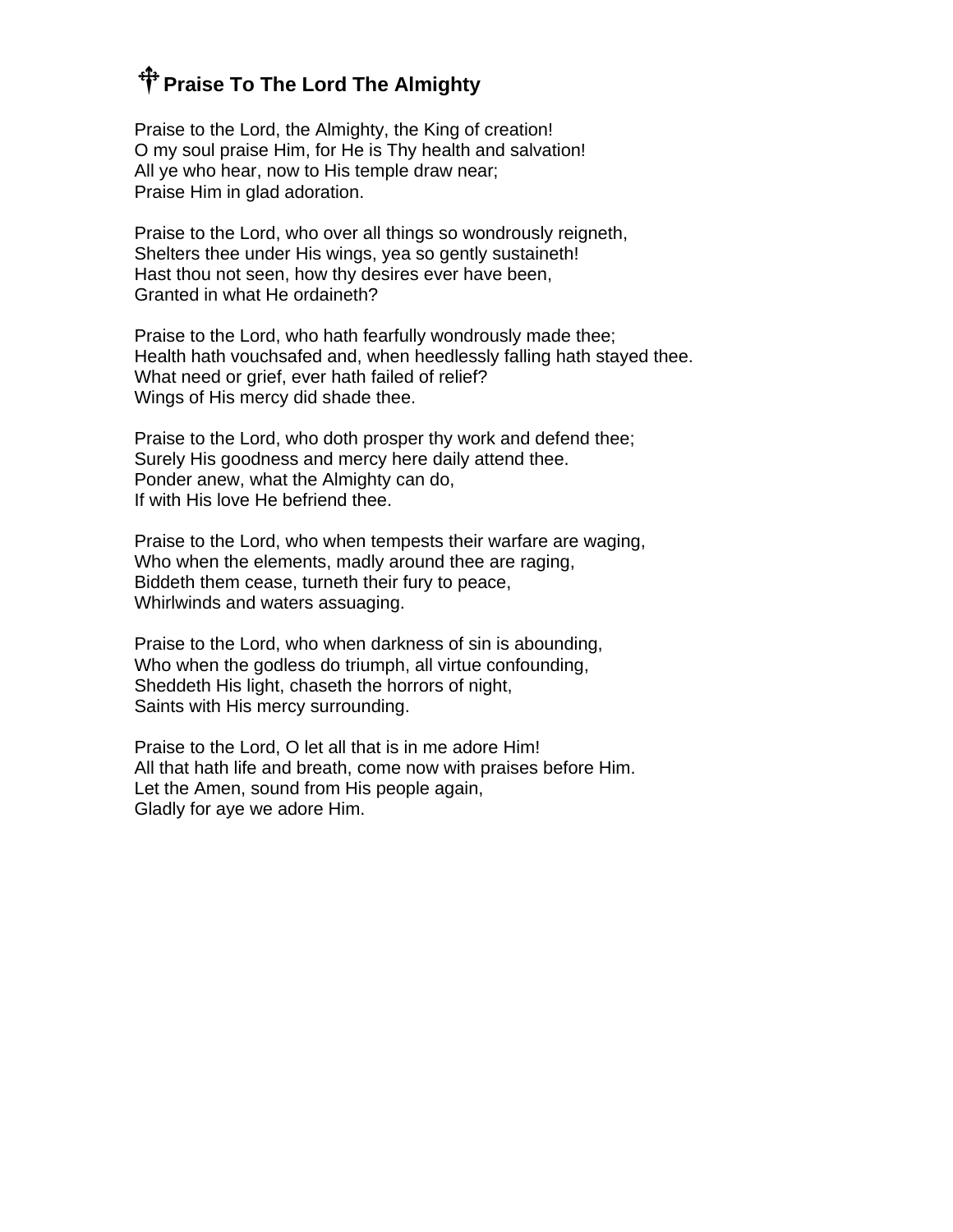## *T* Praise My Soul The King of Heaven

Praise my soul the King of heaven, to the throne Thy tribute bring; Ransomed healed restored forgiven, evermore God's praises sing. Alleluia! Alleluia! Praise the everlasting King.

Praise the Lord for grace and favor, to all people in distress; Praise God still the same as ever, slow to chide and swift to bless. Alleluia! Alleluia! Glorious now God's faithfulness.

Fatherlike God tends and spares us; well our feeble frame God knows; Motherlike God gently bears us, rescues us from all our foes. Alleluia! Alleluia! Widely yet God's mercy flows.

Angels in the heights adoring, you behold God face to face; Saints triumphant now adoring, gathered in from every race. Alleluia! Alleluia! Praise with us the God of grace.

#### **T** Rejoice The Lord Is King

Rejoice the Lord is King! Your Lord and King adore; Mortals give thanks and sing, and triumph evermore. Lift up your heart, lift up your voice; Rejoice again I say rejoice.

Jesus the Savior reigns, the God of truth and love; When He had purged our stains, He took His seat above. Lift up your heart, lift up your voice; Rejoice again I say rejoice.

His kingdom cannot fail; He rules o'er earth and heaven; The keys of earth and hell, are to our Jesus given. Lift up your heart, lift up your voice; Rejoice again I say rejoice.

Rejoice in glorious hope! Jesus the Judge shall come, And take His servants up, to their eternal home. We soon shall hear th' archangel's voice; The trump of God shall sound rejoice!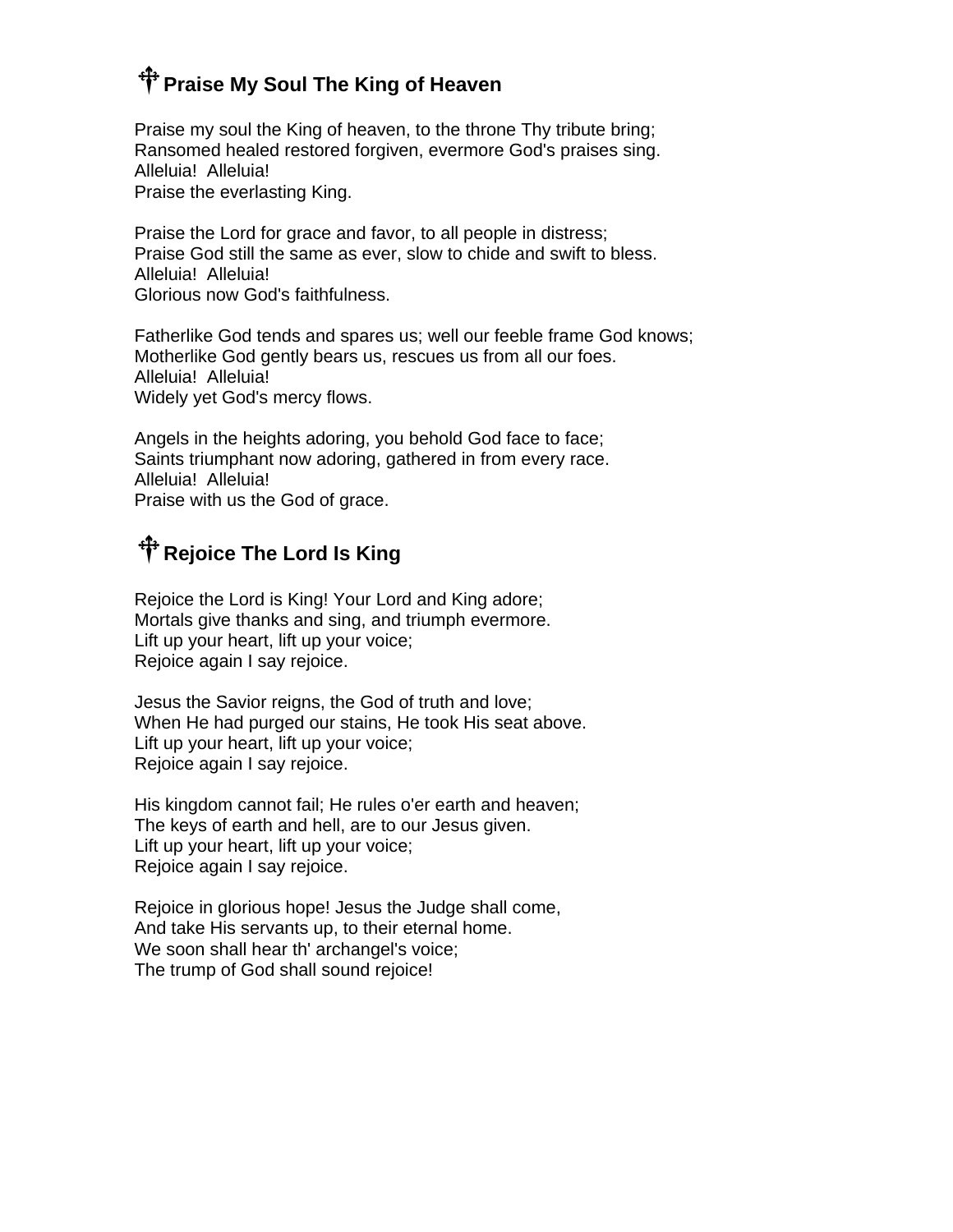## **T** Rejoice Ye Pure In Heart

Rejoice ye pure in heart; rejoice give thanks and sing; Your glories banner wave on high, the cross of Christ your King.

 Refrain: Rejoice, rejoice, Rejoice, give thanks and sing.

Your clear hosannas raise, and alleluias loud; Whilst answering echoes upward float, like wreaths of incense cloud. (Refrain)

Yes, on through life's long path, still chanting as ye go; From youth to age by night and day, in gladness and in woe. (Refrain)

At last the march shall end; the wearied ones shall rest; The pilgrims find their heavenly home, Jerusalem the blest. (Refrain)

Praise God who reigns on high, the Lord whom we adore, The Father Son and Holy Ghost, one God forevermore. (Refrain)

# **f** Rock Of Ages

Rock of Ages cleft for me, let me hide myself in Thee; Let the water and the blood, from Thy wounded side which flowed, Be of sin the double cure; save from wrath and make me pure.

Not the labors of my hands, can fulfill Thy law's commands; Could my zeal no respite know, could my tears forever flow, All for sin could not atone; thou must save and thou alone.

Nothing in my hand I bring, simply to the cross I cling; Naked come to Thee for dress; helpless look to the for grace; Foul I to the fountain fly; wash me Savior or I die.

While I draw this fleeting breath, when mine eyes shall close in death, When I soar to worlds unknown, see Thee on Thy judgment throne, Rock of Ages cleft for me, let me hide myself in Thee.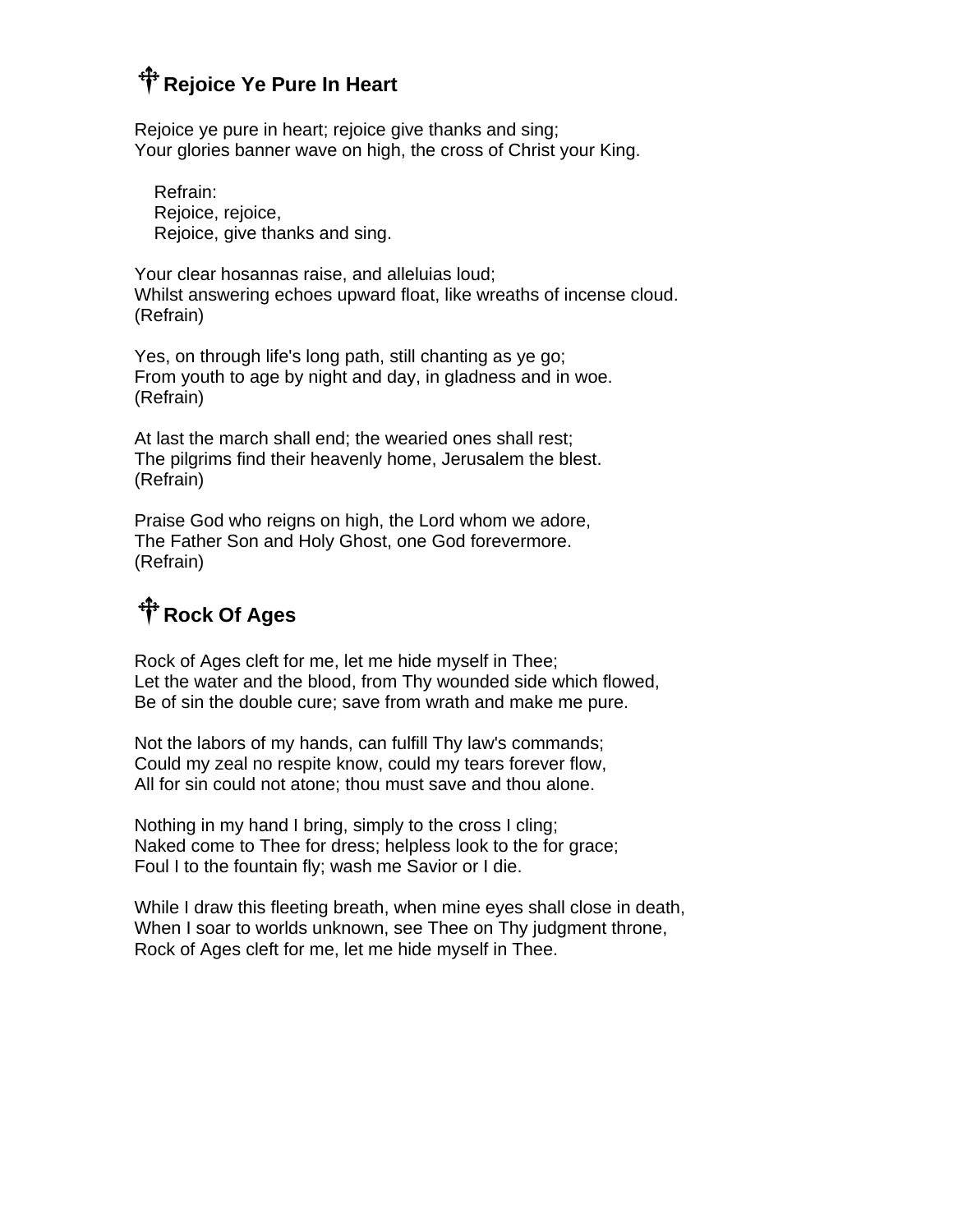## **T**<sup>3</sup> See the Conqueror mounts in triumph

See the Conqueror mounts in triumph; see the King in royal state, Riding on the clouds His chariot, to His heavenly palace gate! Hark the choirs of angel voices, joyful alleluias sing, And the portals high are lifted, to receive their heavenly King.

Who is this that comes in glory, with the trump of jubilee? Lord of battles God of armies, He hath gained the victory. He who on the cross did suffer, He who from the grave arose, He hath vanquished sin and Satan; He by death hath spoiled His foes.

While He lifts His hands in blessing, He is parted from His friends; While their eager eyes behold Him, He upon the clouds ascends. He who walked with God and pleased Him, preaching truth and doom to come, He our Enoch is translated, to His everlasting home.

Now our heavenly Aaron enters, with His blood within the veil, Joshua now is come to Canaan, and the kings before Him quail. Now He plants the tribes of Israel, in their promised resting place; Now our great Elijah offers, double portion of His grace.

Thou hast raised our human nature, on the clouds to God's right hand; There we sit in heavenly places, there with Thee in glory stand. Jesus reigns adored by angels; man with God is on the throne. Mighty Lord in Thine ascension, we by faith behold our own.

Glory be to God the Father; glory be to God the Son, Dying risen ascending for us, who the heavenly realm hath won; Glory to the Holy Spirit, to one God in persons three, Glory both in earth and heaven, glory endless glory be.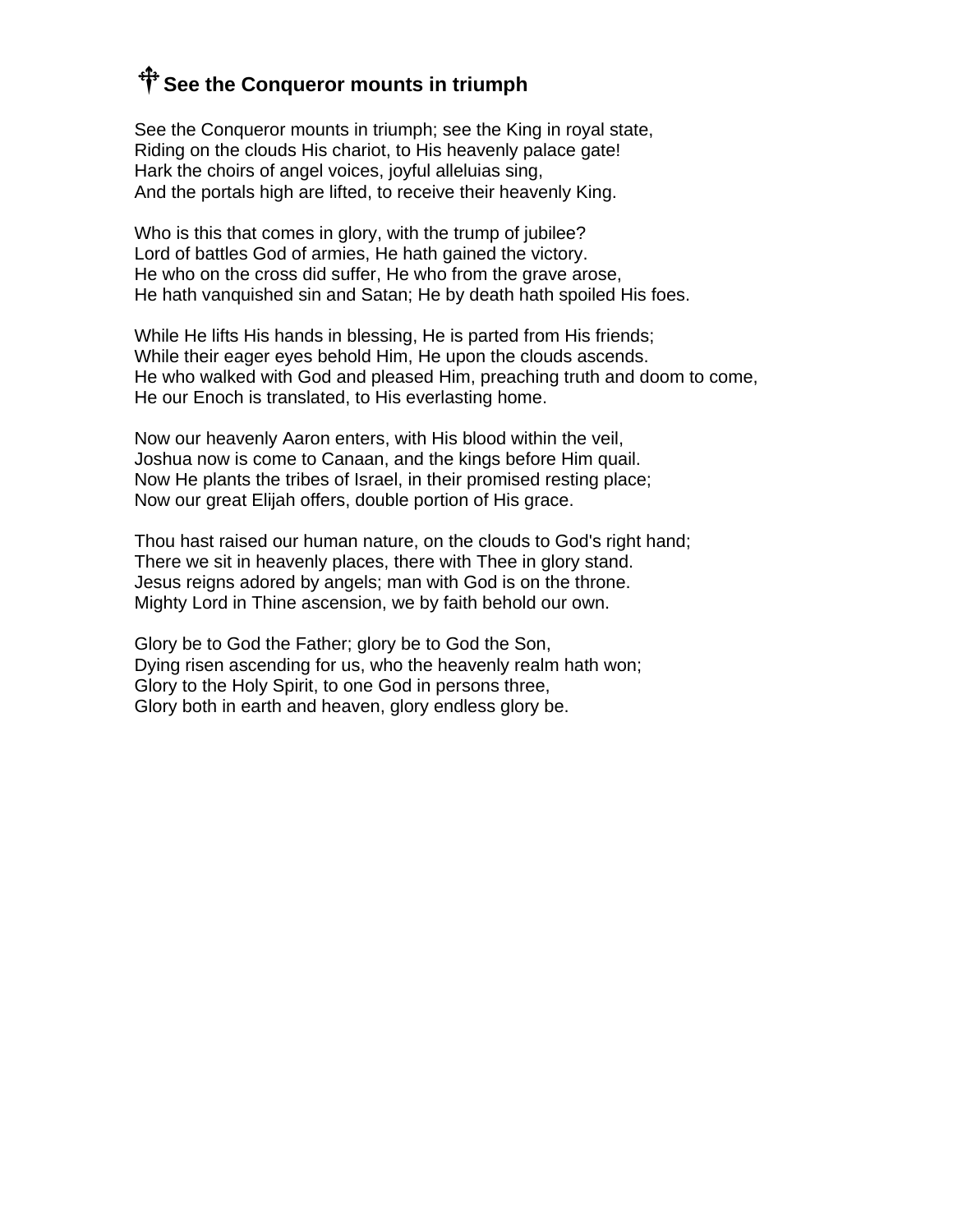## *T* Shall We Gather At The River

Shall we gather at the river, where bright angel feet have trod, With its crystal tide forever, flowing by the throne of God?

 Refrain: Yes we'll gather at the river, the beautiful the beautiful river; Gather with the saints at the river, that flows by the throne of God.

On the margin of the river, washing up its silver spray, We will walk and worship ever, all the happy golden day. (Refrain)

Ere we reach the shining river, lay we every burden down; Grace our spirits will deliver, and provide a robe and crown. (Refrain)

Soon we'll reach the shining river, soon our pilgrimage will cease; Soon our happy hearts will quiver, with the melody of peace. (Refrain)

# **T** Silent Night

Silent night, holy night, all is calm, all is bright, Round yon virgin mother and child. Holy infant, so tender and mild, Sleep in heavenly peace, sleep in heavenly peace.

Silent night, holy night, shepherds quake at the sight; Glories stream from heaven afar, heavenly hosts sing Alleluia! Christ the Savior is born, Christ the Savior is born!

Silent night, holy night, Son of God, love's pure light; Radiant beams from Thy holy face, with the dawn of redeeming grace, Jesus, Lord, at Thy birth, Jesus, Lord, at Thy birth.

Silent night, holy night, wondrous star, lend Thy light; With the angels let us sing, Alleluia to our King; Christ the Savior is born, Christ the Savior is born!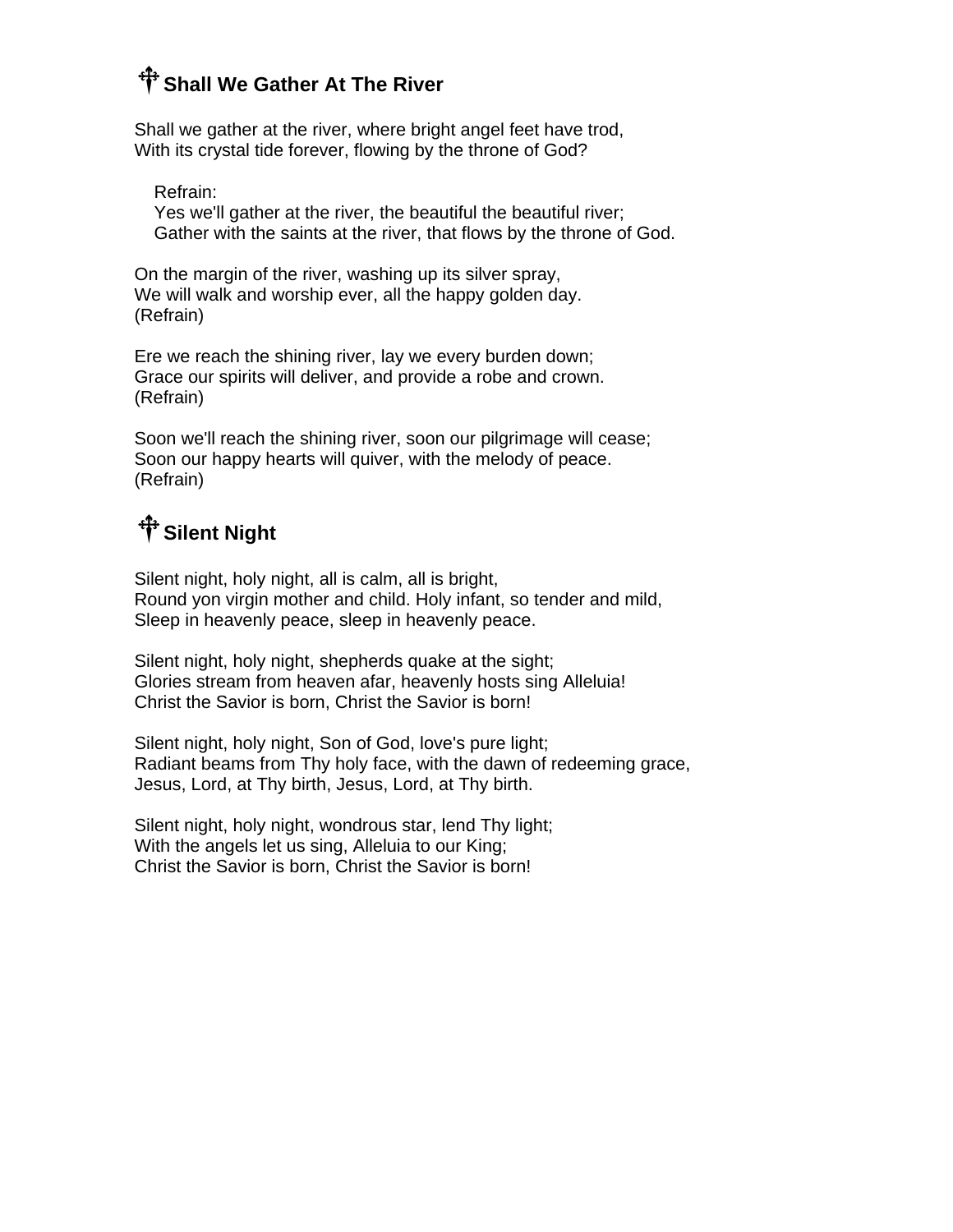## **T** Softly And Tenderly

Softly and tenderly Jesus is calling, calling for you and for me; See on the portals He's waiting and watching, watching for you and for me.

 Refrain: Come home, come home; ye who are weary come home; Earnestly tenderly Jesus is calling, calling O sinner come home!

Why should we tarry when Jesus is pleading, pleading for you and for me? Why should we linger and heed not His mercies, mercies for you and for me? (Refrain)

Time is now fleeting, the moments are passing, passing from you and from me; Shadows are gathering deathbeds are coming, coming for you and for me. (Refrain)

O for the wonderful love He has promised, promised for you and for me! Though we have sinned He has mercy and pardon, pardon for you and for me. (Refrain)

#### **T** Soldiers Of Christ Arise

Soldiers of Christ arise, and put your armor on, Strong in the strength which God supplies, thru His eternal Son; Strong in the Lord of Hosts, and in His mighty power, Who in the strength of Jesus trusts, is more than conqueror.

Stand then in His great might, with all His strength endued, But take to arm you for the fight, the panoply of God; That having all things done, and all your conflicts passed, Ye may o'ercome thru Christ alone, and stand entire at last.

Pray without ceasing, pray, your Captain gives the word, His summons cheerfully obey, and call upon the Lord; To God your every want, in instant prayer display, Pray always pray and never faint, pray without ceasing pray.

From strength to strength go on, wrestle and fight and pray, Tread all the powers of darkness down, and win the well-fought day. Still let the Spirit cry, in all His soldiers "Come!" Till Christ the Lord descends from high, and takes the conquerors home.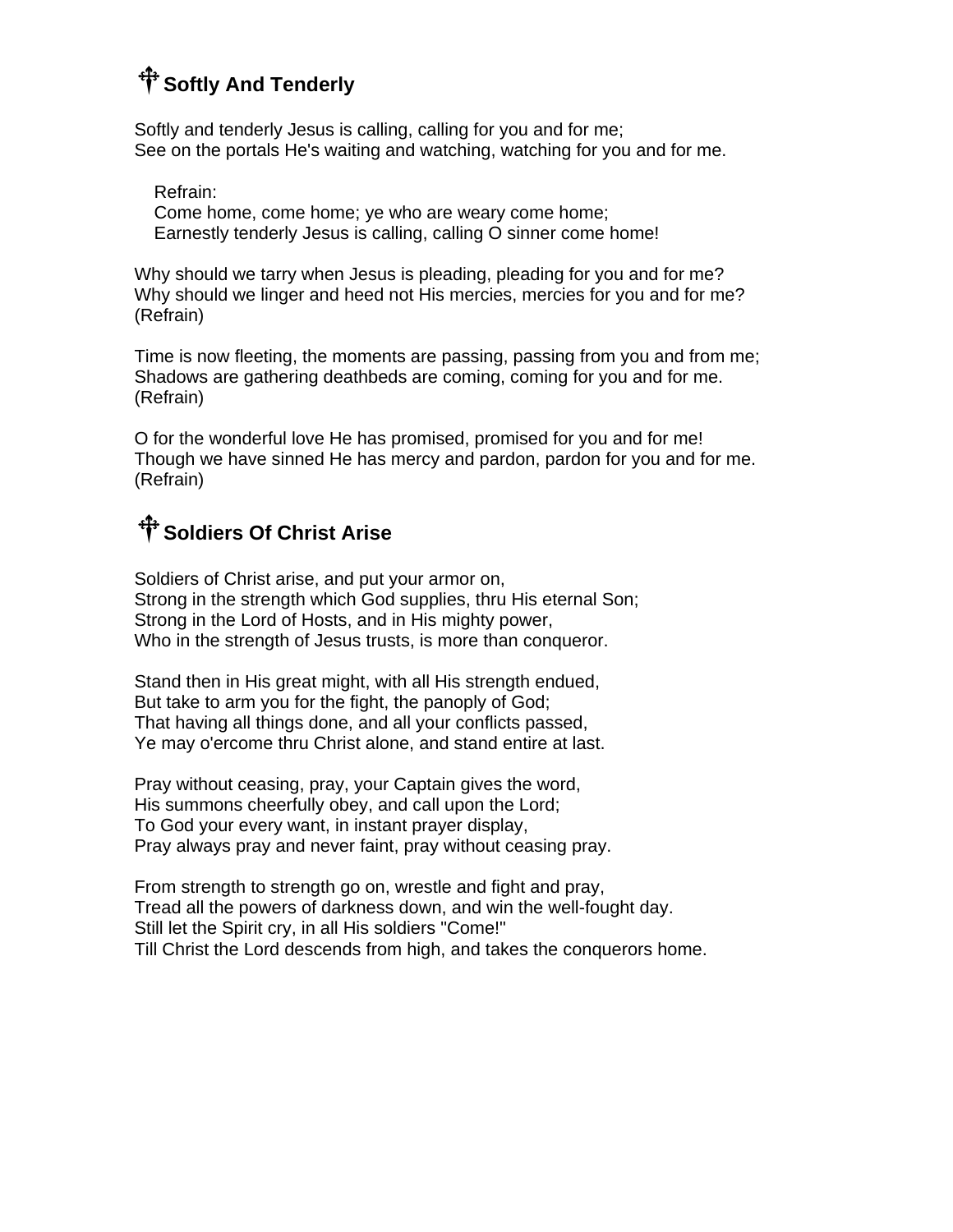## **T** Stand Up Stand Up For Jesus

Stand up stand up for Jesus, ye soldiers of the cross; Lift high His royal banner, it must not suffer loss. From victory unto victory, His army shall He lead, Till every foe is vanquished, and Christ is Lord indeed.

Stand up stand up for Jesus, the trumpet call obey; Forth to the mighty conflict, in this His glorious day. Ye that are brave now serve him, against unnumbered foes; Let courage rise with danger, and strength to strength oppose.

Stand up stand up for Jesus, stand in His strength alone; The arm of flesh will fail you, ye dare not trust your own. Put on the gospel armor, each piece put on with prayer; Where duty calls or danger, be never wanting there.

Stand up stand up for Jesus, the strife will not be long; This day the noise of battle, the next the victor's song. To those who vanquish evil, a crown of life shall be; They with the King of Glory, shall reign eternally.

#### **T** Standing On The Promises

Standing on the promises of Christ my King, Through eternal ages let His praises ring; Glory in the highest, I will shout and sing, Standing on the promises of God.

 Refrain: Standing, standing, Standing on the promises of Christ my Savior; Standing, standing, I'm standing on the promises of God.

Standing on the promises that cannot fail, When the howling storms of doubt and fear assail, By the living Word of God I shall prevail, Standing on the promises of God. (Refrain)

Standing on the promises of Christ the Lord, Bound to him eternally by love's strong cord, Overcoming daily with the Spirit's sword, Standing on the promises of God. (Refrain)

Standing on the promises I cannot fall, Listening every moment to the Spirit's call, Resting in my Savior as my all in all, Standing on the promises of God. (Refrain)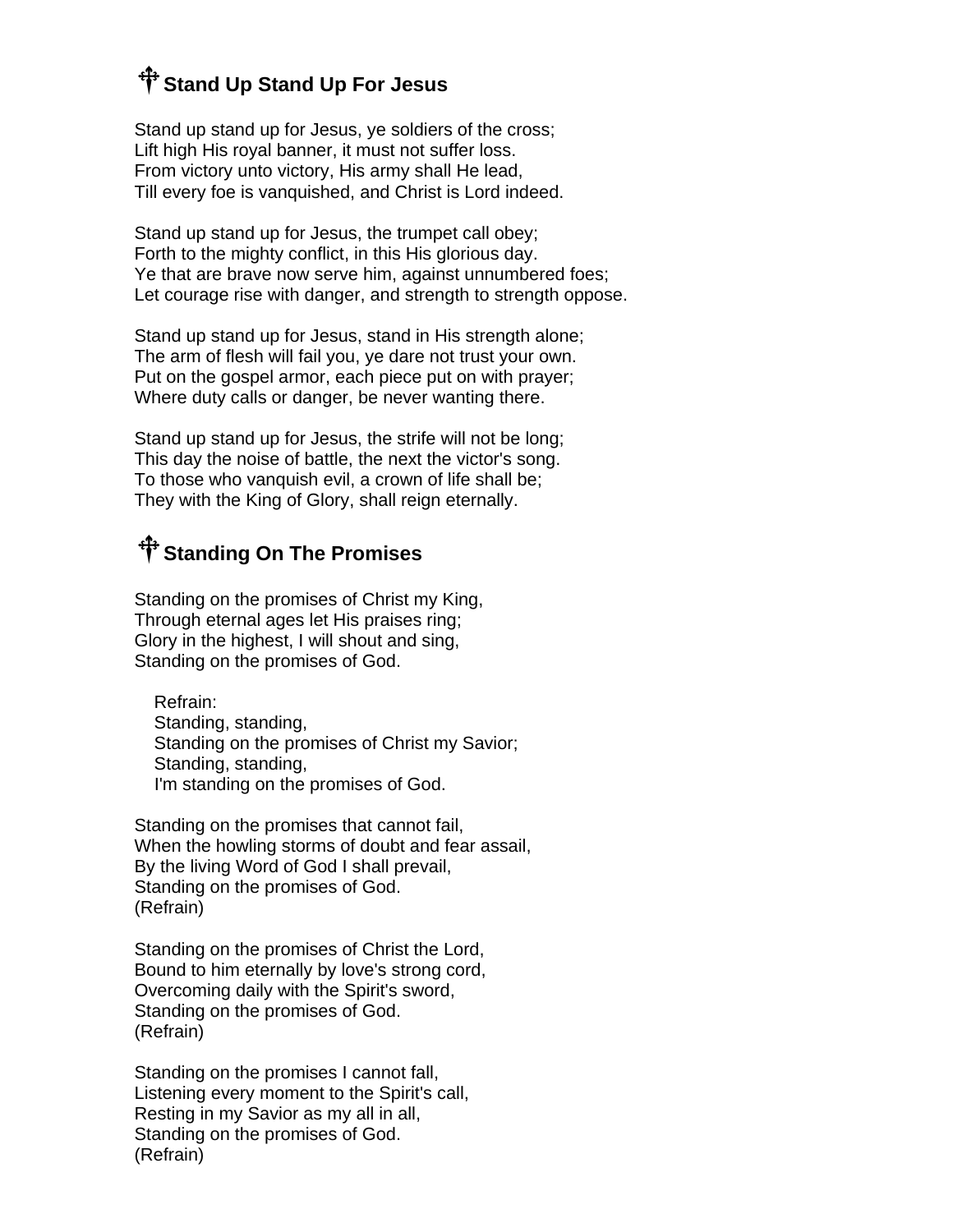## **T** Sweet Hour Of Prayer

Sweet hour of prayer! Sweet hour of prayer! That calls me from a world of care, And bids me at my Father's throne Make all my wants and wishes known. In seasons of distress and grief, My soul has often found relief, And oft escaped the tempter's snare By thy return, sweet hour of prayer!

Sweet hour of prayer! Sweet hour of prayer! The joys I feel the bliss I share Of those whose anxious spirits burn With strong desires for Thy return! With such I hasten to the place Where God my Savior shows His face, And gladly take my station there, And wait for thee, sweet hour of prayer!

Sweet hour of prayer! Sweet hour of prayer! Thy wings shall my petition bear To Him whose truth and faithfulness Engage the waiting soul to bless. And since He bids me seek His face, Believe His word, and trust His grace, I'll cast on him my every care, And wait for thee, sweet hour of prayer!

## **Take Time To Be Holy**

Take time to be holy, speak oft with thy Lord; Abide in Him always, and feed on His Word. Make friends of God's children, help those who are weak, Forgetting in nothing, His blessing to seek.

Take time to be holy, the world rushes on; Spend much time in secret, with Jesus alone. By looking to Jesus, like Him thou shalt be; Thy friends in thy conduct, His likeness shall see.

Take time to be holy, let Him be thy Guide; And run not before Him, whatever betide. In joy or in sorrow, still follow the Lord, And, looking to Jesus, still trust in His Word.

Take time to be holy, be calm in thy soul, Each thought and each motive, beneath His control. Thus led by His Spirit, to fountains of love, Thou soon shalt be fitted, for service above.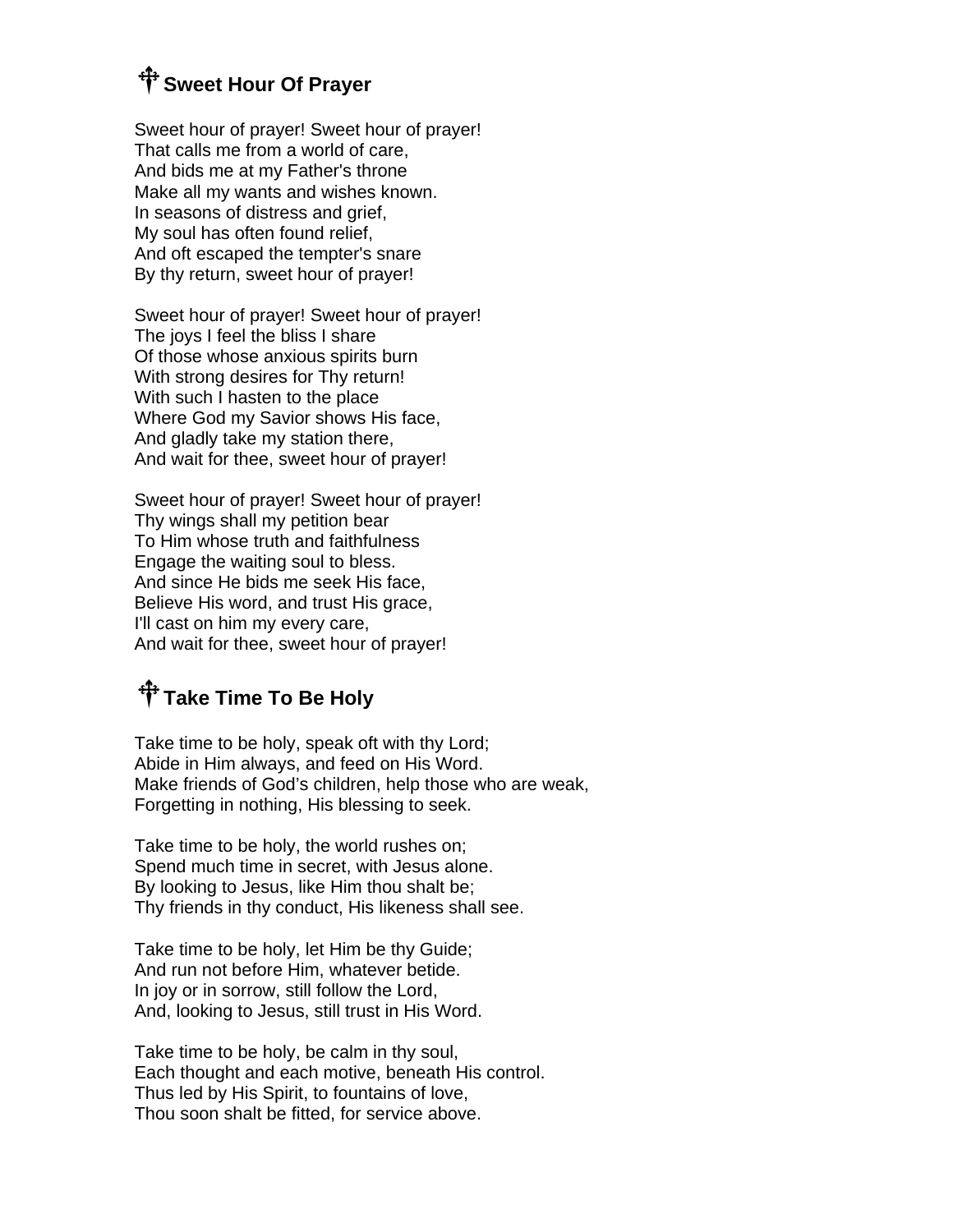## R**Tell Me The Stories Of Jesus**

Tell me the stories of Jesus, I love to hear; Things I would ask him to tell me, if He were here: Scenes by the wayside, tales of the sea, Stories of Jesus, tell them to me.

First let me hear how the children, stood round His knee, And I shall fancy His blessing, resting on me; Words full of kindness, deeds full of grace, All in the lovelight, of Jesus' face.

Into the city I'd follow the children's band, Waving a branch of the palm tree, high in my hand; One of His heralds, yes I would sing Loudest hosannas, "Jesus is King!"

#### **T**<sup>#</sup> The Battle Hymn Of The Republic

Mine eyes have seen the glory of the coming of the Lord; He is trampling out the vintage where the grapes of wrath are stored; He hath loosed the fateful lightning of His terrible swift sword; His truth is marching on.

 Refrain: Glory, glory, hallelujah! Glory, glory, hallelujah! Glory, glory, hallelujah! His truth is marching on.

I have seen him in the watchfires of a hundred circling camps, They have builded him an altar in the evening dews and damps; I can read His righteous sentence by the dim and flaring lamps; His day is marching on. (Refrain)

He has sounded forth the trumpet that shall never call retreat; He is sifting out the hearts of men before His judgment seat; O be swift, my soul, to answer him; be jubilant, my feet! Our God is marching on. (Refrain)

In the beauty of the lilies Christ was born across the sea, With a glory in His bosom that transfigures you and me; As He died to make men holy, let us die to make men free, While God is marching on. (Refrain)

He is coming like the glory of the morning on the wave, He is wisdom to the mighty, He is honor to the brave; So the world shall be His footstool, and the soul of wrong His slave. Our God is marching on. (Refrain)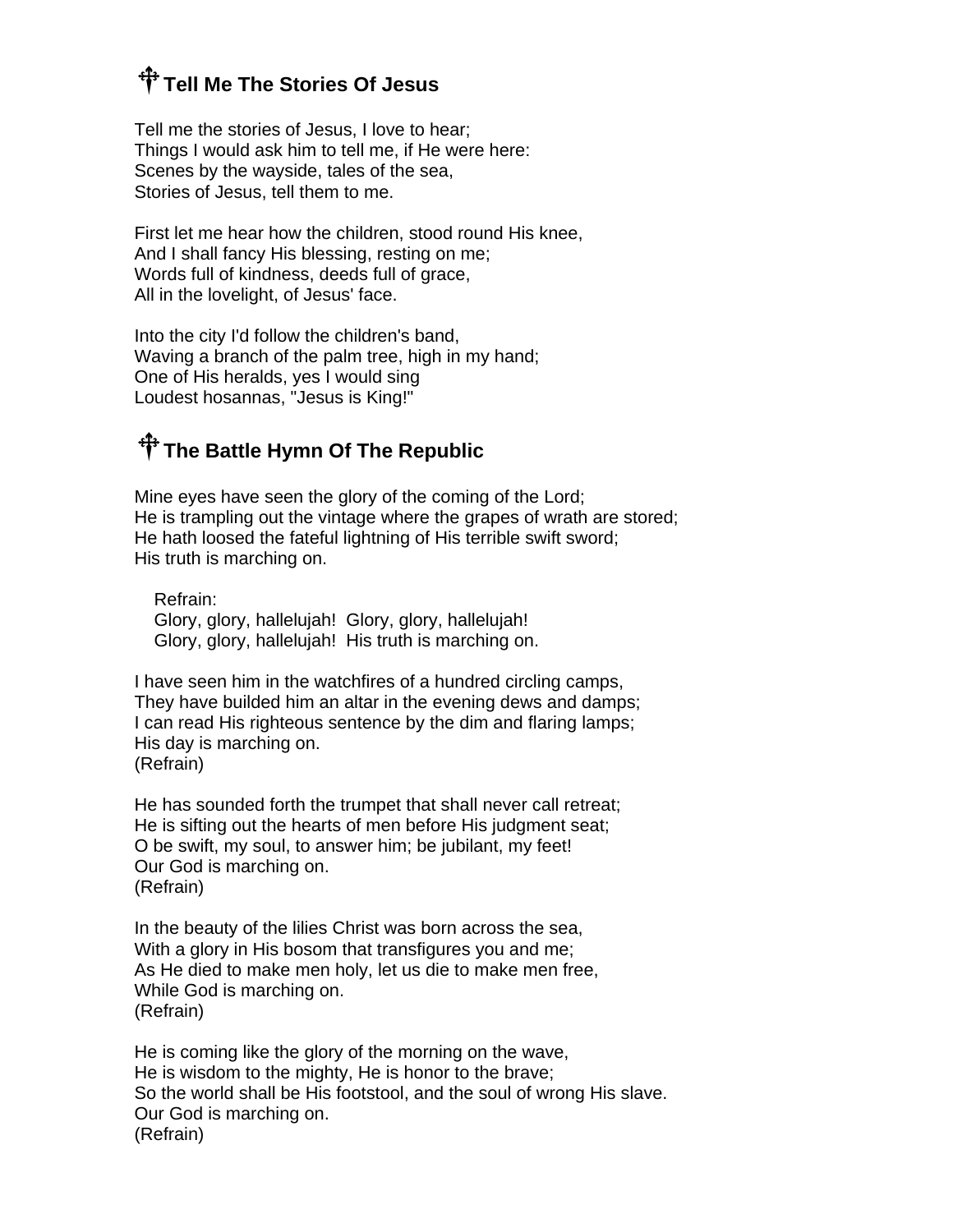# **The Church's One Foundation**

The church's one foundation, is Jesus Christ her Lord; She is His new creation, by water and the Word. From heaven He came and sought her, to be His holy bride; With His own blood He bought her, and for her life He died.

Elect from every nation, yet one o'er all the earth; Her charter of salvation, one Lord one faith one birth; One holy name she blesses, partakes one holy food, And to one hope she presses, with every grace endued.

Though with a scornful wonder, we see her sore oppressed, By schisms rent asunder, by heresies distressed, Yet saints their watch are keeping; their cry goes up "How long?" And soon the night of weeping, shall be the morn of song.

Mid toil and tribulation, and tumult of her war, She waits the consummation, of peace forevermore; Till with the vision glorious, her longing eyes are blest, And the great church victorious, shall be the church at rest.

Yet she on earth hath union, with God the Three in One, And mystic sweet communion, with those whose rest is won. O happy ones and holy! Lord give us grace that we Like them the meek and lowly, on high may dwell with Thee.

## **The First Noel**

The first Noel the angel did say, was to certain poor shepherds in fields as they lay; In fields where they lay keeping their sheep, on a cold winter's night that was so deep.

 Refrain: Noel, Noel, Noel, Noel, born is the King of Israel.

They looked up and saw a star, shining in the east beyond them far; And to the earth it gave great light, and so it continued both day and night. (Refrain)

And by the light of that same star, three Wise Men came from country far; To seek for a king was their intent, and to follow the star wherever it went. (Refrain)

This star drew nigh to the northwest, o'er Bethlehem it took its rest; And there it did both stop and stay, right over the place where Jesus lay. (Refrain)

Then entered in those Wise Men three, full reverently upon the knee, And offered there in His presence, gold and myrrh and frankincense. (Refrain)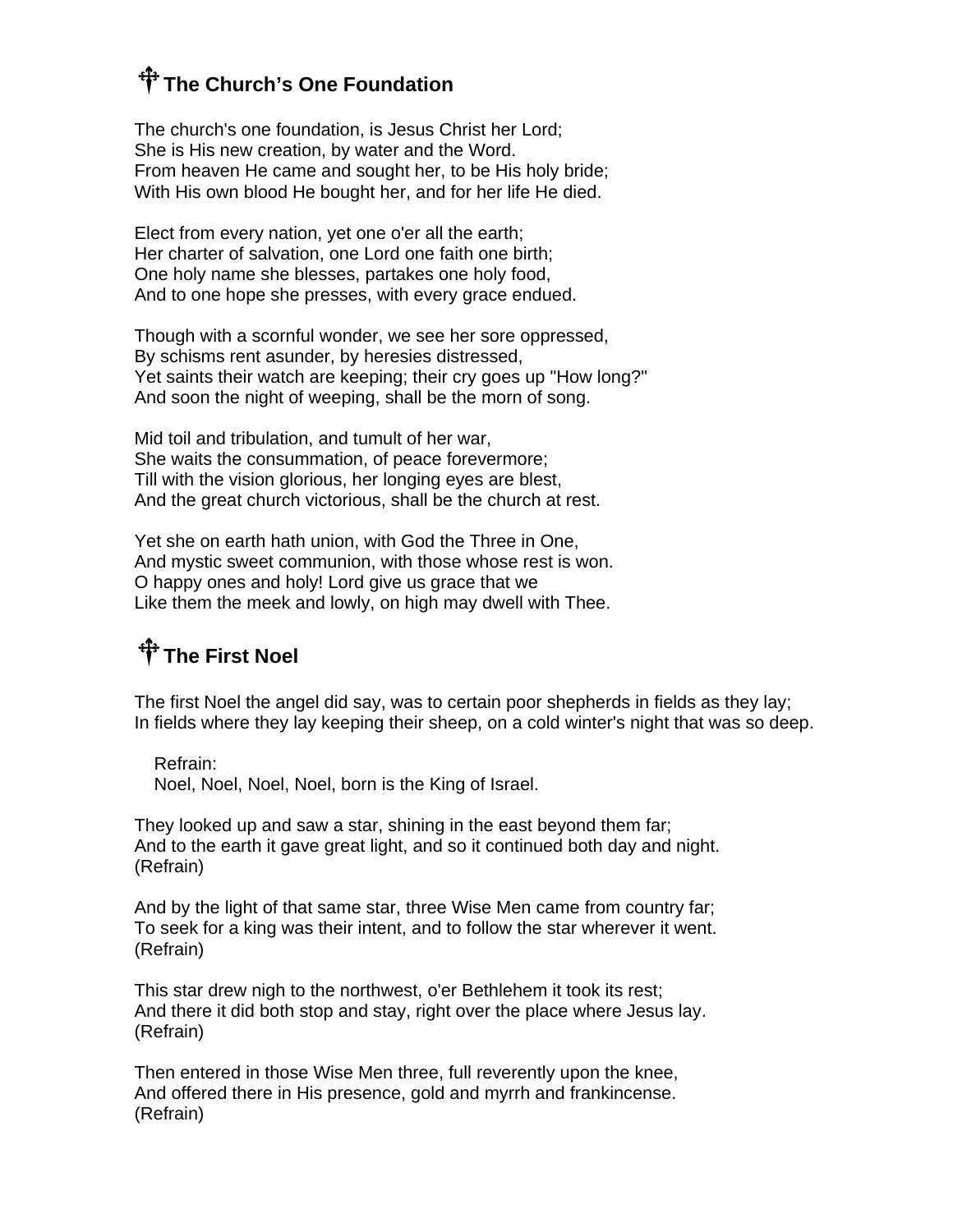# **The Lord's Prayer**

Our Father, who art in heaven, hallowed be Thy Name. Thy kingdom come, Thy will be done, On earth as it is in heaven. Give us this day our daily bread, And forgive us our debts, as we forgive our debtors. And lead us not into temptation, but deliver us from evil. For Thine is the kingdom, and the power, and the glory forever. Amen.

# **सैं** The Holy City

Last night I lay a-sleeping, there came a dream so fair, I stood in old Jerusalem beside the temple there. I heard the children singing and ever as they sang, Methought the voice of angels from heaven in answer rang. Methought the voice of angels from heaven in answer rang.

 Jerusalem! Jerusalem! Lift up your gates and sing, Hosanna in the highest! Hosanna to your King!

And then me thought my dream was changed, the streets no longer rang, Hushed were the glad Hosannas the little children sang. The sun grew dark with mystery, the morn was cold and chill, As the shadow of a cross arose upon a lonely hill. As the shadow of a cross arose upon a lonely hill.

 Jerusalem! Jerusalem! Lift up your gates and sing, Hosanna in the highest! Hosanna to your King!

And once again the scene was changed; new earth there seemed to be; I saw the Holy City beside the tideless sea; The light of God was on its streets, the gates were open wide, And all who would might enter and no one was denied. No need of moon or stars by night, or sun to shine by day; It was the New Jerusalem that would not pass away. It was the New Jerusalem that would not pass away.

 Jerusalem, Jerusalem, sing for the night is o'er, Hosanna in the highest, Hosanna forever more! Hosanna in the highest, Hosanna forever more!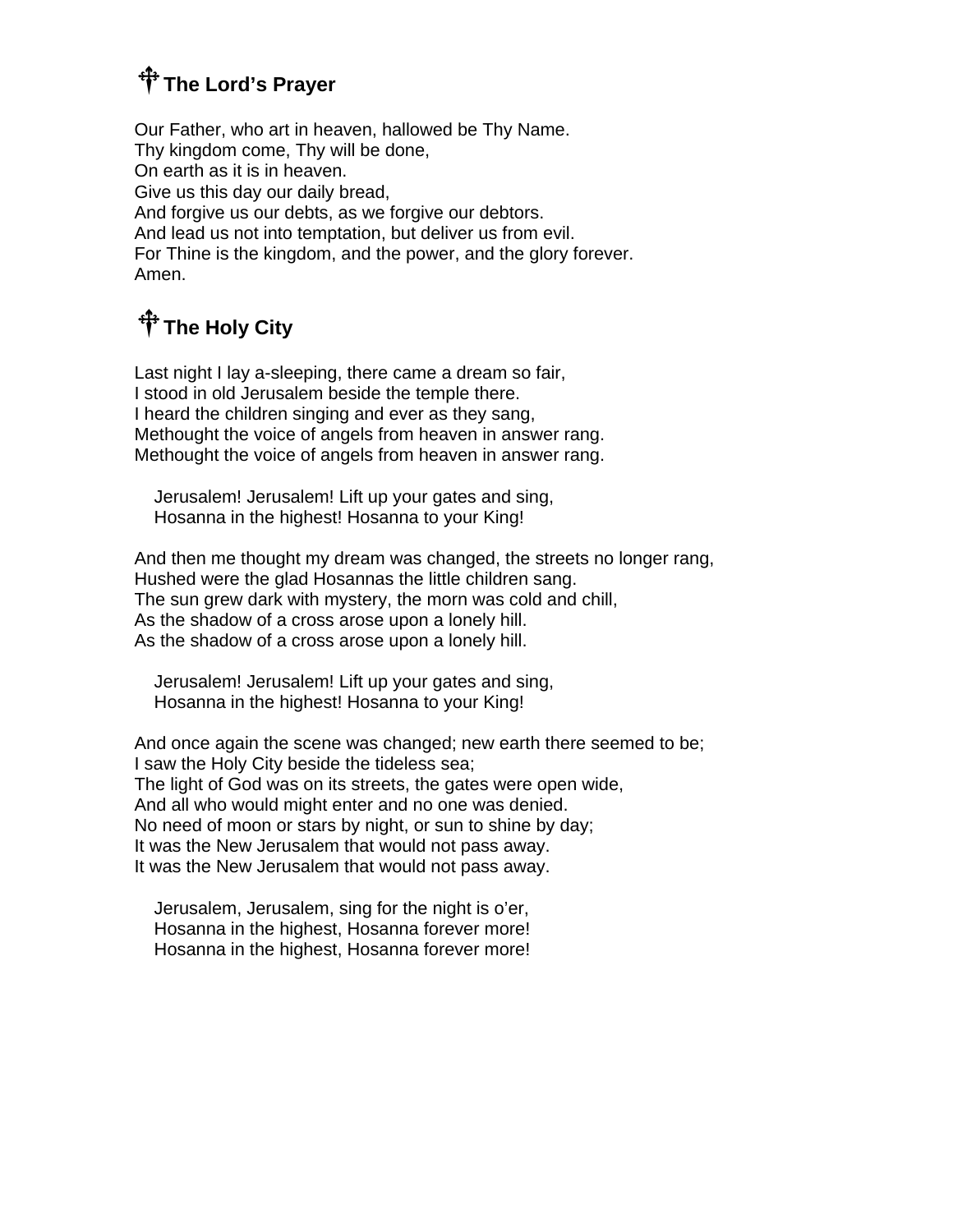## **The Old Rugged Cross**

On a hill far away, stood an old rugged cross, The emblem of suffering and shame; And I love that old cross, where the dearest and best, For a world of lost sinners was slain.

 Refrain: So I'll cherish the old rugged cross, Till my trophies at last I lay down; I will cling to the old rugged cross, And exchange it some day for a crown.

O that old rugged cross, so despised by the world, Has a wondrous attraction for me; For the dear Lamb of God, left His glory above, To bear it to dark Calvary. (Refrain)

In that old rugged cross, stained with blood so divine, A wondrous beauty I see, For 'twas on that old cross, Jesus suffered and died, To pardon and sanctify me. (Refrain)

To that old rugged cross I will ever be true, It's shame and reproach gladly bear; Then He'll call me some day, to my home far away, Where His glory forever I'll share. (Refrain)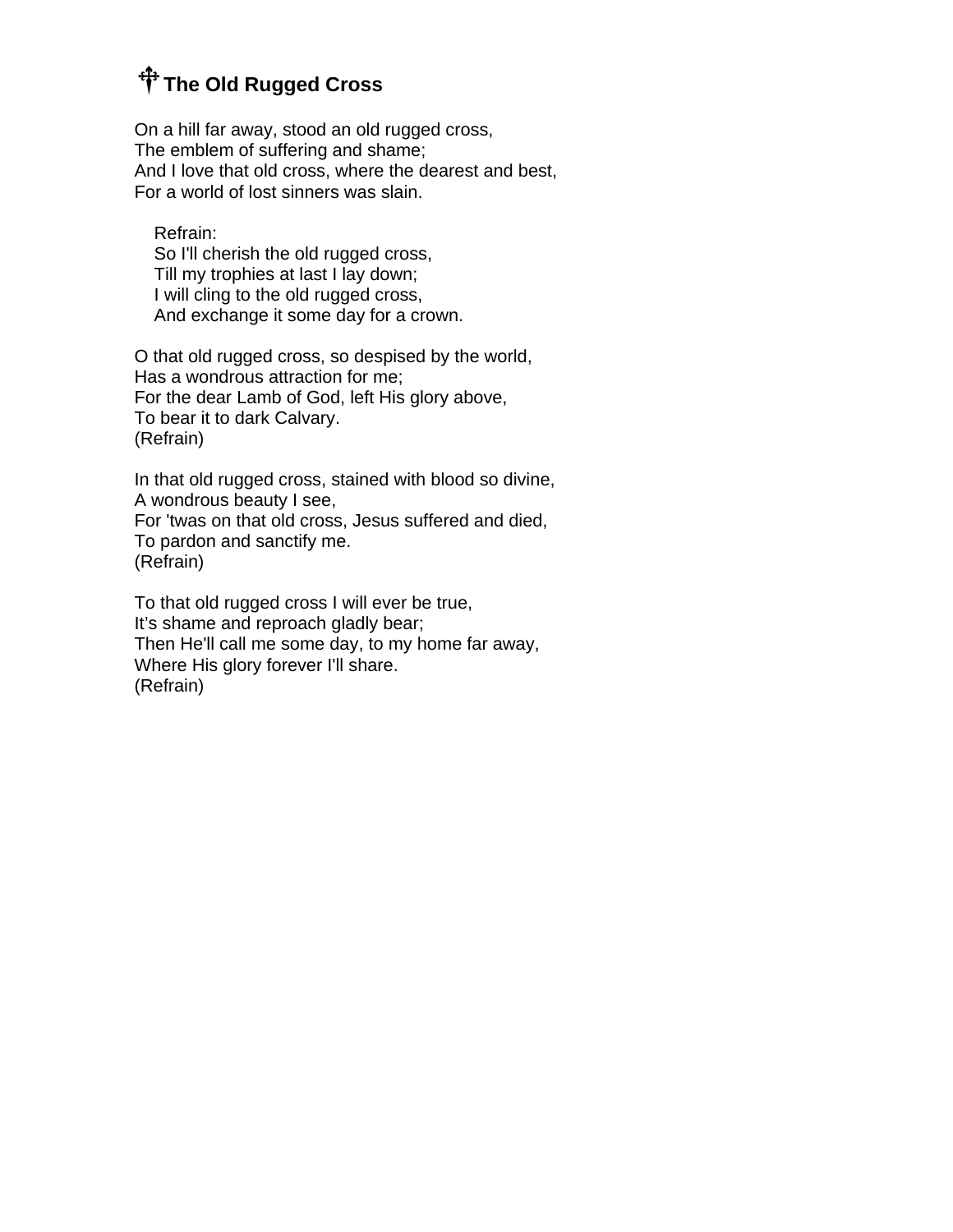## **There Is A Fountain**

There is a fountain filled with blood, drawn from Emmanuel's veins; And sinners plunged beneath that flood, lose all their guilty stains. Lose all their guilty stains, lose all their guilty stains; And sinners plunged beneath that flood, lose all their guilty stains.

The dying thief rejoiced to see, that fountain in his day; And there may I though vile as he, wash all my sins away. Wash all my sins away, wash all my sins away; And there may I though vile as he, wash all my sins away.

Dear dying Lamb Thy precious blood, shall never lose its power Till all the ransomed church of God, be saved to sin no more. Be saved, to sin no more, be saved, to sin no more; Till all the ransomed church of God, be saved to sin no more.

E'er since, by faith I saw the stream, Thy flowing wounds supply, Redeeming love has been my theme, and shall be till I die. And shall be till I die, and shall be till I die; Redeeming love has been my theme, and shall be till I die.

Then in a nobler sweeter song, I'll sing Thy power to save, When this poor lisping stammering tongue, lies silent in the grave. Lies silent in the grave, lies silent in the grave; When this poor lisping stammering tongue, lies silent in the grave.

#### **This Is My Father's World**

This is my Father's world, and to my listening ears, All nature sings and round me rings, the music of the spheres. This is my Father's world; I rest me in the thought, Of rocks and trees of skies and seas; His hand the wonders wrought.

This is my Father's world, the birds their carols raise, The morning light the lily white, declare their maker's praise. This is my Father's world; He shines in all that's fair; In the rustling grass I hear him pass; He speaks to me everywhere.

This is my Father's world. O let me ne'er forget, That though the wrong seems oft so strong, God is the ruler yet. This is my Father's world, why should my heart be sad? The Lord is King let the heavens ring! God reigns let the earth be glad!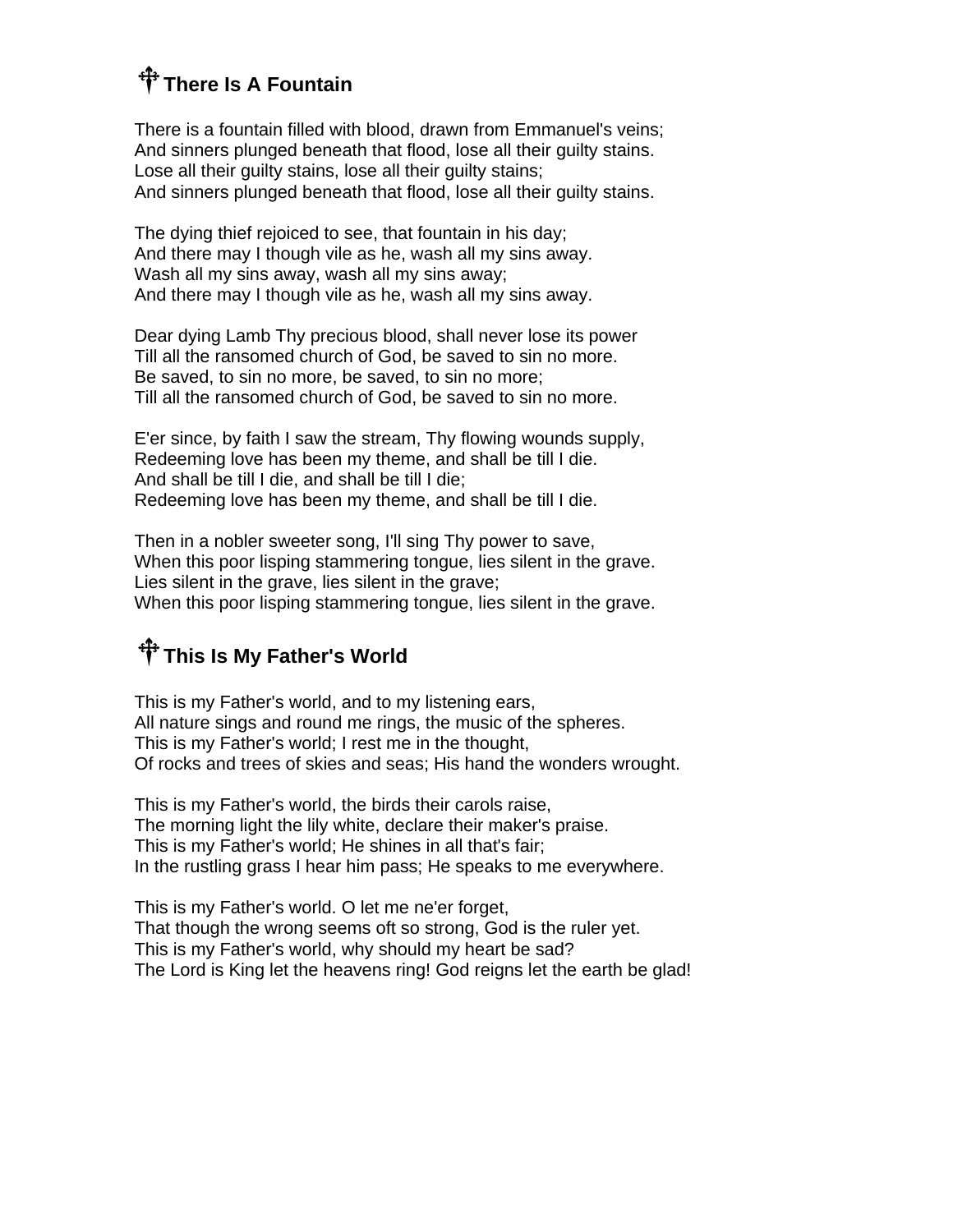# **To God Be The Glory**

To God be the glory, great things He hath done! So loved He the world that He gave us His Son, Who yielded His life an atonement for sin, And opened the lifegate that all may go in.

 Refrain: Praise the Lord, praise the Lord, Let the earth hear His voice! Praise the Lord, praise the Lord, Let the people rejoice! O come to the Father thru Jesus the Son, And give him the glory, great things He hath done!

O perfect redemption, the purchase of blood, To every believer the promise of God; The vilest offender who truly believes, That moment from Jesus a pardon receives. (Refrain)

Great things He hath taught us, great things He hath done, And great our rejoicing thru Jesus the Son; But purer and higher and greater will be, Our wonder our transport when Jesus we see. (Refrain)

## **T** Up From The Grave He Arose

Low in the grave He lay, Jesus my Savior, Waiting the coming day, Jesus my Lord!

 Refrain: Up from the grave He arose; With a mighty triumph o'er His foes; He arose a victor from the dark domain, And He lives forever, with His saints to reign. He arose! He arose! Hallelujah! Christ arose!

Vainly they watch His bed, Jesus my Savior, Vainly they seal the dead, Jesus my Lord! (Refrain)

Death cannot keep its prey, Jesus my Savior; He tore the bars away, Jesus my Lord! (Refrain)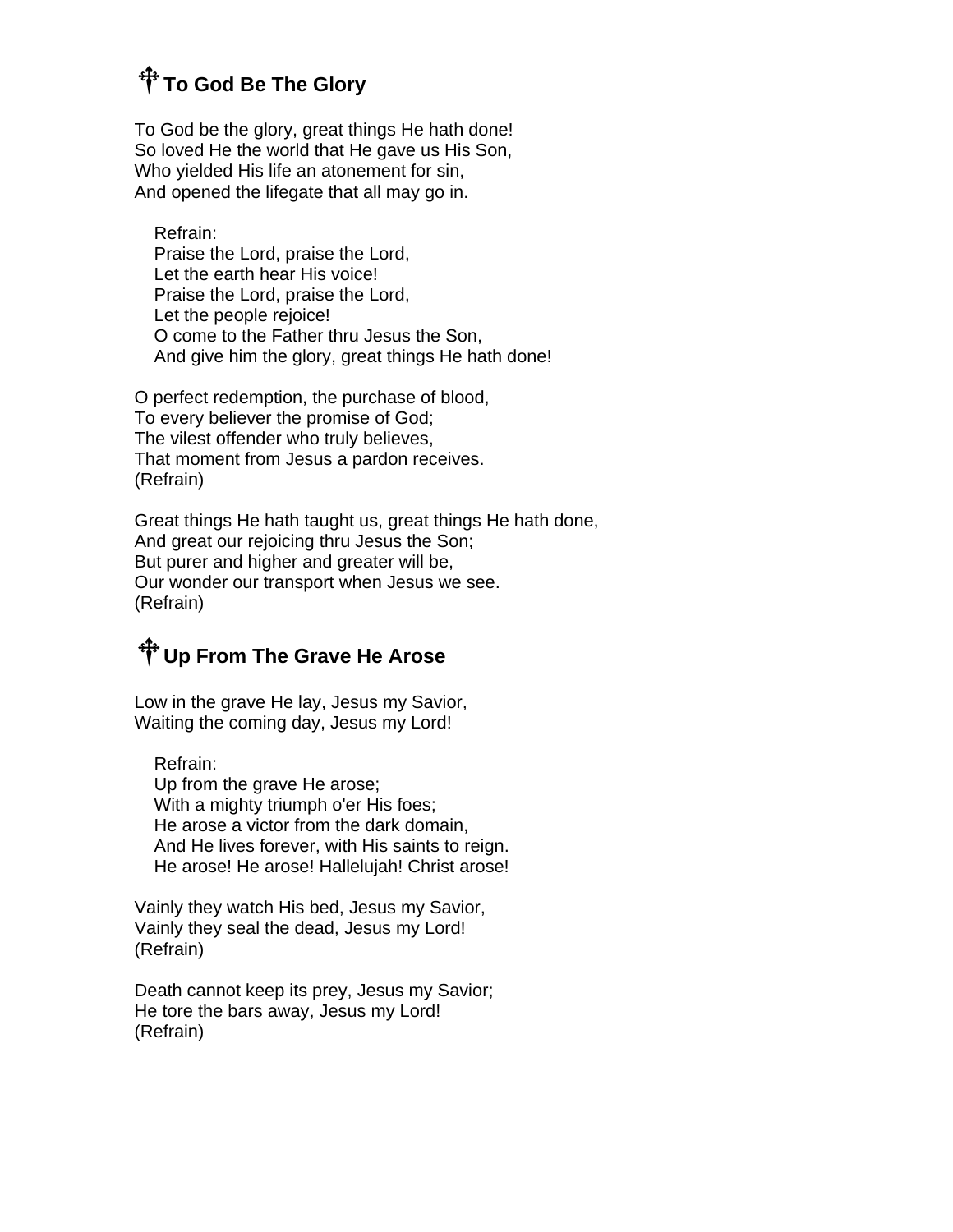## **T** We Three Kings

We three kings of Orient are; bearing gifts we traverse afar, Field and fountain moor and mountain, following yonder star.

Refrain:

 O star of wonder, star of light, star with royal beauty bright, Westward leading still proceeding, guide us to Thy perfect light.

Born a King on Bethlehem's plain, gold I bring to crown him again, King forever ceasing never, over us all to reign. (Refrain)

Frankincense to offer have I; incense owns a Deity nigh; Prayer and praising voices raising, worshiping God on high. (Refrain)

Myrrh is mine; its bitter perfume, breathes a life of gathering gloom; Sorrowing sighing bleeding dying, sealed in the stone-cold tomb. (Refrain)

Glorious now behold him arise; King and God and sacrifice: Alleluia Alleluia, sounds through the earth and skies. (Refrain)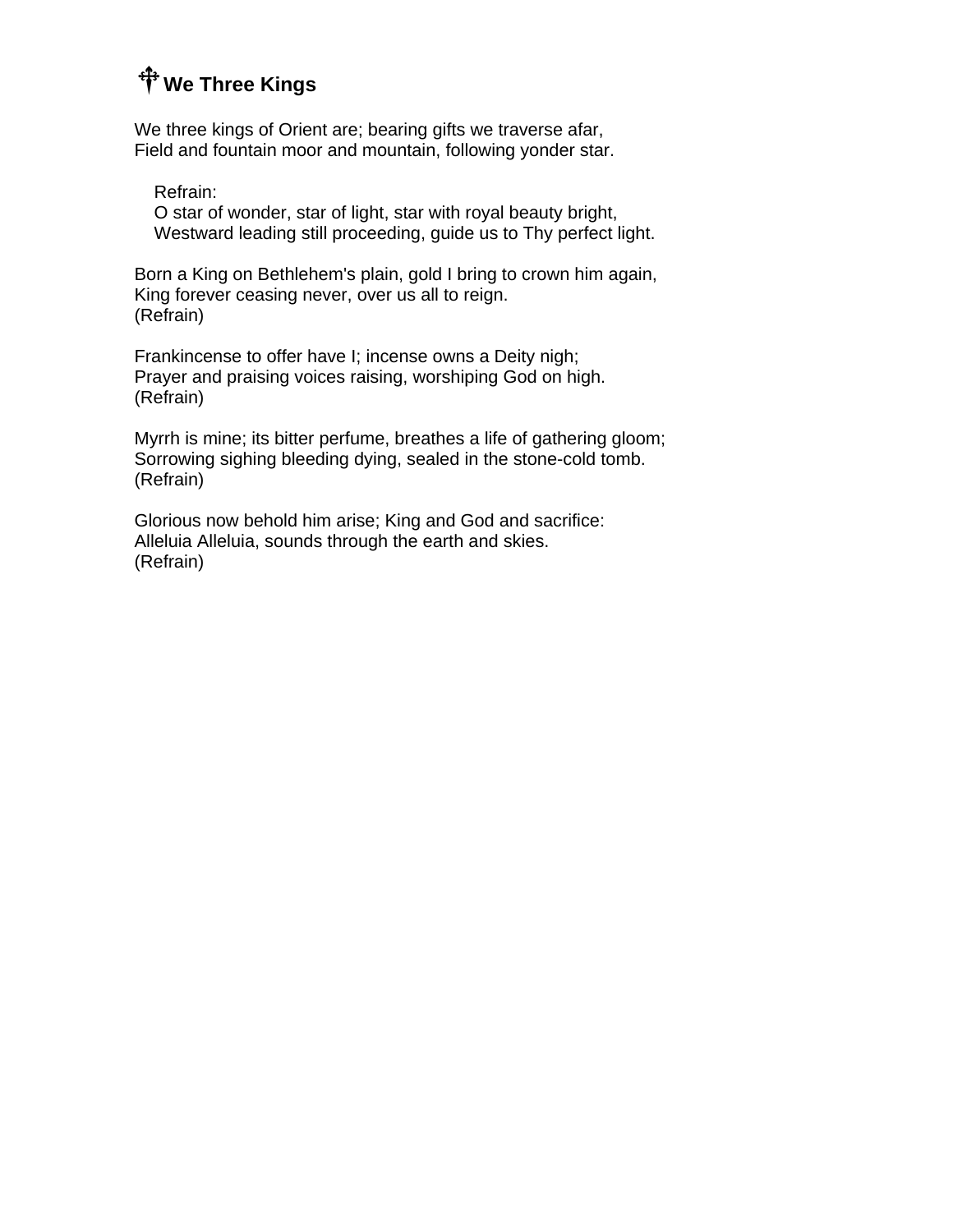## **T** We'll Understand It Better By And By

We are tossed and driven, on the restless sea of time; Somber skies and howling tempests, oft succeed a bright sunshine; In that land of perfect day, when the mists are rolled away, We will understand it better by and by.

 Refrain: By and by, when the morning comes, When the saints of God are gathered home, We'll tell the story how we've overcome, For we'll understand it better by and by.

We are often destitute, of the things that life demands, Want of food and want of shelter, thirsty hills and barren lands; We are trusting in the Lord, and according to God's word, We will understand it better by and by. (Refrain)

Trials dark on every hand, and we cannot understand All the ways of God would lead us, to that blessed promised land; But He guides us with His eye, and we'll follow till we die, For we'll understand it better by and by. (Refrain)

Temptations hidden snares, often take us unawares, And our hearts are made to bleed, for a thoughtless word or deed; And we wonder why the test, when we try to do our best, But we'll understand it better by and by. (Refrain)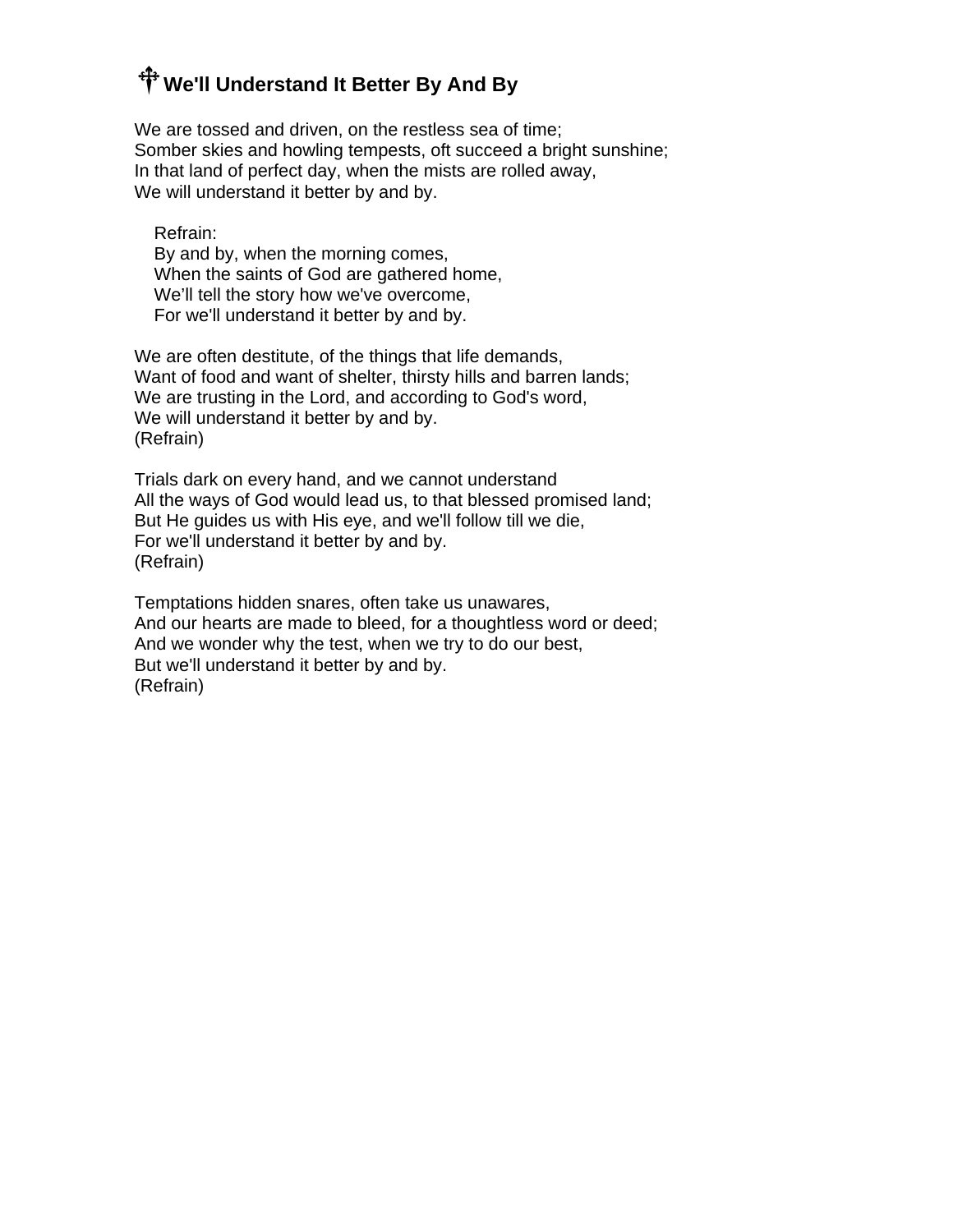## **T** We've A Story To Tell To The Nations

We've a story to tell to the nations, that shall turn their hearts to the right, A story of truth and mercy, a story of peace and light, A story of peace and light.

 Refrain: For the darkness shall turn to dawning, And the dawning to noonday bright; And Christ's great kingdom shall come on earth, The kingdom of love and light.

We've a song to be sung to the nations, that shall lift their hearts to the Lord, A song that shall conquer evil, and shatter the spear and sword, And shatter the spear and sword. (Refrain)

We've a message to give to the nations, that the Lord who reigneth above Hath sent us His Son to save us, and show us that God is love, And show us that God is love. (Refrain)

We've a Savior to show to the nations, who the path of sorrow hath trod, That all of the world's great peoples might come to the truth of God, Might come to the truth of God. (Refrain)

#### **T** What A Friend We Have In Jesus

What a friend we have in Jesus, all our sins and griefs to bear! What a privilege to carry, everything to God in prayer! O what peace we often forfeit, O what needless pain we bear, All because we do not carry, everything to God in prayer.

Have we trials and temptations? Is there trouble anywhere? We should never be discouraged; take it to the Lord in prayer. Can we find a friend so faithful, who will all our sorrows share? Jesus knows our every weakness; take it to the Lord in prayer.

Are we weak and heavy laden, cumbered with a load of care? Precious Savior still our refuge; take it to the Lord in prayer. Do thy friends despise forsake thee? Take it to the Lord in prayer! In His arms He'll take and shield thee; thou wilt find a solace there.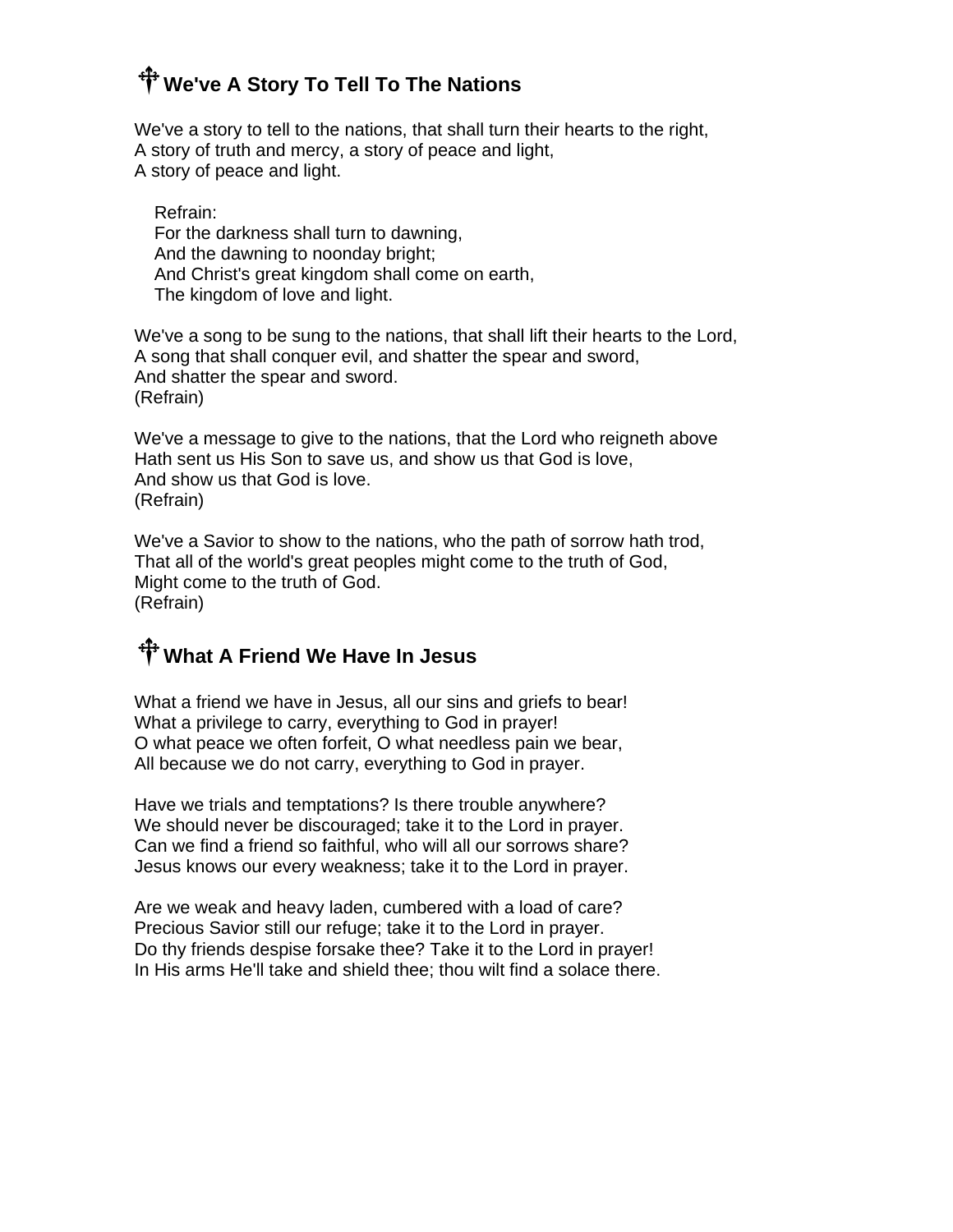## *T* What Child Is This

What child is this who laid to rest, on Mary's lap is sleeping? Whom angels greet, with anthems sweet, while shepherds watch are keeping?

 Refrain: This, this is Christ the King, whom shepherds guard and angels sing; Haste, haste to bring Him laud, the babe, the son of Mary.

Why lies He in such mean estate, where ox and ass are feeding? Good Christians fear, for sinners here, the silent Word is pleading. (Refrain)

So bring Him incense gold and myrrh, come peasant king to own Him; The King of kings, salvation brings, let loving hearts enthrone Him. (Refrain)

#### **T**<sup>\*</sup>When I Survey The Wondrous Cross

When I survey the wondrous cross, on which the Prince of Glory died; My richest gain I count but loss, and pour contempt on all my pride.

Forbid it, Lord, that I should boast, save in the death of Christ, my God; All the vain things that charm me most, I sacrifice them to His blood.

See, from His head, His hands, His feet, sorrow and love flow mingled down. Did e'er such love and sorrow meet, or thorns compose so rich a crown.

Were the whole realm of nature mine, that were an offering far too small; Love so amazing, so divine, demands my soul, my life, my all.

#### **T** When Morning Gilds The Skies

When morning gilds the skies, my heart awakening cries, May Jesus Christ be praised! Like at work and prayer, To Jesus I repair, may Jesus Christ be praised!

The night becomes as day, when from the heart we say, May Jesus Christ be praised! The powers of darkness fear, When this sweet chant they hear, May Jesus Christ be praised!

Let all the earth around, ring joyous with the sound, May Jesus Christ be praised! In heaven's eternal bliss, The loveliest strain is this, May Jesus Christ be praised!

Be this, while life is mine, my canticle divine, May Jesus Christ be praised! Be this the' eternal song, Through all the ages long, May Jesus Christ be praised!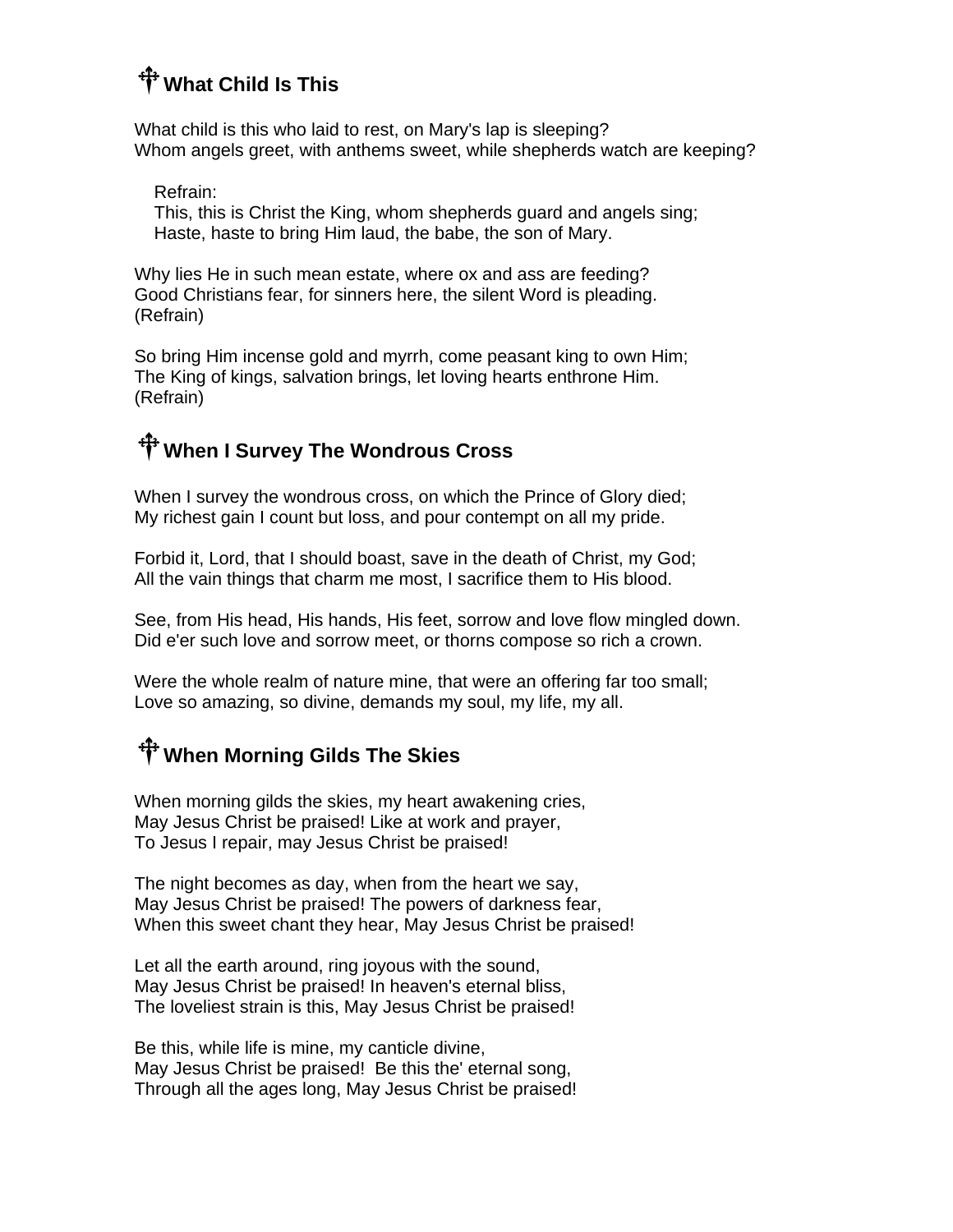## R**While Shepherds Watched Their Flocks**

While shepherds watched their flocks by night, all seated on the ground; The angel of the Lord came down, and glory shone around, And glory shone around.

"Fear not!" said he for mighty dread, had seized their troubled mind. "Glad tidings of great joy I bring, to all of humankind, To all of humankind".

"To you, in David's town, this day, is born of David's line, A Savior who is Christ the Lord, and this shall be the sign, And this shall be the sign:"

"The heavenly babe you there shall find, to human view displayed, All meanly wrapped in swathing bands, and in a manger laid, And in a manger laid."

Thus spake the seraph and forthwith, appeared a shining throng, Of angels praising God on high, who thus addressed their song, Who thus addressed their song:

"All glory be to God on high, and to the earth be peace; Good will henceforth from heaven to earth, begin and never cease, Begin and never cease!"

#### **T** Ye Watchers And Ye Holy Ones

Ye watchers and ye holy ones, bright seraphs, cherubim, and thrones, Raise the glad strain, Alleluia! Cry out, dominions, princedoms, powers, virtues, archangels, angels' choirs: Alleluia! Alleluia! Alleluia! Alleluia! Alleluia!

O higher than the cherubim, more glorious than the seraphim, Lead their praises, Alleluia! Thou bearer of the' eternal Word, most gracious, magnify the Lord: Alleluia! Alleluia! Alleluia! Alleluia! Alleluia!

Respond, ye souls in endless rest, ye patriarchs and prophets blest, Alleluia! Alleluia! Ye holy twelve, ye martyrs strong, all saints triumphant, raise the song: Alleluia! Alleluia! Alleluia! Alleluia! Alleluia!

O friends, in gladness let us sing, supernal anthems echoing, Alleluia! Alleluia! To God the Father, God the Son, and God the Spirit, Three in One: Alleluia! Alleluia! Alleluia! Alleluia! Alleluia!



} **muy buen camino … [El Camino Santiago](http://www.elcaminosantiago.com/)**